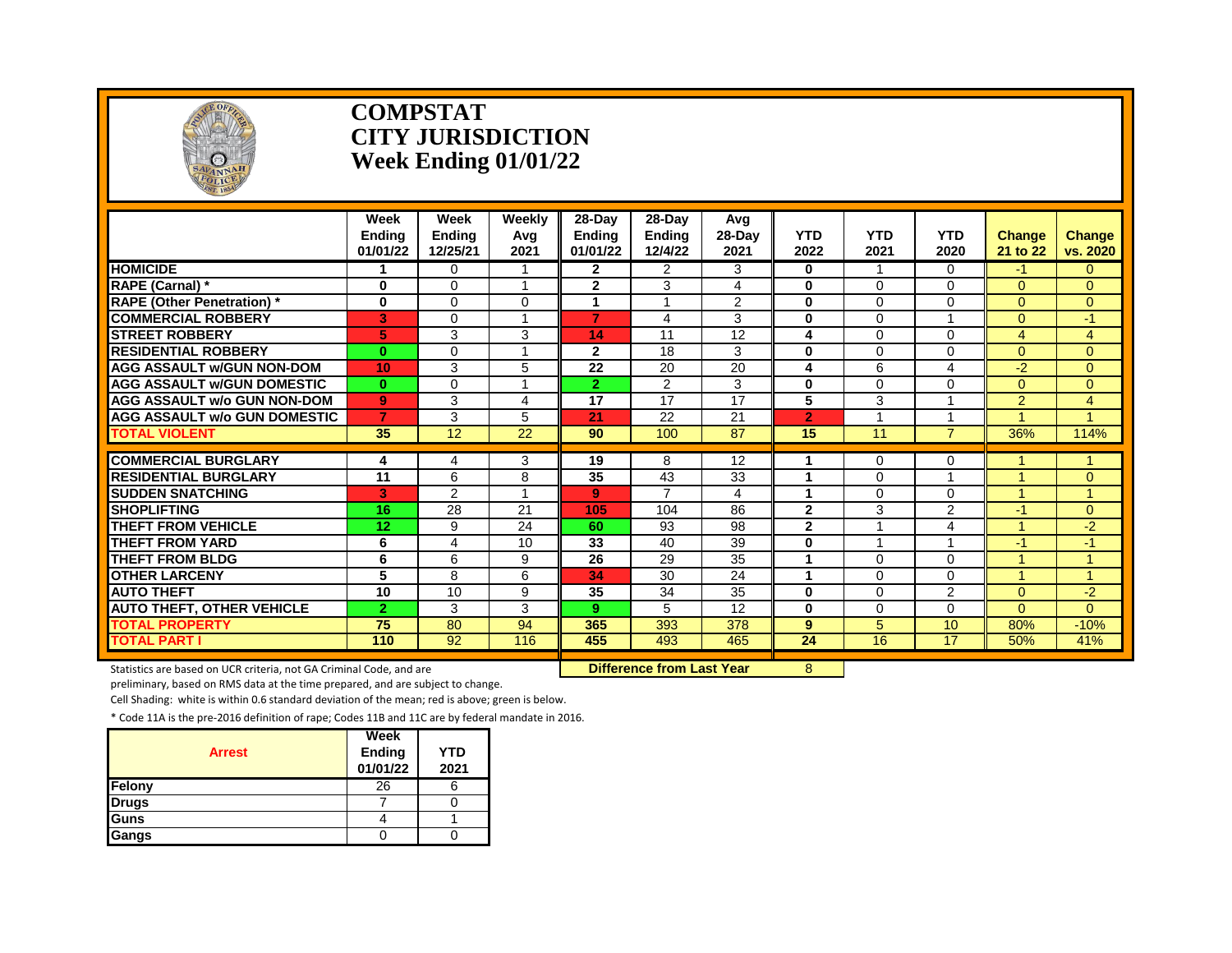

#### **COMPSTAT PRECINCT COMMANDER: NORTH PRECINCT CAPT. SHAMONICA BADIE Week Ending 01/01/22**



|                                    | Week           | Week            | Weekly   | 28-Day         | 28-Day        | Avg            |                |                |                |               |                |
|------------------------------------|----------------|-----------------|----------|----------------|---------------|----------------|----------------|----------------|----------------|---------------|----------------|
|                                    | <b>Endina</b>  | Ending          | Avg      | <b>Ending</b>  | <b>Ending</b> | 28-Day         | <b>YTD</b>     | <b>YTD</b>     | <b>YTD</b>     | <b>Change</b> | <b>Change</b>  |
|                                    | 01/01/22       | 12/25/21        | 2021     | 01/01/22       | 12/4/22       | 2021           | 2022           | 2021           | 2021           | 21 to 22      | vs. 2020       |
| <b>HOMICIDE</b>                    | 0              | $\Omega$        | 0        | 0              |               |                | 0              | -1             | 0              | $-1$          | 0              |
| RAPE (Carnal) *                    | 0              | $\Omega$        | $\Omega$ | 0              |               |                | 0              | $\Omega$       | $\Omega$       | $\Omega$      | $\Omega$       |
| <b>RAPE (Other Penetration) *</b>  | $\bf{0}$       | $\Omega$        | $\Omega$ | $\bf{0}$       | $\Omega$      | $\overline{A}$ | $\bf{0}$       | $\Omega$       | $\Omega$       | $\Omega$      | $\Omega$       |
| <b>COMMERCIAL ROBBERY</b>          | $\overline{2}$ | $\Omega$        | $\Omega$ | $\overline{2}$ | $\Omega$      |                | $\bf{0}$       | $\Omega$       | $\Omega$       | $\Omega$      | $\Omega$       |
| <b>STREET ROBBERY</b>              | $\overline{2}$ | 3               |          | 6              | $\Omega$      | 5              | 1              | $\Omega$       | $\Omega$       | 4.            | 1.             |
| <b>RESIDENTIAL ROBBERY</b>         | 0              | $\Omega$        | 0        | 0              | 13            |                | $\bf{0}$       | $\Omega$       | $\Omega$       | $\Omega$      | $\Omega$       |
| <b>AGG ASSAULT w/GUN NON-DOM</b>   | 3              |                 |          | 4              | 6             | 5              | 0              | $\Omega$       | $\Omega$       | 0             | $\Omega$       |
| <b>AGG ASSAULT w/GUN DOMESTIC</b>  | $\bf{0}$       | $\Omega$        | $\Omega$ | $\bf{0}$       |               | $\overline{A}$ | $\bf{0}$       | $\Omega$       | $\mathbf 0$    | $\Omega$      | $\overline{0}$ |
| <b>AGG ASSAULT w/o GUN NON-DOM</b> | 4              | 2               |          | $\overline{7}$ | 4             | 6              | $\overline{2}$ | 2              |                | $\Omega$      | $\mathbf{1}$   |
| AGG ASSAULT w/o GUN DOMESTIC       | $\overline{2}$ |                 |          | 4              | 4             | $\overline{4}$ | 0              | $\Omega$       | $\Omega$       | $\Omega$      | $\Omega$       |
| <b>TOTAL VIOLENT</b>               | 13             | $\overline{7}$  | 6        | 23             | 30            | 23             | 3              | 3              |                | 0%            | 200%           |
| <b>COMMERCIAL BURGLARY</b>         | $\overline{2}$ | $\Omega$        |          | 6              | 2             | 3              | 0              | $\Omega$       | $\Omega$       | $\Omega$      | $\overline{0}$ |
| <b>RESIDENTIAL BURGLARY</b>        | 3              | 2               | 2        | 11             | 12            | $\overline{7}$ | 0              | $\Omega$       | $\Omega$       | $\Omega$      | $\Omega$       |
| <b>SUDDEN SNATCHING</b>            | 1              | $\mathbf 0$     |          |                | 3             | $\overline{2}$ | 4              | $\Omega$       | $\Omega$       | 1             | $\mathbf{1}$   |
| <b>SHOPLIFTING</b>                 | $\mathbf{2}$   | 3               | 3        | 9              | 6             | 11             | $\bf{0}$       | $\Omega$       | $\Omega$       | $\Omega$      | $\Omega$       |
| <b>THEFT FROM VEHICLE</b>          | $\overline{2}$ | 2               | 8        | 11             | 40            | 31             | 0              |                |                | $-1$          | $-1$           |
| <b>THEFT FROM YARD</b>             | 3              | $\Omega$        | 3        | 8              | 9             | 11             | $\bf{0}$       | -4             | $\Omega$       | $-1$          | $\Omega$       |
| <b>THEFT FROM BLDG</b>             | $\bf{0}$       | $\Omega$        | 3        | 4              | 4             | 10             | $\bf{0}$       | $\Omega$       | $\Omega$       | $\mathbf{0}$  | $\overline{0}$ |
| <b>OTHER LARCENY</b>               | 1              | 5               |          | 10             | 6             | 5              | $\bf{0}$       | $\Omega$       | $\Omega$       | $\Omega$      | $\overline{0}$ |
| <b>AUTO THEFT</b>                  | 1              |                 | 2        | 4              | 11            | 10             | 0              | $\Omega$       |                | $\Omega$      | $-1$           |
| <b>AUTO THEFT, OTHER VEHICLE</b>   | и              | 2               |          | 4              | $\Omega$      | 3              | $\bf{0}$       | $\Omega$       | $\Omega$       | 0             | $\Omega$       |
| <b>TOTAL PROPERTY</b>              | 16             | 15              | 23       | 68             | 93            | 93             | 1              | $\overline{2}$ | $\overline{2}$ | $-50%$        | $-50%$         |
| <b>TOTAL PART I</b>                | 29             | $\overline{22}$ | 29       | 91             | 123           | 116            | 4              | 5              | 3              | $-20%$        | 33%            |

Statistics are based on UCR criteria, not GA Criminal Code, and are **Difference from Last Year** -1

preliminary, based on RMS data at the time prepared, and are subject to change.

Cell Shading: white is within 0.6 standard deviation of the mean; red is above; green is below.

| <b>Arrests</b> | Week<br><b>Ending</b><br>01/01/22 | YTD<br>2021 |
|----------------|-----------------------------------|-------------|
| Felony         |                                   |             |
| <b>Drugs</b>   |                                   |             |
| <b>I</b> Guns  |                                   |             |
| Gangs          |                                   |             |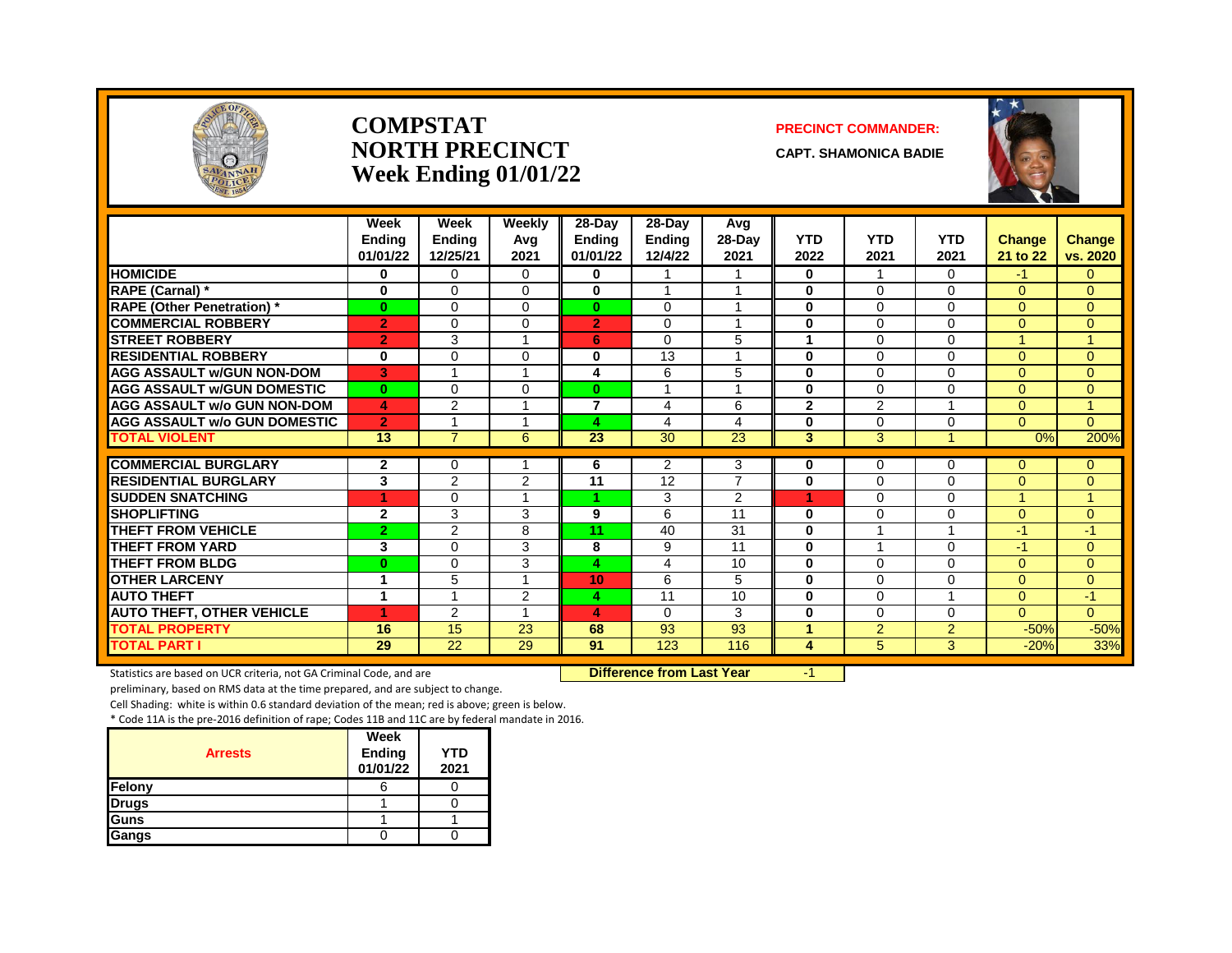

#### **COMPSTAT PRECINCT COMMANDER: CENTRAL PRECINCT** CAPT. TONYA REID **Week Ending 01/01/22**





|                                     | Week<br><b>Endina</b><br>01/01/22 | Week<br><b>Ending</b><br>12/25/21 | Weekly<br>Avg<br>2021 | 28-Day<br><b>Ending</b><br>01/01/22 | 28-Day<br><b>Ending</b><br>12/4/22 | Avg<br>$28-Day$<br>2021 | <b>YTD</b><br>2022 | <b>YTD</b><br>2021      | <b>YTD</b><br>2020      | <b>Change</b><br>21 to 22 | <b>Change</b><br>vs. 2020 |
|-------------------------------------|-----------------------------------|-----------------------------------|-----------------------|-------------------------------------|------------------------------------|-------------------------|--------------------|-------------------------|-------------------------|---------------------------|---------------------------|
| <b>HOMICIDE</b>                     | $\bf{0}$                          | $\Omega$                          | 0                     | 1                                   | 1                                  | 1                       | $\bf{0}$           | $\Omega$                | 0                       | $\Omega$                  | $\mathbf{0}$              |
| <b>RAPE (Carnal)</b> *              | $\bf{0}$                          | $\Omega$                          | 0                     | 1                                   | $\Omega$                           | -1                      | 0                  | $\Omega$                | 0                       | $\Omega$                  | $\Omega$                  |
| <b>RAPE (Other Penetration) *</b>   | $\bf{0}$                          | $\Omega$                          | 0                     | 1                                   | $\Omega$                           | $\Omega$                | $\bf{0}$           | $\Omega$                | 0                       | $\Omega$                  | $\mathbf{0}$              |
| <b>COMMERCIAL ROBBERY</b>           | $\bf{0}$                          | $\Omega$                          | 0                     | $\mathbf 1$                         | 2                                  | $\overline{ }$          | $\bf{0}$           | $\Omega$                | 0                       | $\mathbf{0}$              | $\overline{0}$            |
| <b>STREET ROBBERY</b>               | $\overline{2}$                    | $\Omega$                          |                       | 4                                   | 5                                  | 3                       | $\overline{2}$     | $\Omega$                | 0                       | 2                         | 2                         |
| <b>RESIDENTIAL ROBBERY</b>          | $\bf{0}$                          | $\Omega$                          | 0                     | $\mathbf 1$                         | $\Omega$                           | $\Omega$                | 0                  | $\Omega$                | 0                       | $\Omega$                  | $\Omega$                  |
| <b>AGG ASSAULT w/GUN NON-DOM</b>    | и                                 |                                   | $\overline{2}$        | $\overline{7}$                      | 3                                  | $\overline{7}$          | 1                  | 3                       | 0                       | $-2$                      | $\mathbf{1}$              |
| <b>AGG ASSAULT w/GUN DOMESTIC</b>   | $\bf{0}$                          | $\Omega$                          | 0                     | $\bf{0}$                            | $\Omega$                           | 4                       | $\bf{0}$           | $\Omega$                | 0                       | $\Omega$                  | $\mathbf{0}$              |
| <b>AGG ASSAULT w/o GUN NON-DOM</b>  | 1                                 | 1                                 |                       | 3                                   | $\overline{7}$                     | 4                       | -1                 | $\Omega$                | 0                       | 1                         | 1                         |
| <b>AGG ASSAULT w/o GUN DOMESTIC</b> | $\bf{0}$                          | $\Omega$                          |                       |                                     | 9                                  | 5                       | 0                  | $\Omega$                |                         | $\Omega$                  | $-1$                      |
| <b>TOTAL VIOLENT</b>                | 4                                 | $\overline{2}$                    | 6                     | $\overline{20}$                     | $\overline{27}$                    | 24                      | 4                  | 3                       |                         | 33%                       | 300%                      |
|                                     |                                   |                                   |                       |                                     |                                    |                         |                    |                         |                         |                           |                           |
| <b>COMMERCIAL BURGLARY</b>          | 1                                 | $\Omega$                          |                       | 4                                   | 4                                  | 4                       | 0                  | $\Omega$                | 0                       | $\Omega$                  | $\mathbf{0}$              |
| <b>RESIDENTIAL BURGLARY</b>         | $\mathbf{2}$                      | $\overline{2}$                    | 3                     | 8                                   | 12                                 | 10                      | 4                  | $\Omega$                |                         |                           | $\Omega$                  |
| <b>SUDDEN SNATCHING</b>             | 1                                 | $\Omega$                          | 0                     | 1                                   | 1                                  | $\overline{A}$          | $\bf{0}$           | $\Omega$                | 0                       | $\Omega$                  | $\mathbf{0}$              |
| <b>SHOPLIFTING</b>                  | $\overline{2}$                    | $\overline{\mathbf{A}}$           | 3                     | 12                                  | 13                                 | 13                      | 1                  | $\overline{\mathbf{A}}$ | $\overline{\mathbf{A}}$ | $\Omega$                  | $\Omega$                  |
| <b>THEFT FROM VEHICLE</b>           | 4                                 |                                   | 5                     | 17                                  | 14                                 | 21                      | 0                  | $\Omega$                | 3                       | $\Omega$                  | -3                        |
| <b>THEFT FROM YARD</b>              | 1                                 | 4                                 | 3                     | 14                                  | 10                                 | 11                      | $\bf{0}$           | $\Omega$                | 0                       | $\Omega$                  | $\Omega$                  |
| <b>THEFT FROM BLDG</b>              | $\bf{0}$                          | 3                                 | $\overline{2}$        | 6                                   | 10                                 | $\overline{7}$          | $\bf{0}$           | $\Omega$                | 0                       | $\Omega$                  | $\mathbf{0}$              |
| <b>OTHER LARCENY</b>                | $\overline{2}$                    | $\Omega$                          | 2                     | 5.                                  | $\overline{7}$                     | $\overline{7}$          | 1                  | $\Omega$                | 0                       | и                         | $\blacktriangleleft$      |
| <b>AUTO THEFT</b>                   | $\mathbf{2}$                      | 4                                 | $\overline{2}$        | 9                                   | 6                                  | 9                       | $\bf{0}$           | $\Omega$                |                         | $\Omega$                  | $-1$                      |
| <b>AUTO THEFT, OTHER VEHICLE</b>    | $\bf{0}$                          | $\Omega$                          |                       | 4                                   | 2                                  | 3                       | $\bf{0}$           | $\Omega$                | 0                       | $\Omega$                  | $\Omega$                  |
| <b>TOTAL PROPERTY</b>               | 15                                | 12                                | 22                    | 77                                  | 79                                 | 87                      | 3                  | $\overline{A}$          | 6                       | 200%                      | $-50%$                    |
| <b>TOTAL PART I</b>                 | 19                                | 14                                | $\overline{28}$       | 97                                  | 106                                | 111                     | $\overline{7}$     | 4                       | $\overline{7}$          | 75%                       | 0%                        |

Statistics are based on UCR criteria, not GA Criminal Code, and are **Difference from Last Year** 3

preliminary, based on RMS data at the time prepared, and are subject to change.

Cell Shading: white is within 0.6 standard deviation of the mean; red is above; green is below.

| <b>Arrests</b> | Week<br>Ending<br>01/01/22 | YTD<br>2021 |
|----------------|----------------------------|-------------|
| Felony         |                            |             |
| <b>Drugs</b>   |                            |             |
| <b>Guns</b>    |                            |             |
| Gangs          |                            |             |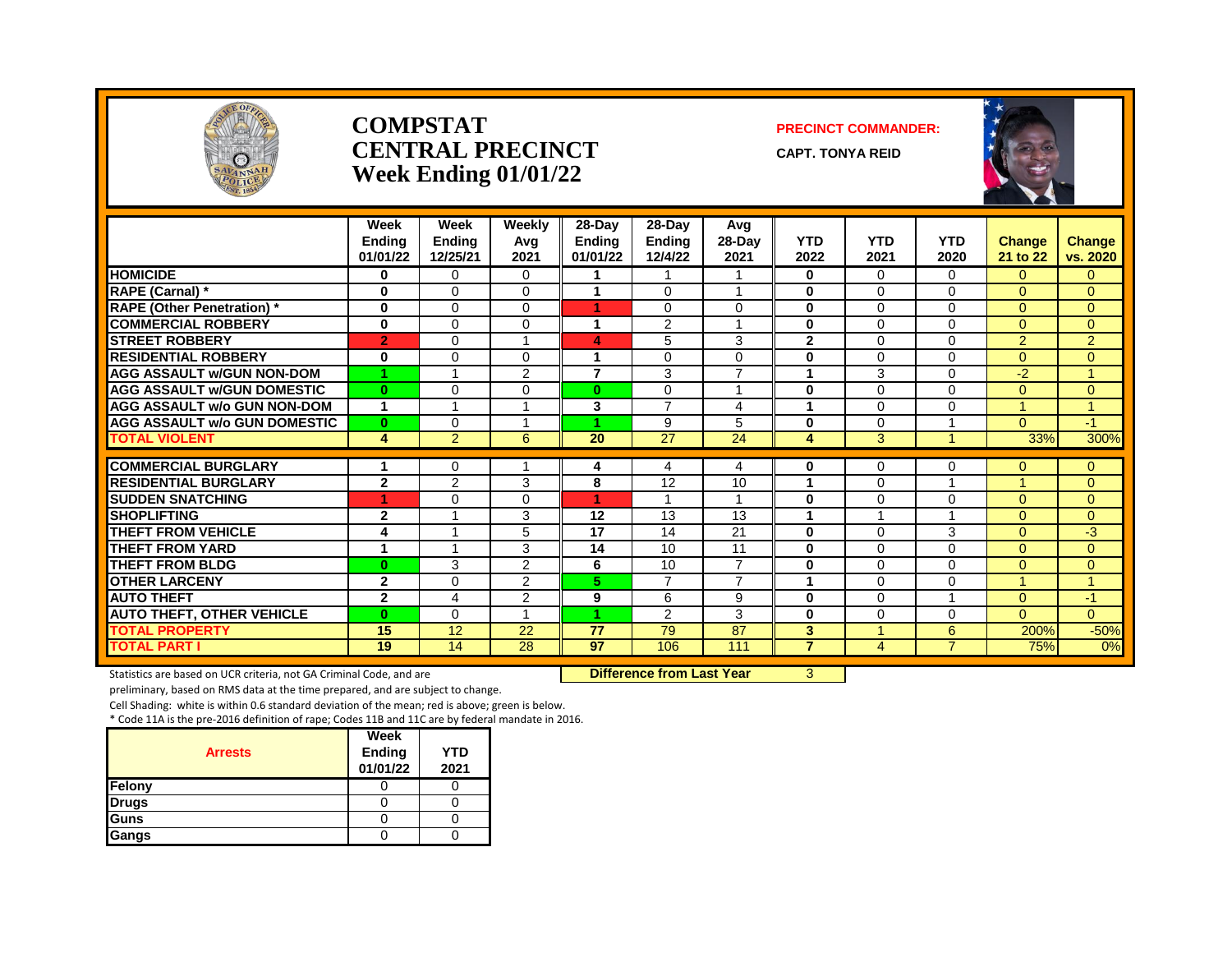

#### **COMPSTAT PRECINCT COMMANDER: SOUTH PRECINCT** CAPT. ALEX TOBAR **Week Ending 01/01/22**



|                                     | Week           | Week            | Weekly   | 28-Day          | $28-Day$                | Avg             |                |                |                |                |                |
|-------------------------------------|----------------|-----------------|----------|-----------------|-------------------------|-----------------|----------------|----------------|----------------|----------------|----------------|
|                                     | <b>Endina</b>  | Ending          | Avg      | Ending          | <b>Ending</b>           | $28-Day$        | <b>YTD</b>     | <b>YTD</b>     | <b>YTD</b>     | <b>Change</b>  | <b>Change</b>  |
|                                     | 01/01/22       | 12/25/21        | 2021     | 01/01/22        | 12/4/22                 | 2021            | 2022           | 2021           | 2020           | 21 to 22       | vs. 2020       |
| <b>HOMICIDE</b>                     | 0              | $\Omega$        | $\Omega$ | 0               | $\Omega$                |                 | 0              | $\Omega$       | $\Omega$       | $\Omega$       | 0              |
| RAPE (Carnal) *                     | 0              | $\Omega$        | $\Omega$ | 1               |                         |                 | 0              | $\Omega$       | 0              | $\overline{0}$ | $\overline{0}$ |
| <b>RAPE (Other Penetration)*</b>    | $\bf{0}$       | $\Omega$        | $\Omega$ | $\bf{0}$        | $\Omega$                | $\Omega$        | $\bf{0}$       | $\Omega$       | $\Omega$       | $\Omega$       | $\overline{0}$ |
| <b>COMMERCIAL ROBBERY</b>           | 4              | $\Omega$        | $\Omega$ | $\overline{2}$  | 2                       |                 | $\bf{0}$       | $\Omega$       | 0              | $\Omega$       | $\Omega$       |
| <b>STREET ROBBERY</b>               | 4              | $\Omega$        | $\Omega$ | $\mathbf{2}$    | 4                       | 2               | 1              | $\Omega$       | 0              | и              |                |
| <b>RESIDENTIAL ROBBERY</b>          | $\bf{0}$       | $\Omega$        | $\Omega$ | 1               | 3                       |                 | $\bf{0}$       | $\Omega$       | $\Omega$       | $\Omega$       | $\Omega$       |
| <b>AGG ASSAULT w/GUN NON-DOM</b>    | $\bf{0}$       | и               |          | $\overline{2}$  | 6                       | 3               | $\bf{0}$       | 2              |                | $-2$           | $-1$           |
| <b>AGG ASSAULT W/GUN DOMESTIC</b>   | $\bf{0}$       | $\Omega$        | $\Omega$ | $\bf{0}$        | $\overline{\mathbf{A}}$ |                 | $\bf{0}$       | $\Omega$       | 0              | $\Omega$       | $\overline{0}$ |
| <b>AGG ASSAULT w/o GUN NON-DOM</b>  | $\overline{2}$ | $\Omega$        |          | 4               | 4                       | 3               | $\overline{2}$ | $\Omega$       | 0              | $\overline{2}$ | $\overline{2}$ |
| <b>AGG ASSAULT W/o GUN DOMESTIC</b> | 3              | $\Omega$        | 2        | 9               | 5                       | 6               | 1              |                | 0              | $\Omega$       | и              |
| <b>TOTAL VIOLENT</b>                | $\overline{7}$ |                 | 5        | $\overline{21}$ | $\overline{26}$         | $\overline{20}$ | 4              | 3              |                | 33%            | 300%           |
| <b>COMMERCIAL BURGLARY</b>          | 1              |                 |          | 3               | 0                       | 3               | 1              | $\Omega$       | 0              |                |                |
| <b>RESIDENTIAL BURGLARY</b>         | $\mathbf{2}$   | $\Omega$        |          | 3               | $\overline{ }$          | 5               | 0              | $\Omega$       | 0              | $\Omega$       | $\Omega$       |
| <b>SUDDEN SNATCHING</b>             | 4              |                 | $\Omega$ | 5               | 4                       |                 | $\bf{0}$       | $\Omega$       | 0              | $\Omega$       | $\Omega$       |
| <b>SHOPLIFTING</b>                  | 5.             | 14              | 9        | 49              | 49                      | 37              | $\bf{0}$       | -4             | 0              | $-1$           | 0              |
| THEFT FROM VEHICLE                  | 4              | 3               | 6        | 19              | 17                      | 23              | 0              | $\Omega$       | 0              | $\Omega$       | 0              |
| <b>THEFT FROM YARD</b>              | 1              | $\overline{2}$  | 2        | 5.              | 13                      | 9               | $\bf{0}$       | $\Omega$       |                | $\Omega$       | $-1$           |
| <b>THEFT FROM BLDG</b>              | 4              | 2               | 2        | 9               | 10                      | 9               | $\bf{0}$       | $\Omega$       | $\Omega$       | $\Omega$       | 0              |
| <b>OTHER LARCENY</b>                |                | 2               | 2        | 13              | 9                       | $\overline{7}$  | $\bf{0}$       | $\Omega$       | 0              | $\Omega$       | 0              |
| <b>AUTO THEFT</b>                   | 3              | и               | 2        | 7               | 11                      | 8               | $\bf{0}$       | $\Omega$       | 0              | $\Omega$       | 0              |
| <b>AUTO THEFT, OTHER VEHICLE</b>    | 4              | $\Omega$        |          | 3               | 2                       | 2               | $\bf{0}$       | $\Omega$       | 0              | $\Omega$       | $\overline{0}$ |
| <b>TOTAL PROPERTY</b>               | 23             | 26              | 26       | 116             | 119                     | 104             | 1              | $\overline{A}$ | 4              | 0%             | 0%             |
| <b>TOTAL PART I</b>                 | 30             | $\overline{27}$ | 31       | 137             | 145                     | 123             | 5              | 4              | $\overline{2}$ | 25%            | 150%           |
|                                     |                |                 |          |                 |                         |                 |                |                |                |                |                |

Statistics are based on UCR criteria, not GA Criminal Code, and are **Difference from Last Year** 1

preliminary, based on RMS data at the time prepared, and are subject to change.

Cell Shading: white is within 0.6 standard deviation of the mean; red is above; green is below. \* Code 11A is the pre-2016 definition of rape; Codes 11B and 11C are by federal mandate in 2016.

| <b>Arrests</b> | Week<br><b>Ending</b><br>01/01/22 | YTD<br>2021 |
|----------------|-----------------------------------|-------------|
| Felony         | 13                                |             |
| <b>Drugs</b>   | っ                                 |             |
| Guns           |                                   |             |
| Gangs          |                                   |             |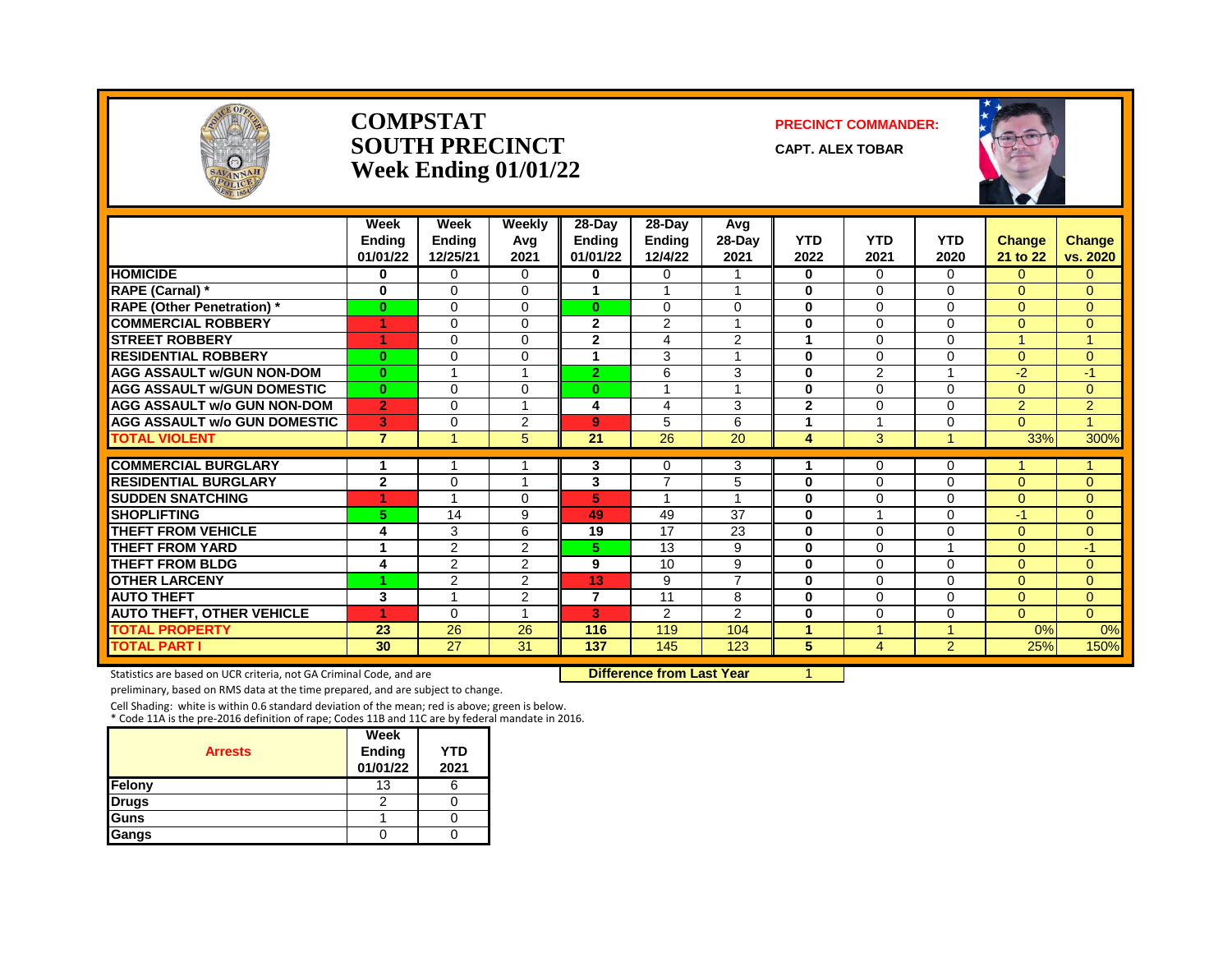

#### **COMPSTAT PRECINCT COMMANDER: EAST PRECINCT CAPT.** SHINITA YOUNG **Week Ending 01/01/22**



|                                     | Week<br>Endina<br>01/01/22 | Week<br><b>Ending</b><br>12/25/21 | Weekly<br>Avg<br>2021    | 28-Day<br><b>Endina</b><br>01/01/22 | $28-Day$<br><b>Ending</b><br>12/4/22 | Avg<br>28-Day<br>2021 | <b>YTD</b><br>2022 | <b>YTD</b><br>2021      | <b>YTD</b><br>2020      | Change<br>21 to 22 | Change<br>vs. 2020 |
|-------------------------------------|----------------------------|-----------------------------------|--------------------------|-------------------------------------|--------------------------------------|-----------------------|--------------------|-------------------------|-------------------------|--------------------|--------------------|
| <b>HOMICIDE</b>                     |                            | $\Omega$                          | $\Omega$                 |                                     | 0                                    | 1                     | $\bf{0}$           | $\Omega$                | $\Omega$                | $\Omega$           | $\Omega$           |
| RAPE (Carnal) *                     | 0                          | $\Omega$                          | $\Omega$                 | 0                                   | $\overline{ }$                       | 1                     | $\bf{0}$           | $\Omega$                | 0                       | $\Omega$           | $\Omega$           |
| <b>RAPE (Other Penetration)</b> *   | $\bf{0}$                   | $\Omega$                          | $\Omega$                 | $\mathbf{0}$                        | 1                                    | 0                     | $\bf{0}$           | $\Omega$                | 0                       | $\Omega$           | $\Omega$           |
| <b>COMMERCIAL ROBBERY</b>           | $\bf{0}$                   | $\Omega$                          | $\Omega$                 | $\mathbf{2}$                        | $\Omega$                             | 1                     | $\bf{0}$           | $\Omega$                | $\overline{\mathbf{A}}$ | $\Omega$           | $-1$               |
| <b>STREET ROBBERY</b>               | $\bf{0}$                   | $\Omega$                          | $\overline{\phantom{a}}$ | $\overline{2}$                      | 2                                    | 2                     | $\bf{0}$           | $\Omega$                | 0                       | $\Omega$           | $\Omega$           |
| <b>RESIDENTIAL ROBBERY</b>          | $\bf{0}$                   | $\Omega$                          | 0                        | $\bf{0}$                            | 2                                    | 4                     | $\bf{0}$           | $\Omega$                | 0                       | $\Omega$           | $\Omega$           |
| <b>AGG ASSAULT w/GUN NON-DOM</b>    | 6                          | $\Omega$                          |                          | 9                                   | 5                                    | 5                     | 3                  |                         | 3                       | 2                  | $\Omega$           |
| <b>AGG ASSAULT w/GUN DOMESTIC</b>   | $\bf{0}$                   | $\Omega$                          | $\Omega$                 | $\overline{2}$                      | $\Omega$                             | 4                     | $\bf{0}$           | $\Omega$                | 0                       | $\Omega$           | $\Omega$           |
| <b>AGG ASSAULT w/o GUN NON-DOM</b>  | $\overline{2}$             | $\Omega$                          | -1                       | 3                                   | 2                                    | 4                     | $\bf{0}$           | $\overline{\mathbf{A}}$ | 0                       | -1                 | $\Omega$           |
| <b>AGG ASSAULT w/o GUN DOMESTIC</b> | $\overline{2}$             | $\overline{2}$                    |                          | 7                                   | 4                                    | 5                     |                    | $\Omega$                | $\Omega$                |                    |                    |
| <b>TOTAL VIOLENT</b>                | 11                         | $\overline{2}$                    | 5                        | 26                                  | 17                                   | 20                    | 4                  | $\overline{2}$          | $\overline{4}$          | 100%               | $0\%$              |
| <b>COMMERCIAL BURGLARY</b>          | 0                          | 3                                 | $\Omega$                 | 6                                   | $\overline{2}$                       | $\overline{2}$        | $\bf{0}$           | $\Omega$                | 0                       | $\Omega$           | $\Omega$           |
| <b>RESIDENTIAL BURGLARY</b>         | 4                          | $\overline{2}$                    | 3                        | 13                                  | 12                                   | 11                    | $\bf{0}$           | $\Omega$                | 0                       | $\Omega$           | $\Omega$           |
| <b>SUDDEN SNATCHING</b>             | $\bf{0}$                   |                                   | $\Omega$                 | $\overline{2}$                      | 2                                    | 1                     | $\bf{0}$           | $\Omega$                | 0                       | $\Omega$           | $\Omega$           |
| <b>SHOPLIFTING</b>                  | $\overline{7}$             | 10                                | 6                        | 35                                  | 36                                   | 25                    | 1                  | 1                       | 1                       | $\Omega$           | $\Omega$           |
| THEFT FROM VEHICLE                  | 2                          | 3                                 | 6                        | 13                                  | 22                                   | 23                    | $\mathbf{2}$       | $\Omega$                | $\Omega$                | 2                  | $\overline{2}$     |
| <b>THEFT FROM YARD</b>              | 1                          |                                   | 2                        | 6                                   | 8                                    | 8                     | $\mathbf 0$        | $\Omega$                | 0                       | $\overline{0}$     | $\overline{0}$     |
| <b>THEFT FROM BLDG</b>              | $\mathbf{2}$               | 4                                 | $\overline{2}$           | $\overline{7}$                      | 5                                    | 8                     | 1                  | $\Omega$                | 0                       |                    | $\overline{A}$     |
| <b>OTHER LARCENY</b>                |                            |                                   |                          | 6                                   | 8                                    | 5                     | $\bf{0}$           | $\Omega$                | 0                       | $\Omega$           | $\Omega$           |
| <b>AUTO THEFT</b>                   | 4                          | $\overline{4}$                    | 2                        | 15                                  | 6                                    | 9                     | $\bf{0}$           | $\Omega$                | 0                       | $\Omega$           | $\Omega$           |
| <b>AUTO THEFT, OTHER VEHICLE</b>    | $\bf{0}$                   | $\overline{ }$                    |                          | 4                                   | $\overline{A}$                       | 3                     | $\bf{0}$           | $\Omega$                | 0                       | $\Omega$           | $\Omega$           |
| <b>TOTAL PROPERTY</b>               | 21                         | 27                                | 24                       | 104                                 | 102                                  | 94                    | 4                  |                         | и                       | 300%               | 300%               |
| <b>TOTAL PART I</b>                 | 32                         | 29                                | 29                       | 130                                 | 119                                  | 115                   | 8                  | 3                       | 5                       | 167%               | 60%                |

Statistics are based on UCR criteria, not GA Criminal Code, and are **Dufference from Last Year** 5

preliminary, based on RMS data at the time prepared, and are subject to change.

Cell Shading: white is within 0.6 standard deviation of the mean; red is above; green is below.

|                | Week                      |                    |
|----------------|---------------------------|--------------------|
| <b>Arrests</b> | <b>Ending</b><br>01/01/22 | <b>YTD</b><br>2021 |
| Felony         |                           |                    |
| <b>Drugs</b>   |                           |                    |
| Guns           |                           |                    |
| Gangs          |                           |                    |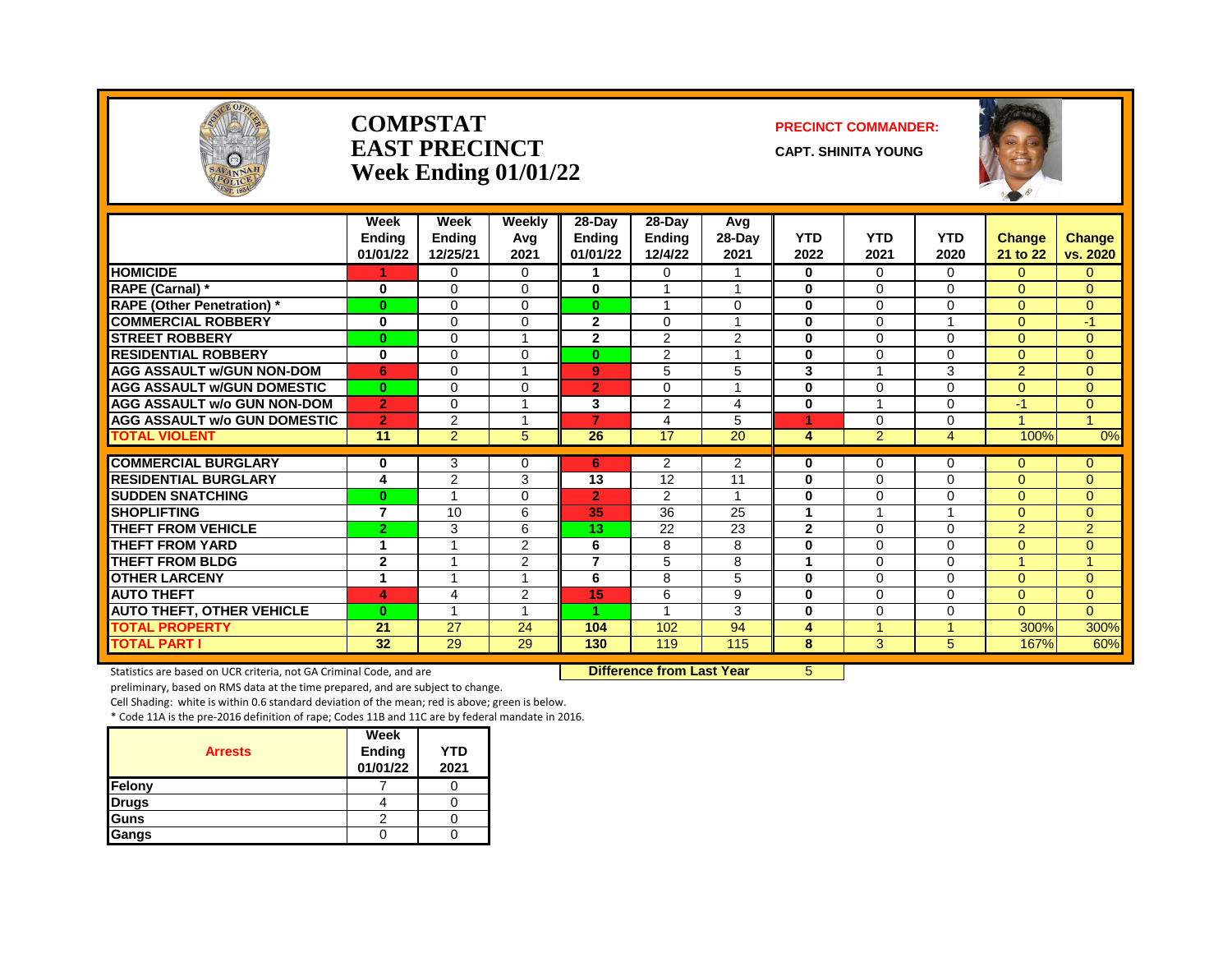# **BEAT 21 North Precinct Week Ending 01/01/22**

|                                     |                |               | <b>Last 4 Weeks</b> |                | 28 Days        | 28 Day  |              |              |              |               |               |
|-------------------------------------|----------------|---------------|---------------------|----------------|----------------|---------|--------------|--------------|--------------|---------------|---------------|
|                                     | <b>Endina</b>  | <b>Endina</b> | <b>Endina</b>       | <b>Endina</b>  | <b>Endina</b>  | Average | <b>YTD</b>   | <b>YTD</b>   | <b>YTD</b>   | <b>Change</b> | <b>Change</b> |
|                                     | 12/11/21       | 12/18/21      | 12/25/21            | 01/01/22       | 01/01/22       | 2021    | 2022         | 2021         | 2020         | 21 to 22      | vs. 2020      |
| <b>HOMICIDE</b>                     | 0              | 0             | 0                   | 0              | $\mathbf{0}$   | 0.0     | $\mathbf{0}$ | $\mathbf{0}$ | $\mathbf{0}$ | $\Omega$      | $\mathbf{0}$  |
| RAPE (Carnal) *                     | $\Omega$       | $\Omega$      | 0                   | $\Omega$       | 0              | 0.2     | $\Omega$     | $\Omega$     | $\Omega$     | $\Omega$      | $\Omega$      |
| <b>RAPE (Other Penetration) *</b>   | $\Omega$       | $\Omega$      | $\Omega$            | $\Omega$       | $\Omega$       | 0.1     | $\Omega$     | $\Omega$     | $\Omega$     | $\Omega$      | $\Omega$      |
| <b>COMMERCIAL ROBBERY</b>           | $\Omega$       | $\Omega$      | $\Omega$            | $\Omega$       | 0              | 0.0     | $\Omega$     | $\Omega$     | $\Omega$     | $\Omega$      | $\Omega$      |
| <b>STREET ROBBERY</b>               | $\Omega$       | $\Omega$      | 0                   | 0              | 0              | 0.2     | $\Omega$     | 0            | $\Omega$     | $\Omega$      | $\Omega$      |
| <b>RESIDENTIAL ROBBERY</b>          | $\Omega$       | 0             | $\Omega$            | 0              | $\Omega$       | 0.0     | $\Omega$     | $\mathbf{0}$ | $\Omega$     | $\Omega$      | $\mathbf{0}$  |
| <b>AGG ASSAULT w/GUN NON-DOM</b>    | $\Omega$       | $\Omega$      | 0                   | 0              | 0              | 0.1     | $\Omega$     | $\Omega$     | $\Omega$     | $\Omega$      | $\Omega$      |
| <b>AGG ASSAULT w/GUN DOMESTIC</b>   | $\Omega$       | 0             | 0                   | 0              | 0              | 0.1     | $\Omega$     | $\mathbf{0}$ | $\Omega$     | $\Omega$      | $\Omega$      |
| <b>AGG ASSAULT w/o GUN NON-DOM</b>  | $\Omega$       | 0             | 0                   | $\mathbf{1}$   | 1              | 0.2     | $\Omega$     | $\Omega$     | $\Omega$     | $\Omega$      | $\mathbf{0}$  |
| <b>AGG ASSAULT w/o GUN DOMESTIC</b> | $\Omega$       | $\Omega$      | 0                   | 0              | 0              | 0.5     | $\Omega$     | 0            | $\Omega$     | $\Omega$      | $\Omega$      |
| <b>TOTAL VIOLENT</b>                | $\Omega$       | $\mathbf{0}$  | $\mathbf{0}$        | $\mathbf{1}$   | $\mathbf{1}$   | 1.4     | $\mathbf{0}$ | $\mathbf{0}$ | $\Omega$     | #DIV/0!       | #DIV/0!       |
|                                     |                |               |                     |                |                |         |              |              |              |               |               |
| <b>COMMERCIAL BURGLARY</b>          | 0              | 0             | 0                   | $\mathbf{1}$   | $\mathbf{1}$   | 0.2     | 0            | 0            | $\Omega$     | $\Omega$      | $\mathbf{0}$  |
| <b>RESIDENTIAL BURGLARY</b>         | $\mathbf{1}$   | $\Omega$      | $\mathbf{1}$        | $\mathbf{1}$   | 3              | 0.8     | $\Omega$     | 0            | 0            | $\Omega$      | $\Omega$      |
| <b>SUDDEN SNATCHING</b>             | 0              | 0             | 0                   | 0              | 0              | 0.1     | 0            | $\mathbf{0}$ | 0            | $\Omega$      | $\Omega$      |
| <b>SHOPLIFTING</b>                  | $\Omega$       | $\Omega$      | $\Omega$            | 0              | $\Omega$       | 0.2     | $\Omega$     | $\Omega$     | $\Omega$     | $\Omega$      | $\Omega$      |
| THEFT FROM VEHICLE                  | 1              | 0             | 0                   | $\mathbf{1}$   | $\overline{2}$ | 3.5     | $\Omega$     | $\mathbf{0}$ | $\Omega$     | $\Omega$      | $\Omega$      |
| <b>THEFT FROM YARD</b>              | $\mathbf{1}$   | $\Omega$      | $\Omega$            | $\Omega$       | $\mathbf{1}$   | 1.0     | $\Omega$     | $\Omega$     | $\Omega$     | $\Omega$      | $\Omega$      |
| <b>THEFT FROM BLDG</b>              | $\Omega$       | $\mathbf{1}$  | $\Omega$            | $\Omega$       | $\mathbf{1}$   | 1.2     | $\Omega$     | $\Omega$     | $\Omega$     | $\Omega$      | $\Omega$      |
| <b>OTHER LARCENY</b>                | $\Omega$       | $\Omega$      | 4                   | $\Omega$       | 4              | 0.8     | $\Omega$     | $\mathbf{0}$ | $\Omega$     | $\Omega$      | $\Omega$      |
| <b>AUTO THEFT</b>                   | $\overline{2}$ | $\Omega$      | $\Omega$            | $\Omega$       | $\overline{2}$ | 0.9     | $\Omega$     | $\Omega$     | $\Omega$     | $\Omega$      | $\Omega$      |
| <b>AUTO THEFT, OTHER VEHICLE</b>    | $\Omega$       | $\Omega$      | $\Omega$            | $\Omega$       | $\Omega$       | 0.1     | $\Omega$     | $\Omega$     | $\Omega$     | $\Omega$      | $\Omega$      |
| <b>TOTAL PROPERTY</b>               | 5              | $\mathbf{1}$  | 5                   | 3              | 14             | 8.8     | $\mathbf{0}$ | $\mathbf{0}$ | $\Omega$     | #DIV/0!       | #DIV/0!       |
| <b>TOTAL PART I</b>                 | 5              | $\mathbf{1}$  | 5                   | $\overline{4}$ | 15             | 10.2    | $\mathbf{0}$ | $\Omega$     | $\Omega$     | #DIV/0!       | #DIV/0!       |

**Difference from Last Year** 0 |

Statistics are based on UCR criteria, not GA Criminal Code.

\* Rape Code 11A is the historical definition of rape (aka Legacy Rape); Rape Codes 11B and 11C are those moved from Part II to Part I in 2017.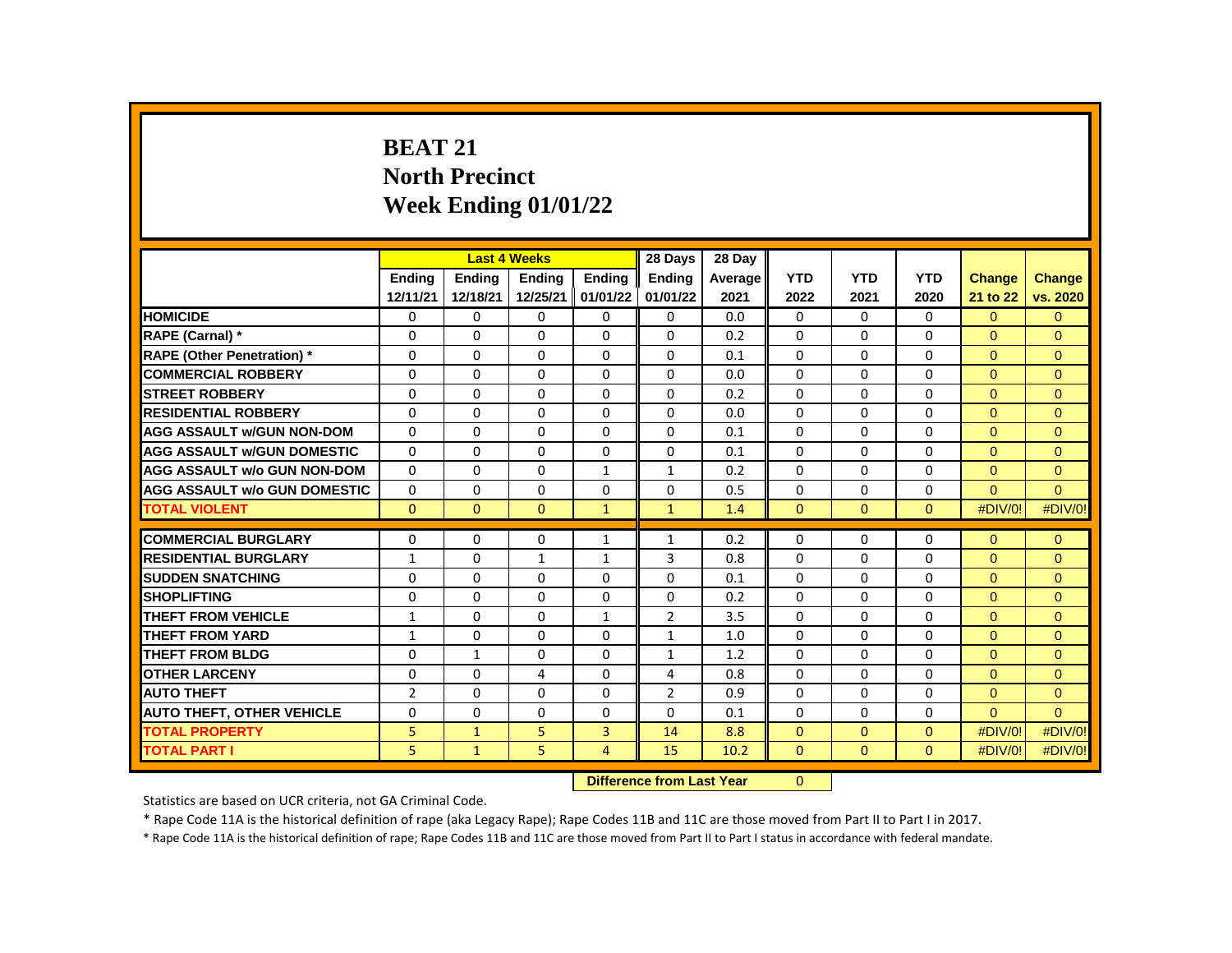# **BEAT 22 North Precinct Week Ending 01/01/22**

|                                     |               |               | <b>Last 4 Weeks</b> |                | 28 Days        | 28 Day              |              |              |              |                |               |
|-------------------------------------|---------------|---------------|---------------------|----------------|----------------|---------------------|--------------|--------------|--------------|----------------|---------------|
|                                     | <b>Endina</b> | <b>Endina</b> | <b>Endina</b>       | <b>Endina</b>  | <b>Endina</b>  | Average             | <b>YTD</b>   | <b>YTD</b>   | <b>YTD</b>   | <b>Change</b>  | <b>Change</b> |
|                                     | 12/11/21      | 12/18/21      | 12/25/21            | 01/01/22       | 01/01/22       | 2021                | 2022         | 2021         | 2020         | 21 to 22       | vs. 2020      |
| <b>HOMICIDE</b>                     | 0             | 0             | 0                   | 0              | 0              | 0.1                 | 0            | 0            | $\mathbf{0}$ | $\overline{0}$ | $\mathbf{0}$  |
| RAPE (Carnal) *                     | $\Omega$      | $\Omega$      | $\Omega$            | $\Omega$       | $\Omega$       | 0.1                 | $\Omega$     | $\Omega$     | $\Omega$     | $\Omega$       | $\Omega$      |
| RAPE (Other Penetration) *          | $\Omega$      | $\Omega$      | $\Omega$            | $\Omega$       | $\Omega$       | 0.1                 | $\Omega$     | $\Omega$     | $\Omega$     | $\Omega$       | $\Omega$      |
| <b>COMMERCIAL ROBBERY</b>           | $\Omega$      | $\Omega$      | $\Omega$            | $\Omega$       | $\Omega$       | 0.1                 | $\Omega$     | $\Omega$     | $\Omega$     | $\Omega$       | $\Omega$      |
| <b>STREET ROBBERY</b>               | 0             | 0             | $\Omega$            | $\Omega$       | $\Omega$       | 0.3                 | $\Omega$     | $\mathbf{0}$ | $\Omega$     | $\Omega$       | $\Omega$      |
| <b>RESIDENTIAL ROBBERY</b>          | $\Omega$      | $\Omega$      | $\Omega$            | $\Omega$       | $\Omega$       | 0.1                 | $\Omega$     | $\Omega$     | $\Omega$     | $\Omega$       | $\Omega$      |
| <b>AGG ASSAULT w/GUN NON-DOM</b>    | $\Omega$      | $\Omega$      | $\mathbf{1}$        | $\mathbf{1}$   | $\overline{2}$ | 1.8                 | $\Omega$     | $\mathbf{0}$ | $\Omega$     | $\Omega$       | $\Omega$      |
| <b>AGG ASSAULT W/GUN DOMESTIC</b>   | $\Omega$      | $\Omega$      | $\Omega$            | $\Omega$       | 0              | 0.2                 | $\Omega$     | $\mathbf{0}$ | $\Omega$     | $\Omega$       | $\Omega$      |
| <b>AGG ASSAULT w/o GUN NON-DOM</b>  | $\Omega$      | $\Omega$      | $\Omega$            | $\overline{2}$ | $\overline{2}$ | 0.8                 | $\mathbf{1}$ | $\mathbf{1}$ | $\Omega$     | $\Omega$       | $\mathbf{1}$  |
| <b>AGG ASSAULT w/o GUN DOMESTIC</b> | $\Omega$      | $\Omega$      | $\Omega$            | $\Omega$       | $\Omega$       | 0.7                 | $\Omega$     | $\Omega$     | $\Omega$     | $\Omega$       | $\Omega$      |
| <b>TOTAL VIOLENT</b>                | $\mathbf{0}$  | $\mathbf{0}$  | $\mathbf{1}$        | 3              | 4              | 4.2                 | $\mathbf{1}$ | $\mathbf{1}$ | $\mathbf{0}$ | $0\%$          | #DIV/0!       |
|                                     |               |               |                     |                |                |                     |              |              |              |                |               |
| <b>COMMERCIAL BURGLARY</b>          | $\mathbf{1}$  | 0             | 0                   | $\mathbf{1}$   | $\overline{2}$ | 0.9                 | $\Omega$     | 0            | 0            | $\mathbf{0}$   | $\mathbf{0}$  |
| <b>RESIDENTIAL BURGLARY</b>         | $\mathbf{1}$  | 0             | $\Omega$            | 0              | 1              | 2.1                 | $\Omega$     | 0            | $\Omega$     | $\Omega$       | $\mathbf{0}$  |
| <b>SUDDEN SNATCHING</b>             | $\Omega$      | $\Omega$      | $\Omega$            | $\Omega$       | $\Omega$       | 0.0                 | $\Omega$     | $\Omega$     | $\Omega$     | $\Omega$       | $\Omega$      |
| <b>SHOPLIFTING</b>                  | $\Omega$      | $\Omega$      | $\mathbf{1}$        | $\Omega$       | $\mathbf{1}$   | 1.0                 | $\Omega$     | 0            | $\Omega$     | $\Omega$       | $\Omega$      |
| THEFT FROM VEHICLE                  | $\mathbf{1}$  | $\mathbf{1}$  | 0                   | $\mathbf{1}$   | 3              | 3.2                 | 0            | $\mathbf{0}$ | $\Omega$     | $\Omega$       | $\Omega$      |
| <b>THEFT FROM YARD</b>              | $\mathbf{1}$  | $\Omega$      | $\Omega$            | $\mathbf{1}$   | $\overline{2}$ | 1.5                 | $\Omega$     | $\Omega$     | $\Omega$     | $\Omega$       | $\Omega$      |
| <b>THEFT FROM BLDG</b>              | $\mathbf{1}$  | $\Omega$      | $\Omega$            | $\Omega$       | $\mathbf{1}$   | 1.4                 | $\Omega$     | 0            | $\Omega$     | $\Omega$       | $\mathbf{0}$  |
| <b>OTHER LARCENY</b>                | $\Omega$      | $\Omega$      | $\Omega$            | $\Omega$       | $\Omega$       | 0.3                 | $\Omega$     | $\Omega$     | $\Omega$     | $\Omega$       | $\Omega$      |
| <b>AUTO THEFT</b>                   | $\Omega$      | $\Omega$      | $\mathbf{1}$        | $\Omega$       | $\mathbf{1}$   | 1.6                 | $\Omega$     | $\Omega$     | $\Omega$     | $\Omega$       | $\Omega$      |
| <b>AUTO THEFT, OTHER VEHICLE</b>    | 0             | 0             | 0                   | 0              | 0              | 0.0                 | 0            | 0            | 0            | $\Omega$       | $\Omega$      |
| <b>TOTAL PROPERTY</b>               | 5             | $\mathbf{1}$  | $\overline{2}$      | 3              | 11             | 12.0                | $\Omega$     | $\mathbf{0}$ | $\Omega$     | #DIV/0!        | #DIV/0!       |
| <b>TOTAL PART I</b>                 | 5             | $\mathbf{1}$  | 3                   | 6              | 15             | 16.3                | $\mathbf{1}$ | $\mathbf{1}$ | $\mathbf{0}$ | $0\%$          | #DIV/0!       |
|                                     |               |               |                     |                |                | and the same way to | $\sim$       |              |              |                |               |

**Difference from Last Year** 0

Statistics are based on UCR criteria, not GA Criminal Code.

\* Rape Code 11A is the historical definition of rape (aka Legacy Rape); Rape Codes 11B and 11C are those moved from Part II to Part I in 2017.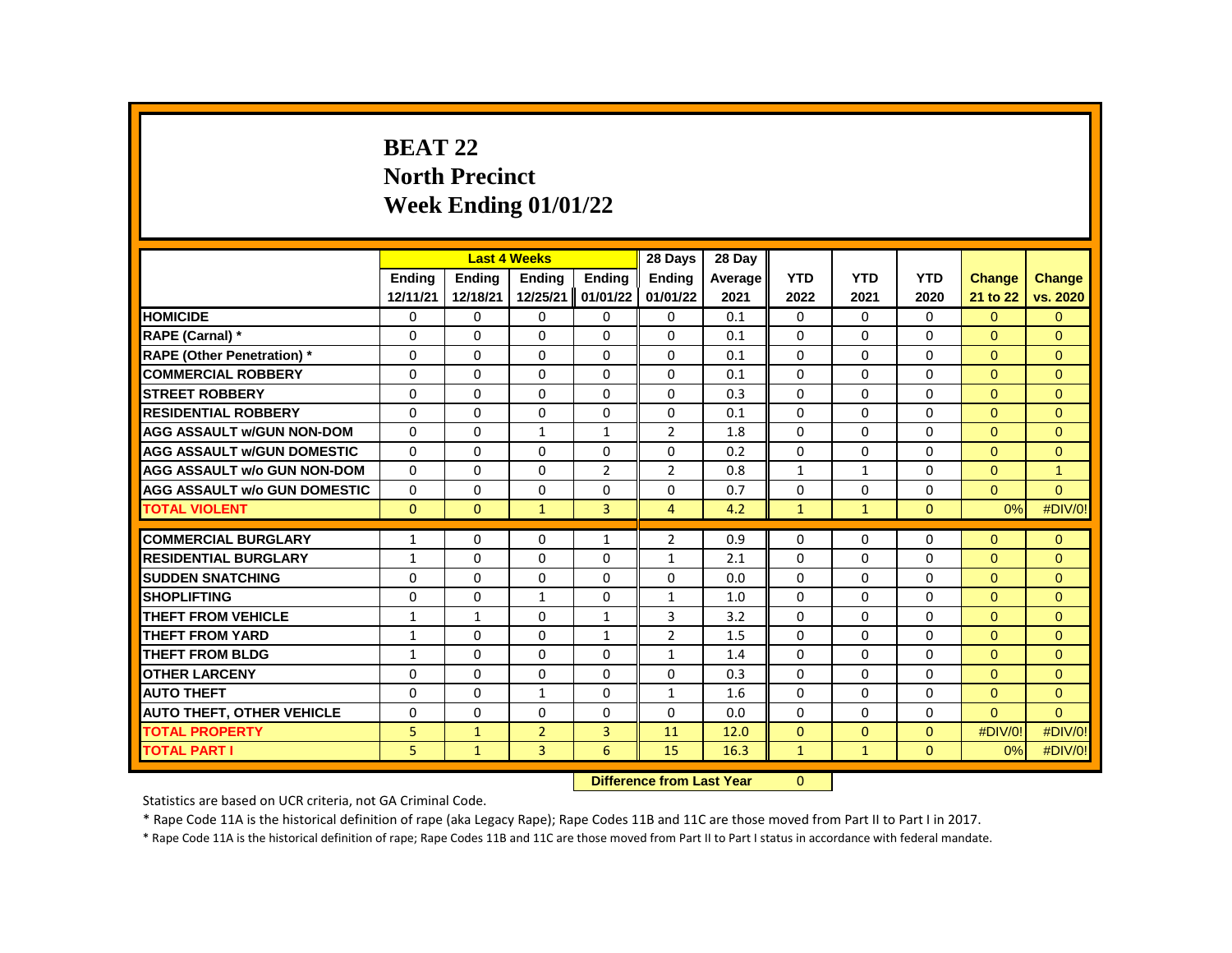# **BEAT 23 North Precinct Week Ending 01/01/22**

|                                     |               |               | <b>Last 4 Weeks</b> |                | 28 Days        | 28 Day  |              |              |              |               |               |
|-------------------------------------|---------------|---------------|---------------------|----------------|----------------|---------|--------------|--------------|--------------|---------------|---------------|
|                                     | <b>Ending</b> | <b>Endina</b> | <b>Ending</b>       | <b>Endina</b>  | <b>Endina</b>  | Average | <b>YTD</b>   | <b>YTD</b>   | <b>YTD</b>   | <b>Change</b> | <b>Change</b> |
|                                     | 12/11/21      | 12/18/21      | 12/25/21            | 01/01/22       | 01/01/22       | 2021    | 2022         | 2021         | 2020         | 21 to 22      | vs. 2020      |
| <b>HOMICIDE</b>                     | 0             | 0             | 0                   | 0              | 0              | 0.2     | 0            | 0            | 0            | $\Omega$      | $\mathbf{0}$  |
| RAPE (Carnal) *                     | $\Omega$      | $\Omega$      | $\Omega$            | $\Omega$       | $\Omega$       | 0.2     | $\Omega$     | $\Omega$     | $\Omega$     | $\Omega$      | $\Omega$      |
| <b>RAPE (Other Penetration)</b> *   | $\Omega$      | $\Omega$      | $\Omega$            | $\Omega$       | $\Omega$       | 0.1     | $\Omega$     | $\Omega$     | $\Omega$     | $\Omega$      | $\Omega$      |
| <b>COMMERCIAL ROBBERY</b>           | 0             | 0             | 0                   | 0              | 0              | 0.0     | $\Omega$     | 0            | $\Omega$     | $\Omega$      | $\Omega$      |
| <b>STREET ROBBERY</b>               | $\Omega$      | 0             | $\mathbf{1}$        | $\Omega$       | $\mathbf{1}$   | 0.6     | $\Omega$     | $\Omega$     | $\Omega$     | $\Omega$      | $\Omega$      |
| <b>RESIDENTIAL ROBBERY</b>          | $\Omega$      | $\Omega$      | $\Omega$            | $\Omega$       | $\Omega$       | 0.2     | $\Omega$     | $\Omega$     | $\Omega$     | $\Omega$      | $\Omega$      |
| <b>AGG ASSAULT w/GUN NON-DOM</b>    | 0             | 0             | 0                   | $\overline{2}$ | $\overline{2}$ | 1.2     | $\Omega$     | 0            | 0            | $\mathbf{0}$  | $\mathbf{0}$  |
| <b>AGG ASSAULT W/GUN DOMESTIC</b>   | $\Omega$      | 0             | $\Omega$            | $\Omega$       | $\Omega$       | 0.1     | $\Omega$     | $\Omega$     | $\Omega$     | $\Omega$      | $\Omega$      |
| <b>AGG ASSAULT w/o GUN NON-DOM</b>  | $\Omega$      | $\mathbf{1}$  | $\Omega$            | $\Omega$       | $\mathbf{1}$   | 0.9     | $\Omega$     | $\Omega$     | $\Omega$     | $\Omega$      | $\Omega$      |
| <b>AGG ASSAULT w/o GUN DOMESTIC</b> | $\Omega$      | $\Omega$      | $\Omega$            | $\Omega$       | $\Omega$       | 1.0     | $\Omega$     | $\Omega$     | $\Omega$     | $\Omega$      | $\Omega$      |
| <b>TOTAL VIOLENT</b>                | $\Omega$      | $\mathbf{1}$  | $\mathbf{1}$        | $\overline{2}$ | $\overline{4}$ | 4.3     | $\Omega$     | $\Omega$     | $\Omega$     | #DIV/0!       | #DIV/0!       |
|                                     |               |               |                     |                |                |         |              |              |              |               |               |
| <b>COMMERCIAL BURGLARY</b>          | $\mathbf{1}$  | 0             | 0                   | 0              | $\mathbf{1}$   | 0.8     | $\Omega$     | 0            | $\Omega$     | $\Omega$      | $\mathbf{0}$  |
| <b>RESIDENTIAL BURGLARY</b>         | $\Omega$      | 0             | $\Omega$            | $\mathbf{1}$   | $\mathbf{1}$   | 1.2     | $\Omega$     | $\Omega$     | $\Omega$     | $\Omega$      | $\Omega$      |
| <b>SUDDEN SNATCHING</b>             | $\Omega$      | $\Omega$      | $\Omega$            | $\Omega$       | $\Omega$       | 0.2     | $\Omega$     | $\Omega$     | $\Omega$     | $\Omega$      | $\Omega$      |
| <b>SHOPLIFTING</b>                  | $\mathbf{1}$  | $\Omega$      | $\mathbf{1}$        | $\mathbf{1}$   | 3              | 1.2     | $\Omega$     | 0            | $\Omega$     | $\Omega$      | $\Omega$      |
| THEFT FROM VEHICLE                  | $\mathbf{1}$  | $\Omega$      | $\overline{2}$      | $\Omega$       | 3              | 3.3     | $\Omega$     | 0            | $\mathbf{1}$ | $\Omega$      | $-1$          |
| <b>THEFT FROM YARD</b>              | $\mathbf{1}$  | $\Omega$      | $\Omega$            | $\Omega$       | $\mathbf{1}$   | 1.4     | $\Omega$     | $\Omega$     | $\Omega$     | $\Omega$      | $\Omega$      |
| <b>THEFT FROM BLDG</b>              | $\Omega$      | $\Omega$      | $\Omega$            | $\Omega$       | $\Omega$       | 1.0     | $\Omega$     | 0            | $\Omega$     | $\Omega$      | $\Omega$      |
| <b>OTHER LARCENY</b>                | $\mathbf{1}$  | 0             | $\Omega$            | $\mathbf{1}$   | $\overline{2}$ | 0.6     | $\Omega$     | $\Omega$     | $\Omega$     | $\Omega$      | $\Omega$      |
| <b>AUTO THEFT</b>                   | $\Omega$      | $\Omega$      | $\Omega$            | $\Omega$       | $\Omega$       | 1.6     | $\Omega$     | $\Omega$     | $\Omega$     | $\Omega$      | $\mathbf{0}$  |
| <b>AUTO THEFT, OTHER VEHICLE</b>    | $\Omega$      | 0             | $\Omega$            | $\mathbf{1}$   | $\mathbf{1}$   | 0.3     | $\Omega$     | 0            | $\Omega$     | $\Omega$      | $\Omega$      |
| <b>TOTAL PROPERTY</b>               | 5             | $\mathbf{0}$  | 3                   | $\overline{4}$ | 12             | 11.5    | $\mathbf 0$  | $\mathbf{0}$ | $\mathbf{1}$ | #DIV/0!       | $-100%$       |
| <b>TOTAL PART I</b>                 | 5             | $\mathbf{1}$  | $\overline{4}$      | 6              | 16             | 15.8    | $\mathbf{0}$ | $\mathbf{0}$ | $\mathbf{1}$ | #DIV/0!       | $-100%$       |
|                                     |               |               |                     |                |                |         |              |              |              |               |               |

**Difference from Last Year** 0

Statistics are based on UCR criteria, not GA Criminal Code.

\* Rape Code 11A is the historical definition of rape (aka Legacy Rape); Rape Codes 11B and 11C are those moved from Part II to Part I in 2017.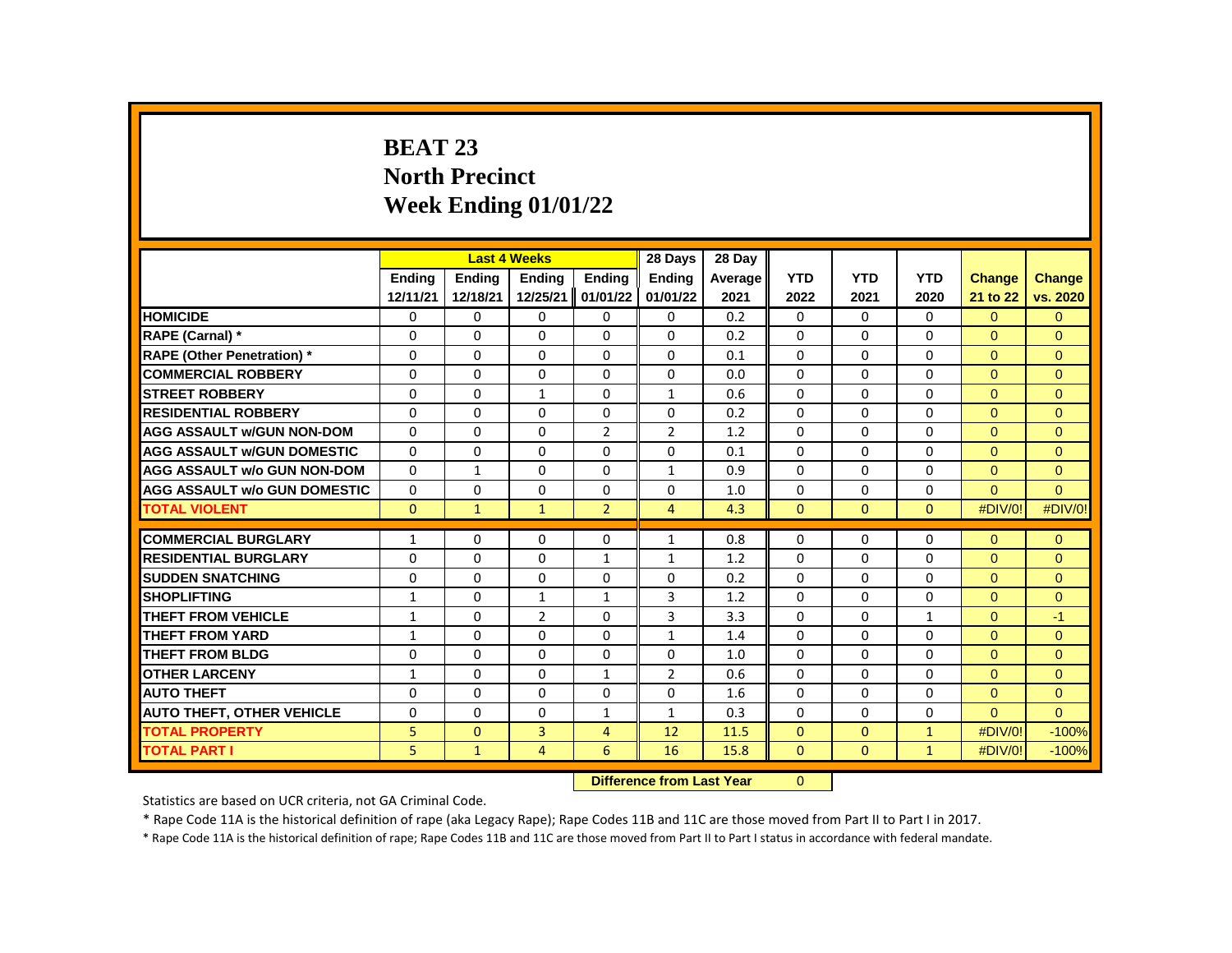# **BEAT 24 North Precinct Week Ending 01/01/22**

|                                     |                |                | <b>Last 4 Weeks</b> |                    | 28 Days        | 28 Day                                     |              |              |              |                |               |
|-------------------------------------|----------------|----------------|---------------------|--------------------|----------------|--------------------------------------------|--------------|--------------|--------------|----------------|---------------|
|                                     | <b>Endina</b>  | <b>Endina</b>  | <b>Endina</b>       | <b>Endina</b>      | <b>Endina</b>  | Average                                    | <b>YTD</b>   | <b>YTD</b>   | <b>YTD</b>   | <b>Change</b>  | <b>Change</b> |
|                                     | 12/11/21       | 12/18/21       | 12/25/21            | 01/01/22           | 01/01/22       | 2021                                       | 2022         | 2021         | 2020         | 21 to 22       | vs. 2020      |
| <b>HOMICIDE</b>                     | 0              | 0              | 0                   | 0                  | 0              | 0.1                                        | 0            | 0            | $\mathbf{0}$ | $\overline{0}$ | $\mathbf{0}$  |
| RAPE (Carnal) *                     | $\Omega$       | $\Omega$       | $\Omega$            | $\Omega$           | $\Omega$       | 0.1                                        | $\Omega$     | $\Omega$     | $\Omega$     | $\Omega$       | $\Omega$      |
| RAPE (Other Penetration) *          | $\Omega$       | $\Omega$       | $\Omega$            | $\Omega$           | $\Omega$       | 0.0                                        | $\Omega$     | $\Omega$     | $\Omega$     | $\Omega$       | $\Omega$      |
| <b>COMMERCIAL ROBBERY</b>           | $\Omega$       | $\Omega$       | $\Omega$            | $\Omega$           | $\Omega$       | 0.0                                        | $\Omega$     | $\Omega$     | $\Omega$     | $\Omega$       | $\Omega$      |
| <b>STREET ROBBERY</b>               | 0              | 0              | $\Omega$            | $\Omega$           | $\Omega$       | 0.7                                        | $\Omega$     | $\mathbf{0}$ | $\Omega$     | $\Omega$       | $\Omega$      |
| <b>RESIDENTIAL ROBBERY</b>          | $\Omega$       | $\Omega$       | $\Omega$            | $\Omega$           | $\Omega$       | 0.2                                        | $\Omega$     | $\Omega$     | $\Omega$     | $\Omega$       | $\mathbf{0}$  |
| <b>AGG ASSAULT w/GUN NON-DOM</b>    | $\Omega$       | $\Omega$       | $\Omega$            | $\Omega$           | $\Omega$       | 0.3                                        | $\Omega$     | $\mathbf{0}$ | $\Omega$     | $\Omega$       | $\Omega$      |
| <b>AGG ASSAULT W/GUN DOMESTIC</b>   | $\Omega$       | $\Omega$       | $\Omega$            | $\Omega$           | 0              | 0.0                                        | $\Omega$     | $\mathbf{0}$ | $\Omega$     | $\Omega$       | $\Omega$      |
| <b>AGG ASSAULT w/o GUN NON-DOM</b>  | $\Omega$       | $\Omega$       | $\mathbf{1}$        | $\Omega$           | $\mathbf{1}$   | 0.5                                        | $\Omega$     | $\Omega$     | $\Omega$     | $\Omega$       | $\mathbf{0}$  |
| <b>AGG ASSAULT w/o GUN DOMESTIC</b> | $\Omega$       | $\mathbf{1}$   | $\Omega$            | $\Omega$           | $\mathbf{1}$   | 0.2                                        | $\Omega$     | $\Omega$     | $\Omega$     | $\Omega$       | $\Omega$      |
| <b>TOTAL VIOLENT</b>                | $\mathbf{0}$   | $\mathbf{1}$   | $\mathbf{1}$        | $\mathbf{0}$       | $\overline{2}$ | 2.1                                        | $\mathbf{0}$ | $\mathbf{0}$ | $\mathbf{0}$ | #DIV/0!        | #DIV/0!       |
|                                     |                |                |                     |                    |                |                                            |              |              |              |                |               |
| <b>COMMERCIAL BURGLARY</b>          | $\mathbf{1}$   | 0              | 0                   | 0                  | $\mathbf{1}$   | 0.2                                        | 0            | 0            | 0            | $\Omega$       | $\mathbf{0}$  |
| <b>RESIDENTIAL BURGLARY</b>         | 0              | 0              | $\Omega$            | 0                  | 0              | 1.2                                        | $\Omega$     | 0            | $\Omega$     | $\Omega$       | $\mathbf{0}$  |
| <b>SUDDEN SNATCHING</b>             | $\Omega$       | $\Omega$       | $\Omega$            | $\Omega$           | $\Omega$       | 0.2                                        | $\Omega$     | $\Omega$     | $\Omega$     | $\Omega$       | $\Omega$      |
| <b>SHOPLIFTING</b>                  | $\Omega$       | $\Omega$       | $\Omega$            | $\Omega$           | 0              | 2.5                                        | $\Omega$     | 0            | $\Omega$     | $\Omega$       | $\Omega$      |
| THEFT FROM VEHICLE                  | 0              | $\mathbf{1}$   | 0                   | 0                  | $\mathbf{1}$   | 2.5                                        | 0            | $\mathbf{0}$ | $\Omega$     | $\Omega$       | $\Omega$      |
| <b>THEFT FROM YARD</b>              | $\Omega$       | $\mathbf{1}$   | $\Omega$            | $\mathbf{1}$       | $\overline{2}$ | 2.0                                        | $\Omega$     | $\mathbf{1}$ | $\Omega$     | $-1$           | $\Omega$      |
| <b>THEFT FROM BLDG</b>              | $\mathbf{1}$   | $\Omega$       | $\Omega$            | $\Omega$           | $\mathbf{1}$   | 0.6                                        | $\Omega$     | 0            | $\Omega$     | $\Omega$       | $\mathbf{0}$  |
| <b>OTHER LARCENY</b>                | $\Omega$       | $\mathbf{1}$   | $\Omega$            | $\Omega$           | $\mathbf{1}$   | 1.4                                        | $\Omega$     | $\Omega$     | $\Omega$     | $\Omega$       | $\Omega$      |
| <b>AUTO THEFT</b>                   | $\Omega$       | $\Omega$       | $\Omega$            | $\Omega$           | $\Omega$       | 0.6                                        | $\Omega$     | $\Omega$     | $\Omega$     | $\Omega$       | $\Omega$      |
| <b>AUTO THEFT, OTHER VEHICLE</b>    | 0              | $\mathbf{1}$   | $\mathbf{1}$        | 0                  | $\overline{2}$ | 1.0                                        | 0            | 0            | 0            | $\Omega$       | $\Omega$      |
| <b>TOTAL PROPERTY</b>               | $\overline{2}$ | $\overline{4}$ | $\mathbf{1}$        | $\mathbf{1}$       | 8              | 12.1                                       | $\Omega$     | $\mathbf{1}$ | $\Omega$     | $-100%$        | #DIV/0!       |
| <b>TOTAL PART I</b>                 | $\overline{2}$ | 5              | $\overline{2}$      | $\mathbf{1}$       | 10             | 14.2                                       | $\mathbf{0}$ | $\mathbf{1}$ | $\mathbf{0}$ | $-100%$        | #DIV/0!       |
|                                     |                |                |                     | <b>CARLO CARDS</b> |                | <b>Contract Contract Contract Contract</b> |              |              |              |                |               |

**Difference from Last Year** -1

Statistics are based on UCR criteria, not GA Criminal Code.

\* Rape Code 11A is the historical definition of rape (aka Legacy Rape); Rape Codes 11B and 11C are those moved from Part II to Part I in 2017.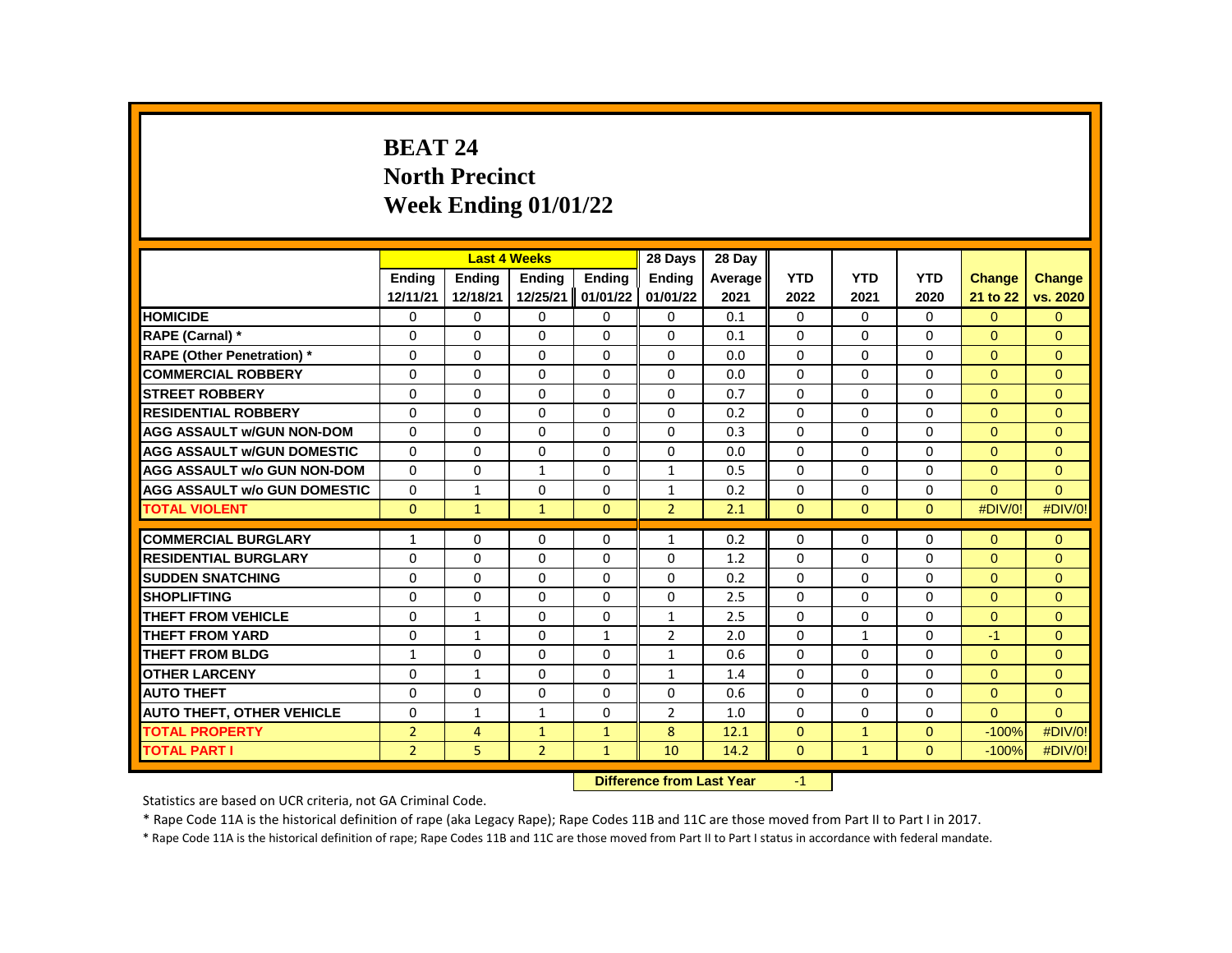# **BEAT 25 North Precinct Week Ending 01/01/22**

|                                     |                |                | <b>Last 4 Weeks</b> |                   | 28 Days        | 28 Day    |              |              |              |                |                |
|-------------------------------------|----------------|----------------|---------------------|-------------------|----------------|-----------|--------------|--------------|--------------|----------------|----------------|
|                                     | <b>Endina</b>  | <b>Endina</b>  | <b>Endina</b>       | <b>Endina</b>     | <b>Endina</b>  | Average   | <b>YTD</b>   | <b>YTD</b>   | <b>YTD</b>   | <b>Change</b>  | <b>Change</b>  |
|                                     | 12/11/21       | 12/18/21       | 12/25/21            | 01/01/22          | 01/01/22       | 2021      | 2022         | 2021         | 2020         | 21 to 22       | vs. 2020       |
| <b>HOMICIDE</b>                     | 0              | $\Omega$       | $\Omega$            | $\Omega$          | 0              | 0.0       | 0            | $\Omega$     | 0            | $\overline{0}$ | $\overline{0}$ |
| RAPE (Carnal) *                     | $\Omega$       | $\Omega$       | $\Omega$            | $\Omega$          | $\Omega$       | 0.1       | $\Omega$     | $\Omega$     | $\Omega$     | $\Omega$       | $\Omega$       |
| <b>RAPE (Other Penetration) *</b>   | $\Omega$       | $\Omega$       | $\Omega$            | $\Omega$          | $\Omega$       | 0.0       | $\Omega$     | $\Omega$     | $\Omega$     | $\Omega$       | $\Omega$       |
| <b>COMMERCIAL ROBBERY</b>           | 0              | $\Omega$       | $\Omega$            | $\overline{2}$    | $\overline{2}$ | 0.2       | $\Omega$     | $\Omega$     | $\Omega$     | $\Omega$       | $\Omega$       |
| <b>STREET ROBBERY</b>               | $\Omega$       | $\Omega$       | $\Omega$            | $\Omega$          | $\Omega$       | 0.4       | $\Omega$     | $\Omega$     | $\Omega$     | $\Omega$       | $\Omega$       |
| <b>RESIDENTIAL ROBBERY</b>          | $\Omega$       | $\Omega$       | $\Omega$            | $\Omega$          | $\Omega$       | 0.1       | $\Omega$     | $\Omega$     | $\Omega$     | $\Omega$       | $\Omega$       |
| <b>AGG ASSAULT W/GUN NON-DOM</b>    | $\Omega$       | $\Omega$       | $\Omega$            | $\Omega$          | $\Omega$       | 0.3       | $\Omega$     | $\Omega$     | $\Omega$     | $\Omega$       | $\Omega$       |
| <b>AGG ASSAULT W/GUN DOMESTIC</b>   | $\Omega$       | $\Omega$       | $\Omega$            | $\Omega$          | $\Omega$       | 0.0       | $\Omega$     | $\Omega$     | $\Omega$     | $\Omega$       | $\Omega$       |
| <b>AGG ASSAULT w/o GUN NON-DOM</b>  | $\Omega$       | $\Omega$       | $\Omega$            | $\Omega$          | $\Omega$       | 0.3       | $\Omega$     | $\Omega$     | $\Omega$     | $\Omega$       | $\mathbf{0}$   |
| <b>AGG ASSAULT w/o GUN DOMESTIC</b> | $\Omega$       | $\Omega$       | $\Omega$            | $\Omega$          | $\Omega$       | 0.1       | $\Omega$     | $\Omega$     | $\Omega$     | $\Omega$       | $\Omega$       |
| <b>TOTAL VIOLENT</b>                | $\mathbf{0}$   | $\mathbf{0}$   | $\mathbf{0}$        | $\overline{2}$    | $\overline{2}$ | 1.5       | $\mathbf{0}$ | $\mathbf{0}$ | $\mathbf{0}$ | #DIV/0!        | #DIV/0!        |
|                                     |                |                |                     |                   |                |           |              |              |              |                |                |
| <b>COMMERCIAL BURGLARY</b>          | 0              | $\mathbf{0}$   | $\mathbf{0}$        | $\mathbf{0}$      | 0              | 0.2       | 0            | 0            | 0            | $\overline{0}$ | $\mathbf{0}$   |
| <b>RESIDENTIAL BURGLARY</b>         | $\Omega$       | 1              | $\Omega$            | $\Omega$          | $\mathbf{1}$   | 0.5       | $\Omega$     | 0            | $\Omega$     | $\Omega$       | $\mathbf{0}$   |
| <b>SUDDEN SNATCHING</b>             | $\Omega$       | $\Omega$       | $\Omega$            | $\Omega$          | $\Omega$       | 0.4       | $\Omega$     | $\Omega$     | $\Omega$     | $\Omega$       | $\Omega$       |
| <b>SHOPLIFTING</b>                  | $\mathbf{1}$   | $\Omega$       | $\Omega$            | $\mathbf{1}$      | $\overline{2}$ | 2.8       | $\Omega$     | $\Omega$     | $\Omega$     | $\Omega$       | $\Omega$       |
| <b>THEFT FROM VEHICLE</b>           | $\mathbf{1}$   | $\mathbf{0}$   | $\mathbf{0}$        | $\mathbf{0}$      | $\mathbf{1}$   | 5.1       | $\Omega$     | $\mathbf{1}$ | $\Omega$     | $-1$           | $\Omega$       |
| <b>THEFT FROM YARD</b>              | $\Omega$       | $\Omega$       | $\Omega$            | $\Omega$          | $\Omega$       | 2.4       | $\Omega$     | $\Omega$     | $\Omega$     | $\Omega$       | $\Omega$       |
| <b>THEFT FROM BLDG</b>              | $\Omega$       | $\Omega$       | $\Omega$            | $\Omega$          | $\Omega$       | 2.5       | $\Omega$     | $\Omega$     | $\Omega$     | $\Omega$       | $\mathbf{0}$   |
| <b>OTHER LARCENY</b>                | $\Omega$       | $\overline{2}$ | $\mathbf{1}$        | $\Omega$          | 3              | 1.2       | $\Omega$     | $\Omega$     | $\Omega$     | $\Omega$       | $\Omega$       |
| <b>AUTO THEFT</b>                   | $\Omega$       | $\Omega$       | $\Omega$            | $\Omega$          | $\Omega$       | 1.1       | $\Omega$     | $\Omega$     | $\Omega$     | $\Omega$       | $\Omega$       |
| <b>AUTO THEFT, OTHER VEHICLE</b>    | 0              | $\mathbf{0}$   | $\mathbf{1}$        | $\mathbf{0}$      | $\mathbf{1}$   | 0.7       | $\Omega$     | 0            | 0            | $\Omega$       | $\Omega$       |
| <b>TOTAL PROPERTY</b>               | $\overline{2}$ | $\overline{3}$ | $\overline{2}$      | $\mathbf{1}$      | 8              | 16.6      | $\Omega$     | $\mathbf{1}$ | $\Omega$     | $-100%$        | #DIV/0!        |
| <b>TOTAL PART I</b>                 | $\overline{2}$ | 3              | $\overline{2}$      | $\overline{3}$    | 10             | 18.1      | $\mathbf{0}$ | $\mathbf{1}$ | $\mathbf{0}$ | $-100%$        | #DIV/0!        |
|                                     |                |                |                     | <b>CONTRACTOR</b> |                | $-1.32 -$ |              |              |              |                |                |

**Difference from Last Year** -1

Statistics are based on UCR criteria, not GA Criminal Code.

\* Rape Code 11A is the historical definition of rape (aka Legacy Rape); Rape Codes 11B and 11C are those moved from Part II to Part I in 2017.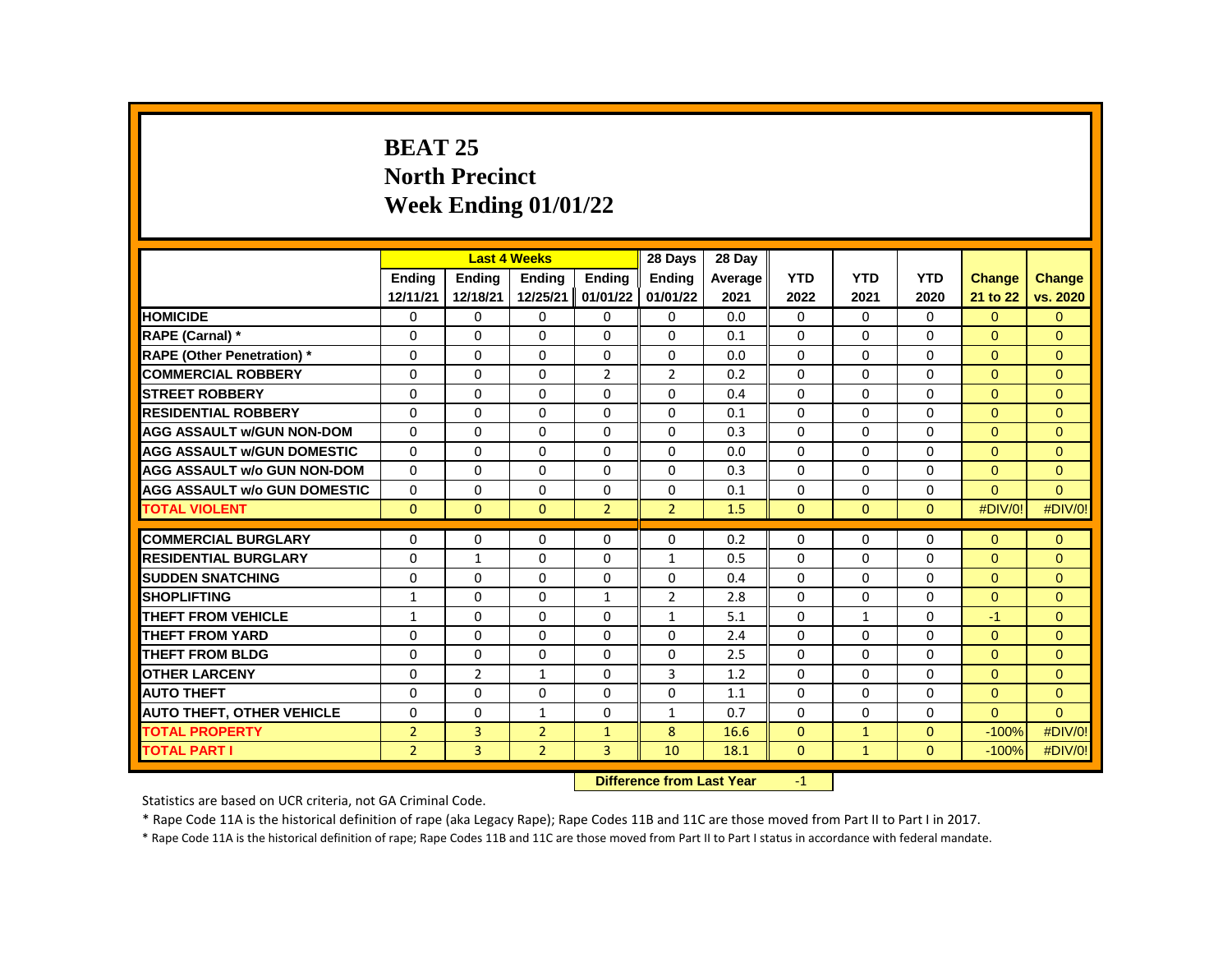# **BEAT 26 North Precinct Week Ending 01/01/22**

|                                     |               |                | <b>Last 4 Weeks</b> |                | 28 Days        | 28 Day  |              |              |              |              |               |
|-------------------------------------|---------------|----------------|---------------------|----------------|----------------|---------|--------------|--------------|--------------|--------------|---------------|
|                                     | <b>Endina</b> | <b>Endina</b>  | <b>Endina</b>       | <b>Endina</b>  | <b>Endina</b>  | Average | <b>YTD</b>   | <b>YTD</b>   | <b>YTD</b>   | Change       | <b>Change</b> |
|                                     | 12/11/21      | 12/18/21       | 12/25/21            | 01/01/22       | 01/01/22       | 2021    | 2022         | 2021         | 2020         | 21 to 22     | vs. 2020      |
| <b>HOMICIDE</b>                     | 0             | 0              | 0                   | 0              | 0              | 0.0     | 0            | 0            | 0            | $\Omega$     | $\mathbf{0}$  |
| RAPE (Carnal) *                     | $\Omega$      | $\Omega$       | $\Omega$            | $\Omega$       | 0              | 0.1     | $\Omega$     | $\Omega$     | $\Omega$     | $\Omega$     | $\Omega$      |
| <b>RAPE (Other Penetration)</b> *   | $\Omega$      | $\Omega$       | $\Omega$            | $\Omega$       | $\Omega$       | 0.2     | $\Omega$     | $\Omega$     | $\Omega$     | $\Omega$     | $\Omega$      |
| <b>COMMERCIAL ROBBERY</b>           | 0             | 0              | 0                   | 0              | 0              | 0.3     | 0            | 0            | 0            | $\mathbf{0}$ | $\mathbf{0}$  |
| <b>STREET ROBBERY</b>               | 0             | 0              | $\mathbf{1}$        | $\mathbf{1}$   | $\overline{2}$ | 0.7     | $\Omega$     | $\mathbf{0}$ | 0            | $\Omega$     | $\Omega$      |
| <b>RESIDENTIAL ROBBERY</b>          | $\Omega$      | $\Omega$       | $\Omega$            | $\Omega$       | $\Omega$       | 0.0     | $\Omega$     | $\Omega$     | $\Omega$     | $\Omega$     | $\Omega$      |
| <b>AGG ASSAULT w/GUN NON-DOM</b>    | $\Omega$      | $\Omega$       | $\Omega$            | $\Omega$       | $\Omega$       | 0.3     | $\Omega$     | $\Omega$     | $\Omega$     | $\Omega$     | $\Omega$      |
| <b>AGG ASSAULT w/GUN DOMESTIC</b>   | $\Omega$      | $\Omega$       | $\Omega$            | $\Omega$       | 0              | 0.0     | 0            | 0            | $\Omega$     | $\Omega$     | $\Omega$      |
| <b>AGG ASSAULT w/o GUN NON-DOM</b>  | $\Omega$      | $\Omega$       | 1                   | $\mathbf{1}$   | $\overline{2}$ | 1.6     | $\mathbf{1}$ | $\Omega$     | $\Omega$     | $\mathbf{1}$ | $\mathbf{1}$  |
| <b>AGG ASSAULT w/o GUN DOMESTIC</b> | $\Omega$      | 0              | $\Omega$            | $\Omega$       | 0              | 0.3     | $\Omega$     | $\mathbf{0}$ | $\Omega$     | $\Omega$     | $\Omega$      |
| <b>TOTAL VIOLENT</b>                | $\Omega$      | $\mathbf{0}$   | $\overline{2}$      | $\overline{2}$ | $\overline{4}$ | 3.5     | $\mathbf{1}$ | $\mathbf{0}$ | $\mathbf{0}$ | #DIV/0!      | #DIV/0!       |
|                                     |               |                |                     |                |                |         |              |              |              |              |               |
| <b>COMMERCIAL BURGLARY</b>          | $\Omega$      | $\Omega$       | $\Omega$            | $\Omega$       | 0              | 0.2     | 0            | 0            | $\Omega$     | $\Omega$     | $\mathbf{0}$  |
| <b>RESIDENTIAL BURGLARY</b>         | $\Omega$      | $\mathbf{1}$   | $\Omega$            | 0              | $\mathbf{1}$   | 0.2     | 0            | 0            | $\Omega$     | $\Omega$     | $\mathbf{0}$  |
| <b>SUDDEN SNATCHING</b>             | $\Omega$      | $\Omega$       | $\Omega$            | $\Omega$       | $\Omega$       | 0.7     | $\Omega$     | $\Omega$     | $\Omega$     | $\Omega$     | $\Omega$      |
| <b>SHOPLIFTING</b>                  | $\Omega$      | $\Omega$       | $\mathbf{1}$        | $\Omega$       | $\mathbf{1}$   | 2.0     | $\Omega$     | $\Omega$     | $\Omega$     | $\Omega$     | $\Omega$      |
| THEFT FROM VEHICLE                  | $\Omega$      | $\Omega$       | $\Omega$            | $\Omega$       | 0              | 6.6     | 0            | 0            | $\Omega$     | $\Omega$     | $\Omega$      |
| <b>THEFT FROM YARD</b>              | $\mathbf{1}$  | $\Omega$       | $\Omega$            | $\mathbf{1}$   | $\overline{2}$ | 1.5     | $\Omega$     | $\Omega$     | $\Omega$     | $\Omega$     | $\Omega$      |
| <b>THEFT FROM BLDG</b>              | $\Omega$      | $\mathbf{1}$   | $\Omega$            | $\Omega$       | 1              | 2.5     | $\Omega$     | $\Omega$     | $\Omega$     | $\Omega$     | $\Omega$      |
| <b>OTHER LARCENY</b>                | $\Omega$      | $\Omega$       | $\Omega$            | $\Omega$       | 0              | 0.3     | $\Omega$     | 0            | $\Omega$     | $\Omega$     | $\Omega$      |
| <b>AUTO THEFT</b>                   | $\Omega$      | $\Omega$       | $\Omega$            | $\Omega$       | $\Omega$       | 2.1     | $\Omega$     | $\Omega$     | $\mathbf{1}$ | $\Omega$     | $-1$          |
| <b>AUTO THEFT, OTHER VEHICLE</b>    | $\Omega$      | $\Omega$       | $\Omega$            | $\Omega$       | 0              | 0.8     | $\Omega$     | $\Omega$     | $\Omega$     | $\Omega$     | $\Omega$      |
| <b>TOTAL PROPERTY</b>               | $\mathbf{1}$  | $\overline{2}$ | $\mathbf{1}$        | $\mathbf{1}$   | 5              | 17.0    | $\Omega$     | $\Omega$     | $\mathbf{1}$ | #DIV/0!      | $-100%$       |
| <b>TOTAL PART I</b>                 | $\mathbf{1}$  | $\overline{2}$ | 3                   | 3              | 9              | 20.4    | $\mathbf{1}$ | $\mathbf{0}$ | $\mathbf{1}$ | #DIV/0!      | 0%            |
|                                     |               |                |                     |                |                |         |              |              |              |              |               |

**Difference from Last Year** 1

Statistics are based on UCR criteria, not GA Criminal Code.

\* Rape Code 11A is the historical definition of rape (aka Legacy Rape); Rape Codes 11B and 11C are those moved from Part II to Part I in 2017.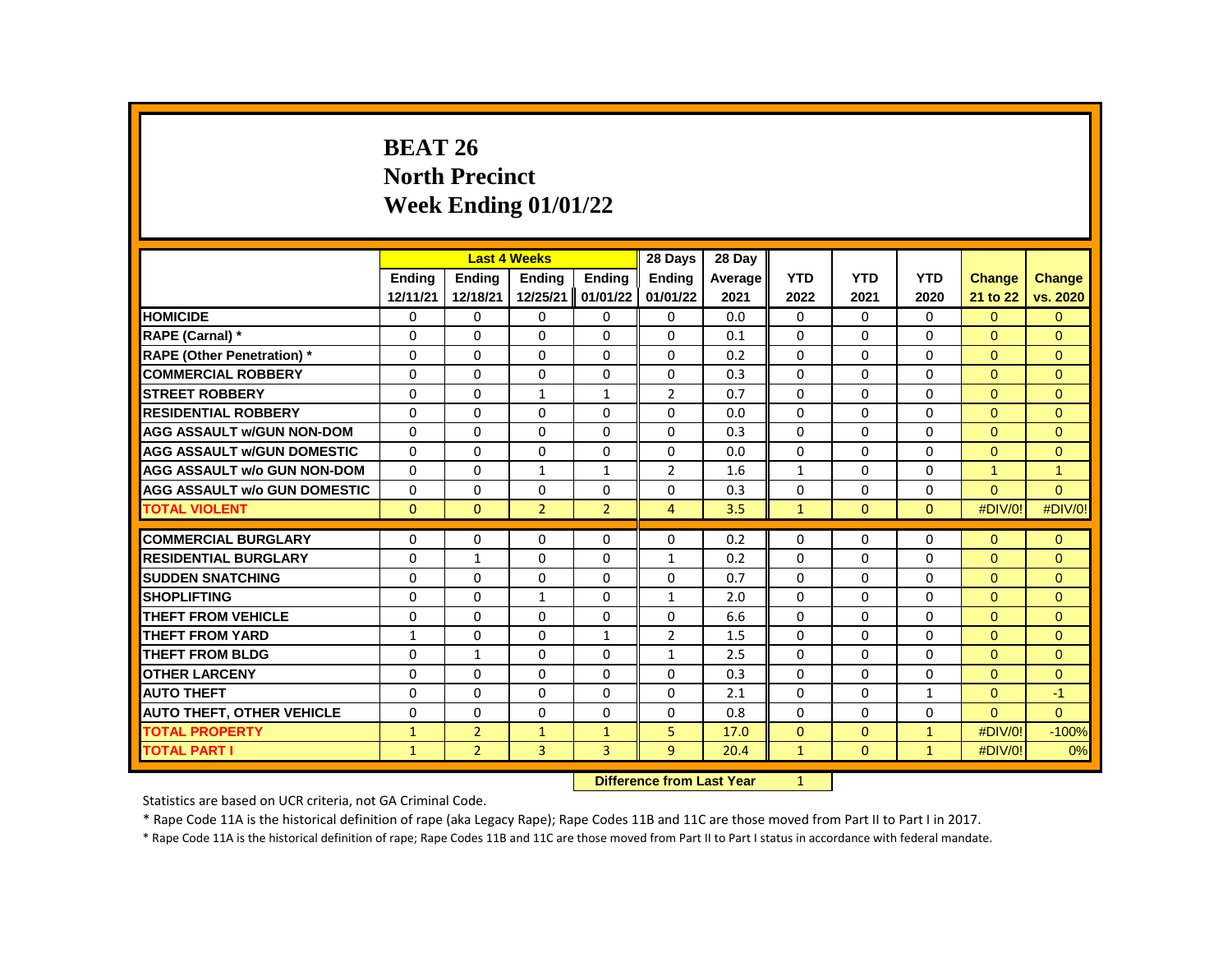# **BEAT 27 North Precinct Week Ending 01/01/22**

|                                     |               |                | <b>Last 4 Weeks</b> |                | 28 Days        | 28 Day  |                |                |              |               |                      |
|-------------------------------------|---------------|----------------|---------------------|----------------|----------------|---------|----------------|----------------|--------------|---------------|----------------------|
|                                     | <b>Endina</b> | <b>Endina</b>  | <b>Endina</b>       | <b>Endina</b>  | <b>Endina</b>  | Average | <b>YTD</b>     | <b>YTD</b>     | <b>YTD</b>   | <b>Change</b> | <b>Change</b>        |
|                                     | 12/11/21      | 12/18/21       | 12/25/21            | 01/01/22       | 01/01/22       | 2021    | 2022           | 2021           | 2020         | 21 to 22      | vs. 2020             |
| <b>HOMICIDE</b>                     | 0             | 0              | 0                   | 0              | 0              | 0.2     | 0              | $\mathbf{1}$   | 0            | $-1$          | $\Omega$             |
| RAPE (Carnal) *                     | 0             | $\Omega$       | $\Omega$            | $\Omega$       | $\Omega$       | 0.5     | $\Omega$       | $\Omega$       | $\Omega$     | $\Omega$      | $\Omega$             |
| RAPE (Other Penetration) *          | $\Omega$      | $\Omega$       | $\Omega$            | $\Omega$       | $\Omega$       | 0.2     | $\Omega$       | $\Omega$       | $\Omega$     | $\Omega$      | $\Omega$             |
| <b>COMMERCIAL ROBBERY</b>           | 0             | 0              | 0                   | 0              | 0              | 0.0     | 0              | 0              | 0            | $\mathbf{0}$  | $\mathbf{0}$         |
| <b>STREET ROBBERY</b>               | 0             | $\mathbf{1}$   | $\mathbf{1}$        | $\mathbf{1}$   | 3              | 1.7     | $\mathbf{1}$   | 0              | 0            | 1             | $\blacktriangleleft$ |
| <b>RESIDENTIAL ROBBERY</b>          | $\Omega$      | $\Omega$       | $\mathbf 0$         | $\Omega$       | $\Omega$       | 0.0     | $\Omega$       | $\Omega$       | $\mathbf 0$  | $\Omega$      | $\Omega$             |
| <b>AGG ASSAULT w/GUN NON-GUN</b>    | $\Omega$      | $\Omega$       | $\Omega$            | $\Omega$       | $\Omega$       | 1.0     | $\Omega$       | $\Omega$       | $\Omega$     | $\Omega$      | $\Omega$             |
| <b>AGG ASSAULT w/GUN DOMESTIC</b>   | $\Omega$      | 0              | $\Omega$            | $\Omega$       | $\Omega$       | 0.2     | $\Omega$       | $\Omega$       | 0            | $\Omega$      | $\Omega$             |
| <b>AGG ASSAULT w/o GUN NON-DOM</b>  | $\Omega$      | $\Omega$       | $\Omega$            | 0              | $\Omega$       | 1.5     | $\Omega$       | $\mathbf{1}$   | $\mathbf{1}$ | $-1$          | $-1$                 |
| <b>AGG ASSAULT w/o GUN DOMESTIC</b> | $\Omega$      | $\Omega$       | 1                   | $\overline{2}$ | 3              | 1.2     | $\Omega$       | 0              | 0            | $\Omega$      | $\Omega$             |
| <b>TOTAL VIOLENT</b>                | $\Omega$      | $\mathbf{1}$   | $\overline{2}$      | 3              | 6              | 6.5     | $\mathbf{1}$   | $\overline{2}$ | $\mathbf{1}$ | $-50%$        | 0%                   |
|                                     |               |                |                     |                |                |         |                |                |              |               |                      |
| <b>COMMERCIAL BURGLARY</b>          | $\Omega$      | $\mathbf{1}$   | 0                   | $\Omega$       | $\mathbf{1}$   | 0.4     | $\Omega$       | 0              | 0            | $\Omega$      | $\mathbf{0}$         |
| <b>RESIDENTIAL BURGLARY</b>         | $\mathbf{1}$  | $\mathbf{1}$   | $\mathbf{1}$        | $\mathbf{1}$   | 4              | 0.7     | $\Omega$       | 0              | 0            | $\Omega$      | $\Omega$             |
| <b>SUDDEN SNATCHING</b>             | $\Omega$      | $\Omega$       | $\Omega$            | $\mathbf{1}$   | $\mathbf{1}$   | 0.6     | $\mathbf{1}$   | $\Omega$       | $\Omega$     | $\mathbf{1}$  | $\blacktriangleleft$ |
| <b>SHOPLIFTING</b>                  | $\mathbf{1}$  | $\mathbf{1}$   | 0                   | $\Omega$       | $\overline{2}$ | 1.5     | $\Omega$       | $\Omega$       | $\Omega$     | $\Omega$      | $\Omega$             |
| THEFT FROM VEHICLE                  | $\mathbf{1}$  | $\Omega$       | $\Omega$            | $\Omega$       | $\mathbf{1}$   | 6.8     | $\Omega$       | $\Omega$       | $\Omega$     | $\Omega$      | $\Omega$             |
| <b>THEFT FROM YARD</b>              | $\Omega$      | $\Omega$       | $\Omega$            | $\Omega$       | $\Omega$       | 1.1     | $\Omega$       | $\Omega$       | $\Omega$     | $\Omega$      | $\Omega$             |
| <b>THEFT FROM BLDG</b>              | $\Omega$      | $\Omega$       | $\Omega$            | $\Omega$       | $\Omega$       | 1.2     | $\Omega$       | $\Omega$       | $\Omega$     | $\Omega$      | $\Omega$             |
| <b>OTHER LARCENY</b>                | $\Omega$      | $\Omega$       | $\Omega$            | $\Omega$       | $\Omega$       | 0.1     | $\Omega$       | $\Omega$       | $\Omega$     | $\Omega$      | $\Omega$             |
| <b>AUTO THEFT</b>                   | $\Omega$      | $\Omega$       | $\Omega$            | $\mathbf{1}$   | $\mathbf{1}$   | 1.8     | $\Omega$       | $\Omega$       | $\Omega$     | $\Omega$      | $\Omega$             |
| <b>AUTO THEFT, OTHER VEHICLE</b>    | $\Omega$      | $\Omega$       | 0                   | $\Omega$       | $\Omega$       | 0.5     | $\Omega$       | $\Omega$       | $\Omega$     | $\Omega$      | $\Omega$             |
| <b>TOTAL PROPERTY</b>               | 3             | 3              | $\mathbf{1}$        | 3              | 10             | 14.6    | $\mathbf{1}$   | $\Omega$       | $\Omega$     | #DIV/0!       | #DIV/0!              |
| <b>TOTAL PART I</b>                 | 3             | $\overline{4}$ | 3                   | 6              | 16             | 21.1    | $\overline{2}$ | $\overline{2}$ | $\mathbf{1}$ | 0%            | 100%                 |
|                                     |               |                |                     |                |                |         |                |                |              |               |                      |

**Difference from Last Year** 0

Statistics are based on UCR criteria, not GA Criminal Code.

\* Rape Code 11A is the historical definition of rape (aka Legacy Rape); Rape Codes 11B and 11C are those moved from Part II to Part I in 2017.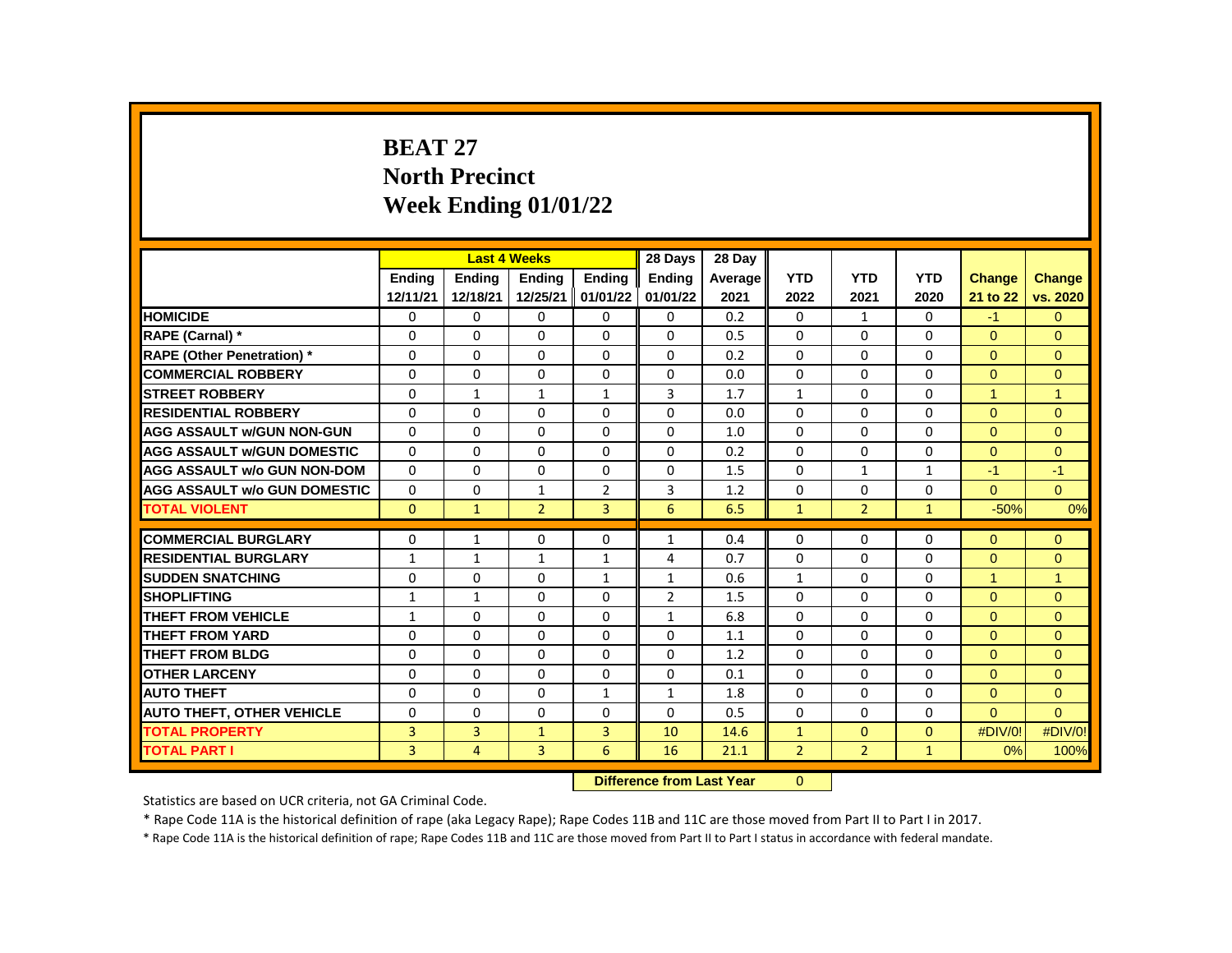# **BEAT 31 Central Precinct Week Ending 01/01/22**

|                                     |                |                | <b>Last 4 Weeks</b> |               | 28 Days        | 28 Day  |              |              |                |                |                |
|-------------------------------------|----------------|----------------|---------------------|---------------|----------------|---------|--------------|--------------|----------------|----------------|----------------|
|                                     | <b>Endina</b>  | <b>Endina</b>  | Ending              | <b>Endina</b> | <b>Endina</b>  | Average | <b>YTD</b>   | <b>YTD</b>   | <b>YTD</b>     | <b>Change</b>  | <b>Change</b>  |
|                                     | 12/11/21       | 12/18/21       | 12/25/21            | 01/01/22      | 01/01/22       | 2021    | 2022         | 2021         | 2020           | 21 to 22       | vs. 2020       |
| <b>HOMICIDE</b>                     | 0              | 0              | 0                   | 0             | $\mathbf{0}$   | 0.0     | 0            | $\mathbf{0}$ | $\mathbf{0}$   | $\overline{0}$ | $\mathbf{0}$   |
| RAPE (Carnal) *                     | 0              | $\Omega$       | $\Omega$            | 0             | $\Omega$       | 0.2     | $\Omega$     | 0            | $\Omega$       | $\Omega$       | $\Omega$       |
| <b>RAPE (Other Penetration) *</b>   | $\Omega$       | $\Omega$       | $\Omega$            | $\Omega$      | $\Omega$       | 0.0     | $\Omega$     | $\Omega$     | $\Omega$       | $\Omega$       | $\Omega$       |
| <b>COMMERCIAL ROBBERY</b>           | $\Omega$       | $\Omega$       | 0                   | $\Omega$      | $\Omega$       | 0.0     | $\Omega$     | $\Omega$     | $\Omega$       | $\Omega$       | $\Omega$       |
| <b>STREET ROBBERY</b>               | $\Omega$       | $\Omega$       | 0                   | $\Omega$      | 0              | 0.5     | $\Omega$     | $\Omega$     | $\Omega$       | $\Omega$       | $\Omega$       |
| <b>RESIDENTIAL ROBBERY</b>          | $\Omega$       | 0              | $\Omega$            | 0             | $\Omega$       | 0.1     | $\Omega$     | $\Omega$     | $\Omega$       | $\Omega$       | $\overline{0}$ |
| <b>AGG ASSAULT w/GUN NON-DOM</b>    | $\Omega$       | $\mathbf{1}$   | $\Omega$            | $\Omega$      | $\mathbf{1}$   | 2.0     | $\Omega$     | $\Omega$     | $\Omega$       | $\Omega$       | $\Omega$       |
| <b>AGG ASSAULT W/GUN DOMESTIC</b>   | $\Omega$       | $\Omega$       | 0                   | $\Omega$      | 0              | 0.0     | $\Omega$     | $\mathbf{0}$ | $\Omega$       | $\Omega$       | $\Omega$       |
| <b>AGG ASSAULT w/o GUN NON-DOM</b>  | $\Omega$       | 0              | $\Omega$            | 0             | 0              | 0.5     | $\Omega$     | $\Omega$     | $\Omega$       | $\Omega$       | $\Omega$       |
| <b>AGG ASSAULT w/o GUN DOMESTIC</b> | $\Omega$       | 0              | 0                   | $\Omega$      | 0              | 0.6     | $\Omega$     | $\Omega$     | $\Omega$       | $\Omega$       | $\Omega$       |
| <b>TOTAL VIOLENT</b>                | $\Omega$       | $\mathbf{1}$   | $\Omega$            | $\Omega$      | $\mathbf{1}$   | 3.9     | $\Omega$     | $\mathbf{0}$ | $\Omega$       | #DIV/0!        | #DIV/0!        |
|                                     |                |                |                     |               |                |         |              |              |                |                |                |
| <b>COMMERCIAL BURGLARY</b>          | $\Omega$       | 0              | 0                   | $\mathbf{1}$  | 1              | 0.5     | $\Omega$     | 0            | $\Omega$       | $\Omega$       | $\mathbf{0}$   |
| <b>RESIDENTIAL BURGLARY</b>         | $\Omega$       | $\Omega$       | 0                   | $\Omega$      | 0              | 2.0     | $\Omega$     | $\mathbf{0}$ | 1              | $\Omega$       | $-1$           |
| <b>SUDDEN SNATCHING</b>             | 0              | 0              | $\Omega$            | 0             | $\Omega$       | 0.2     | $\Omega$     | $\Omega$     | $\Omega$       | $\Omega$       | $\mathbf{0}$   |
| <b>SHOPLIFTING</b>                  | $\Omega$       | $\Omega$       | $\Omega$            | 0             | $\Omega$       | 0.2     | $\Omega$     | $\Omega$     | $\Omega$       | $\Omega$       | $\Omega$       |
| THEFT FROM VEHICLE                  | 0              | $\overline{2}$ | 0                   | $\mathbf{1}$  | 3              | 4.2     | 0            | $\mathbf{0}$ | 0              | $\Omega$       | $\mathbf{0}$   |
| <b>THEFT FROM YARD</b>              | $\overline{2}$ | 0              | $\Omega$            | $\Omega$      | $\overline{2}$ | 2.0     | $\Omega$     | $\Omega$     | $\Omega$       | $\Omega$       | $\Omega$       |
| <b>THEFT FROM BLDG</b>              | $\Omega$       | $\Omega$       | $\Omega$            | $\Omega$      | 0              | 1.1     | $\Omega$     | $\Omega$     | $\Omega$       | $\Omega$       | $\Omega$       |
| <b>OTHER LARCENY</b>                | $\Omega$       | $\Omega$       | $\Omega$            | 1             | $\mathbf{1}$   | 1.9     | 0            | $\mathbf{0}$ | $\Omega$       | $\Omega$       | $\Omega$       |
| <b>AUTO THEFT</b>                   | $\Omega$       | $\Omega$       | $\Omega$            | $\Omega$      | 0              | 1.2     | $\Omega$     | $\Omega$     | $\mathbf{1}$   | $\Omega$       | $\overline{1}$ |
| <b>AUTO THEFT, OTHER VEHICLE</b>    | $\Omega$       | $\Omega$       | $\Omega$            | $\Omega$      | $\Omega$       | 1.2     | $\Omega$     | $\Omega$     | $\Omega$       | $\Omega$       | $\Omega$       |
| <b>TOTAL PROPERTY</b>               | $\overline{2}$ | $\overline{2}$ | $\mathbf{0}$        | 3             | $\overline{7}$ | 14.3    | $\mathbf{0}$ | $\mathbf{0}$ | $\overline{2}$ | #DIV/0!        | $-100%$        |
| <b>TOTAL PART I</b>                 | $\overline{2}$ | 3              | $\mathbf{0}$        | 3             | 8              | 18.3    | $\mathbf{0}$ | $\Omega$     | $\overline{2}$ | #DIV/0!        | $-100%$        |

**Difference from Last Year** 0

Statistics are based on UCR criteria, not GA Criminal Code.

\* Rape Code 11A is the historical definition of rape (aka Legacy Rape); Rape Codes 11B and 11C are those moved from Part II to Part I in 2017.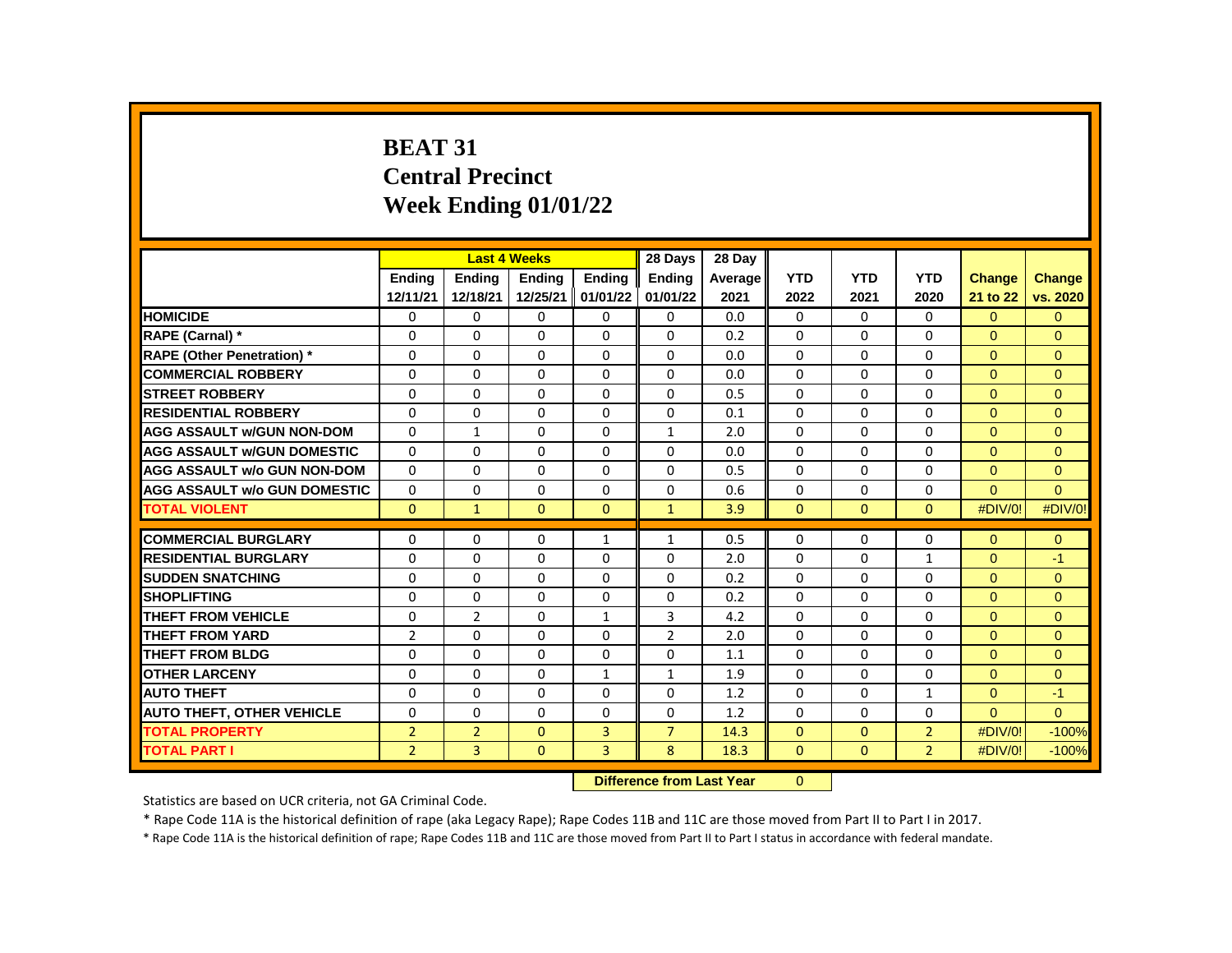# **BEAT 32 Central Precinct Week Ending 01/01/22**

|                                     |                |                | <b>Last 4 Weeks</b> |                   | 28 Days        | 28 Day                        |                |                |              |                      |                |
|-------------------------------------|----------------|----------------|---------------------|-------------------|----------------|-------------------------------|----------------|----------------|--------------|----------------------|----------------|
|                                     | Ending         | Ending         | Ending              | Ending            | <b>Ending</b>  | Average                       | <b>YTD</b>     | <b>YTD</b>     | <b>YTD</b>   | <b>Change</b>        | <b>Change</b>  |
|                                     | 12/11/21       | 12/18/21       | 12/25/21            | 01/01/22          | 01/01/22       | 2021                          | 2022           | 2021           | 2020         | 21 to 22             | vs. 2020       |
| <b>HOMICIDE</b>                     | $\mathbf{1}$   | 0              | 0                   | 0                 | $\mathbf{1}$   | 0.1                           | 0              | 0              | 0            | $\Omega$             | $\mathbf{0}$   |
| RAPE (Carnal) *                     | $\Omega$       | $\Omega$       | $\Omega$            | $\Omega$          | $\Omega$       | 0.0                           | $\Omega$       | $\Omega$       | $\Omega$     | $\Omega$             | $\Omega$       |
| <b>RAPE (Other Penetration)</b> *   | $\Omega$       | $\Omega$       | $\Omega$            | $\Omega$          | 0              | 0.2                           | $\Omega$       | $\Omega$       | $\Omega$     | $\Omega$             | $\Omega$       |
| <b>COMMERCIAL ROBBERY</b>           | $\mathbf{1}$   | 0              | $\Omega$            | $\Omega$          | $\mathbf{1}$   | 0.2                           | $\Omega$       | 0              | $\Omega$     | $\Omega$             | $\mathbf{0}$   |
| <b>STREET ROBBERY</b>               | 0              | $\mathbf{1}$   | $\Omega$            | 0                 | $\mathbf{1}$   | 0.2                           | $\Omega$       | $\mathbf{0}$   | 0            | $\Omega$             | $\Omega$       |
| <b>RESIDENTIAL ROBBERY</b>          | $\Omega$       | $\Omega$       | $\Omega$            | $\Omega$          | $\Omega$       | 0.1                           | $\Omega$       | $\Omega$       | $\Omega$     | $\Omega$             | $\mathbf{0}$   |
| <b>AGG ASSAULT w/GUN NON-DOM</b>    | $\Omega$       | $\mathbf{1}$   | $\Omega$            | 0                 | $\mathbf{1}$   | 0.4                           | $\Omega$       | $\mathbf{1}$   | 0            | $-1$                 | $\mathbf{0}$   |
| <b>AGG ASSAULT w/GUN DOMESTIC</b>   | $\Omega$       | $\Omega$       | $\Omega$            | $\Omega$          | 0              | 0.0                           | $\Omega$       | $\Omega$       | $\Omega$     | $\Omega$             | $\Omega$       |
| <b>AGG ASSAULT w/o GUN NON-DOM</b>  | $\Omega$       | $\Omega$       | $\Omega$            | $\Omega$          | $\Omega$       | 0.6                           | $\Omega$       | $\Omega$       | $\Omega$     | $\Omega$             | $\mathbf{0}$   |
| <b>AGG ASSAULT w/o GUN DOMESTIC</b> | $\Omega$       | 0              | $\Omega$            | 0                 | 0              | 0.3                           | $\Omega$       | $\mathbf{0}$   | $\Omega$     | $\Omega$             | $\Omega$       |
| <b>TOTAL VIOLENT</b>                | $\overline{2}$ | $\overline{2}$ | $\Omega$            | $\Omega$          | $\overline{4}$ | 2.0                           | $\Omega$       | $\mathbf{1}$   | $\Omega$     | $-100%$              | #DIV/0!        |
|                                     |                |                |                     |                   |                |                               |                |                |              |                      |                |
| <b>COMMERCIAL BURGLARY</b>          | 0              | 0              | 0                   | 0                 | 0              | 0.5                           | 0              | 0              | 0            | $\Omega$             | $\mathbf{0}$   |
| <b>RESIDENTIAL BURGLARY</b>         | 0              | 0              | $\Omega$            | 0                 | 0              | 2.1                           | $\mathbf{1}$   | 0              | 0            | $\blacktriangleleft$ | $\overline{1}$ |
| <b>SUDDEN SNATCHING</b>             | $\Omega$       | $\Omega$       | $\Omega$            | $\Omega$          | $\Omega$       | 0.0                           | $\Omega$       | $\Omega$       | $\Omega$     | $\Omega$             | $\Omega$       |
| <b>SHOPLIFTING</b>                  | $\overline{2}$ | 1              | 0                   | 0                 | 3              | 3.2                           | 0              | $\mathbf{1}$   | 0            | $-1$                 | $\mathbf{0}$   |
| THEFT FROM VEHICLE                  | $\overline{2}$ | 0              | $\Omega$            | $\overline{2}$    | 4              | 4.2                           | $\Omega$       | $\mathbf{0}$   | 0            | $\Omega$             | $\mathbf{0}$   |
| <b>THEFT FROM YARD</b>              | $\overline{2}$ | 2              | $\Omega$            | $\mathbf{1}$      | 5              | 2.1                           | $\Omega$       | $\Omega$       | $\Omega$     | $\Omega$             | $\Omega$       |
| <b>THEFT FROM BLDG</b>              | $\Omega$       | $\Omega$       | $\Omega$            | $\Omega$          | 0              | 0.8                           | $\Omega$       | 0              | $\Omega$     | $\Omega$             | $\mathbf{0}$   |
| <b>OTHER LARCENY</b>                | 0              | $\mathbf{1}$   | $\Omega$            | $\mathbf{1}$      | $\overline{2}$ | 1.5                           | $\mathbf{1}$   | $\mathbf{0}$   | $\Omega$     | $\blacktriangleleft$ | $\overline{1}$ |
| <b>AUTO THEFT</b>                   | $\Omega$       | $\Omega$       | $\overline{2}$      | $\Omega$          | $\overline{2}$ | 1.5                           | $\Omega$       | $\Omega$       | $\Omega$     | $\Omega$             | $\mathbf{0}$   |
| <b>AUTO THEFT, OTHER VEHICLE</b>    | $\mathbf{1}$   | 0              | $\Omega$            | 0                 | $\mathbf{1}$   | 0.8                           | 0              | 0              | 0            | $\Omega$             | $\Omega$       |
| <b>TOTAL PROPERTY</b>               | $\overline{7}$ | 4              | $\overline{2}$      | 4                 | 17             | 16.6                          | $\overline{2}$ | $\mathbf{1}$   | $\mathbf{0}$ | 100%                 | #DIV/0!        |
| <b>TOTAL PART I</b>                 | 9              | 6              | $\overline{2}$      | 4                 | 21             | 18.6                          | $\overline{2}$ | $\overline{2}$ | $\mathbf{0}$ | 0%                   | #DIV/0!        |
|                                     |                |                |                     | <b>CONTRACTOR</b> |                | and the state of the state of | $\sim$         |                |              |                      |                |

#### **Difference from Last Year** 0

Statistics are based on UCR criteria, not GA Criminal Code.

\* Rape Code 11A is the historical definition of rape (aka Legacy Rape); Rape Codes 11B and 11C are those moved from Part II to Part I in 2017.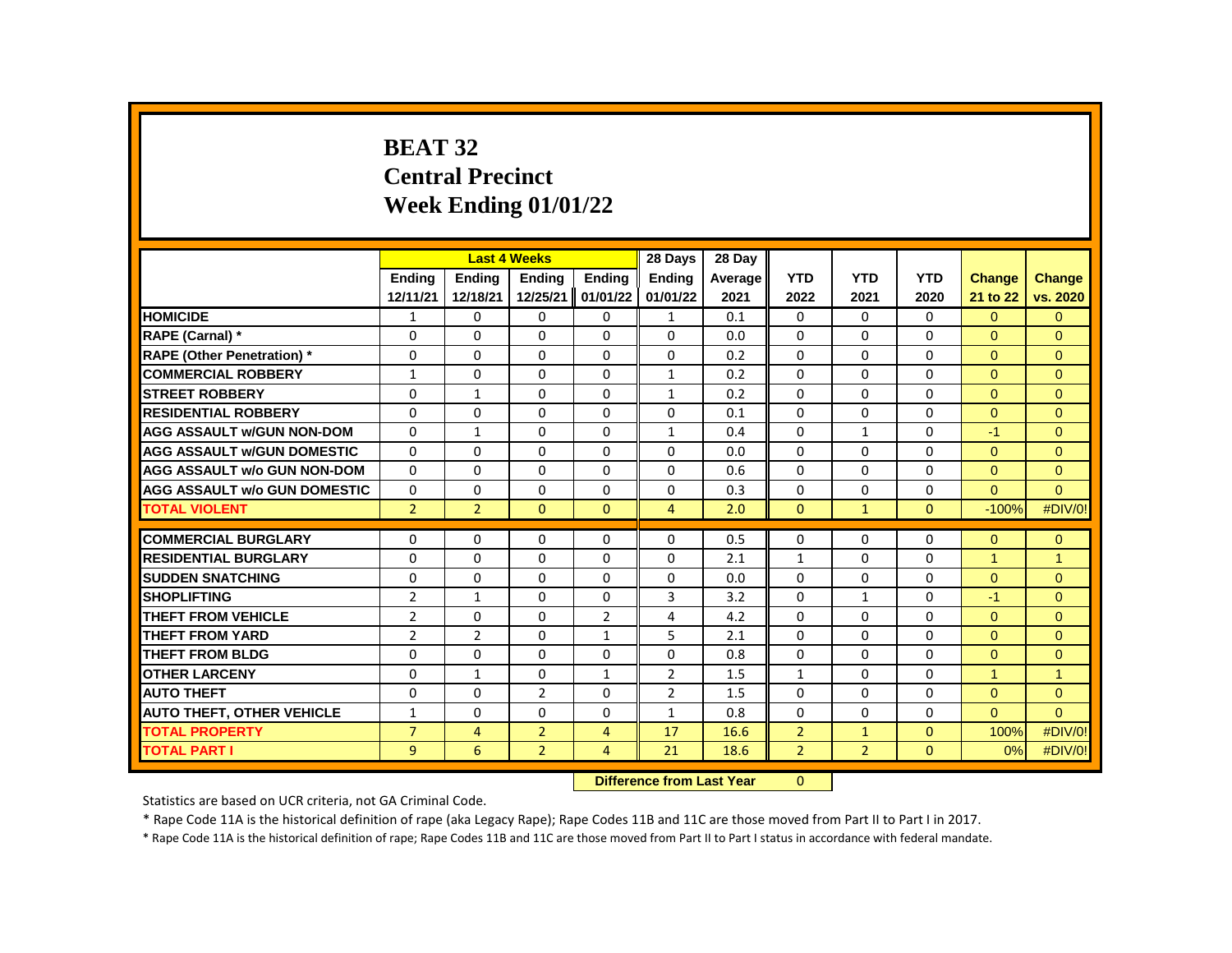# **BEAT 33 Central Precinct Week Ending 01/01/22**

|                                     |                | <b>Last 4 Weeks</b> |                |                | 28 Days        | 28 Day  |                |              |              |                      |                      |
|-------------------------------------|----------------|---------------------|----------------|----------------|----------------|---------|----------------|--------------|--------------|----------------------|----------------------|
|                                     | <b>Endina</b>  | <b>Endina</b>       | <b>Endina</b>  | <b>Endina</b>  | <b>Endina</b>  | Average | <b>YTD</b>     | <b>YTD</b>   | <b>YTD</b>   | <b>Change</b>        | <b>Change</b>        |
|                                     | 12/11/21       | 12/18/21            | 12/25/21       | 01/01/22       | 01/01/22       | 2021    | 2022           | 2021         | 2020         | 21 to 22             | vs. 2020             |
| <b>HOMICIDE</b>                     | 0              | 0                   | 0              | 0              | 0              | 0.1     | 0              | 0            | 0            | $\Omega$             | $\mathbf{0}$         |
| RAPE (Carnal) *                     | 0              | $\mathbf{1}$        | $\Omega$       | $\Omega$       | $\mathbf{1}$   | 0.2     | $\Omega$       | 0            | $\Omega$     | $\Omega$             | $\Omega$             |
| <b>RAPE (Other Penetration)*</b>    | $\Omega$       | $\mathbf{1}$        | $\Omega$       | $\Omega$       | $\mathbf{1}$   | 0.2     | $\Omega$       | $\Omega$     | $\Omega$     | $\Omega$             | $\Omega$             |
| <b>COMMERCIAL ROBBERY</b>           | 0              | 0                   | 0              | 0              | 0              | 0.2     | $\Omega$       | 0            | 0            | $\mathbf{0}$         | $\mathbf{0}$         |
| <b>STREET ROBBERY</b>               | 0              | $\Omega$            | $\Omega$       | $\mathbf{1}$   | $\mathbf{1}$   | 0.8     | $\mathbf{1}$   | $\Omega$     | $\Omega$     | $\blacktriangleleft$ | $\blacktriangleleft$ |
| <b>RESIDENTIAL ROBBERY</b>          | $\Omega$       | $\mathbf 0$         | $\mathbf{0}$   | $\Omega$       | $\Omega$       | 0.0     | $\Omega$       | $\Omega$     | $\Omega$     | $\Omega$             | $\Omega$             |
| <b>AGG ASSAULT w/GUN NON-DOM</b>    | $\overline{2}$ | $\Omega$            | 0              | 0              | $\overline{2}$ | 0.8     | $\Omega$       | $\mathbf{1}$ | $\Omega$     | $-1$                 | $\Omega$             |
| <b>AGG ASSAULT W/GUN DOMESTIC</b>   | $\Omega$       | 0                   | $\Omega$       | 0              | 0              | 0.3     | 0              | 0            | 0            | $\Omega$             | $\Omega$             |
| <b>AGG ASSAULT w/o GUN NON-DOM</b>  | $\Omega$       | 0                   | $\Omega$       | $\mathbf 0$    | 0              | 0.8     | $\Omega$       | $\Omega$     | $\Omega$     | $\mathbf{0}$         | $\mathbf{0}$         |
| <b>AGG ASSAULT w/o GUN DOMESTIC</b> | $\Omega$       | $\Omega$            | 0              | 0              | 0              | 0.2     | $\Omega$       | $\Omega$     | $\Omega$     | $\Omega$             | $\Omega$             |
| <b>TOTAL VIOLENT</b>                | $\overline{2}$ | $\overline{2}$      | $\mathbf{0}$   | $\mathbf{1}$   | 5              | 3.5     | $\mathbf{1}$   | $\mathbf{1}$ | $\mathbf{0}$ | 0%                   | #DIV/0!              |
|                                     |                |                     |                |                |                |         |                |              |              |                      |                      |
| <b>COMMERCIAL BURGLARY</b>          | 0              | 0                   | 0              | 0              | 0              | 1.1     | $\Omega$       | 0            | 0            | $\Omega$             | $\mathbf{0}$         |
| <b>RESIDENTIAL BURGLARY</b>         | $\mathbf{1}$   | $\mathbf{1}$        | $\Omega$       | $\mathbf{1}$   | 3              | 1.4     | 0              | 0            | 0            | $\Omega$             | $\mathbf{0}$         |
| <b>SUDDEN SNATCHING</b>             | $\Omega$       | $\Omega$            | $\Omega$       | $\Omega$       | 0              | 0.0     | $\Omega$       | $\Omega$     | $\Omega$     | $\Omega$             | $\Omega$             |
| <b>SHOPLIFTING</b>                  | $\overline{2}$ | $\overline{2}$      | $\Omega$       | $\mathbf{1}$   | 5              | 3.1     | $\Omega$       | $\Omega$     | $\Omega$     | $\Omega$             | $\Omega$             |
| THEFT FROM VEHICLE                  | $\Omega$       | $\Omega$            | $\mathbf{1}$   | $\Omega$       | $\mathbf{1}$   | 2.4     | $\Omega$       | $\Omega$     | $\Omega$     | $\Omega$             | $\Omega$             |
| <b>THEFT FROM YARD</b>              | $\mathbf{1}$   | $\mathbf{1}$        | $\mathbf{1}$   | $\Omega$       | 3              | 2.5     | $\Omega$       | $\Omega$     | $\Omega$     | $\Omega$             | $\Omega$             |
| <b>THEFT FROM BLDG</b>              | $\Omega$       | $\Omega$            | $\Omega$       | $\Omega$       | $\Omega$       | 1.2     | $\Omega$       | $\Omega$     | $\Omega$     | $\Omega$             | $\Omega$             |
| <b>OTHER LARCENY</b>                | $\mathbf{1}$   | $\Omega$            | $\Omega$       | $\Omega$       | $\mathbf{1}$   | 1.5     | $\Omega$       | $\Omega$     | 0            | $\Omega$             | $\Omega$             |
| <b>AUTO THEFT</b>                   | $\Omega$       | $\Omega$            | $\Omega$       | $\Omega$       | $\Omega$       | 0.8     | $\Omega$       | $\Omega$     | $\Omega$     | $\Omega$             | $\mathbf{0}$         |
| <b>AUTO THEFT, OTHER VEHICLE</b>    | $\Omega$       | $\Omega$            | $\Omega$       | 0              | $\Omega$       | 0.8     | $\Omega$       | $\Omega$     | $\Omega$     | $\Omega$             | $\Omega$             |
| <b>TOTAL PROPERTY</b>               | 5              | 4                   | $\overline{2}$ | $\overline{2}$ | 13             | 14.7    | $\overline{0}$ | $\Omega$     | $\Omega$     | #DIV/0!              | #DIV/0!              |
| <b>TOTAL PART I</b>                 | $\overline{7}$ | 6                   | $\overline{2}$ | 3              | 18             | 18.2    | $\mathbf{1}$   | $\mathbf{1}$ | $\mathbf{0}$ | 0%                   | #DIV/0!              |
|                                     |                |                     |                |                |                |         |                |              |              |                      |                      |

**Difference from Last Year** 0

Statistics are based on UCR criteria, not GA Criminal Code.

\* Rape Code 11A is the historical definition of rape (aka Legacy Rape); Rape Codes 11B and 11C are those moved from Part II to Part I in 2017.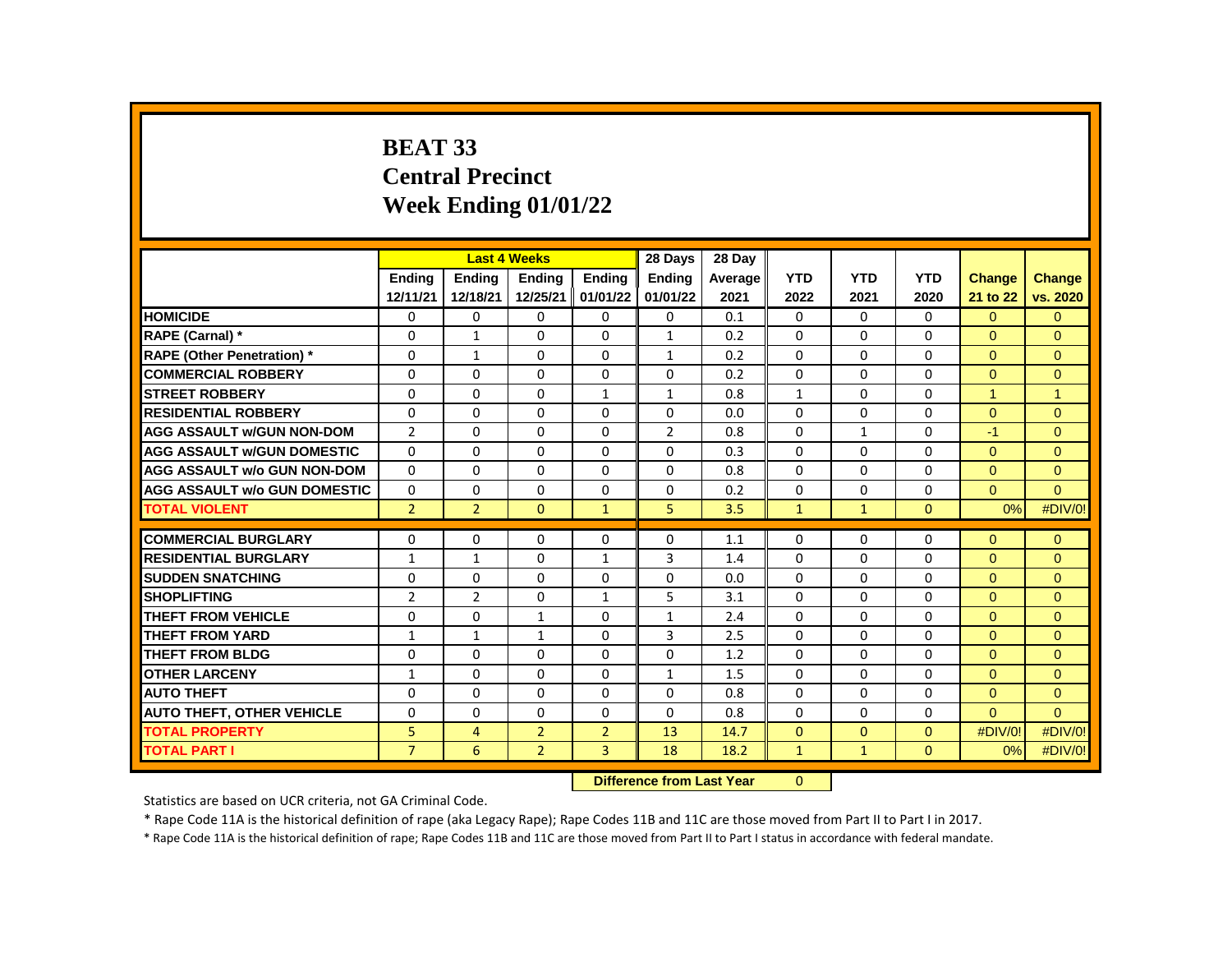# **BEAT 34 Central Precinct Week Ending 01/01/22**

|                                     |                |                | <b>Last 4 Weeks</b> |                | 28 Days       | 28 Day  |              |              |              |                      |                |
|-------------------------------------|----------------|----------------|---------------------|----------------|---------------|---------|--------------|--------------|--------------|----------------------|----------------|
|                                     | <b>Endina</b>  | <b>Endina</b>  | <b>Endina</b>       | <b>Endina</b>  | <b>Endina</b> | Average | <b>YTD</b>   | <b>YTD</b>   | <b>YTD</b>   | <b>Change</b>        | <b>Change</b>  |
|                                     | 12/11/21       | 12/18/21       | 12/25/21            | 01/01/22       | 01/01/22      | 2021    | 2022         | 2021         | 2020         | 21 to 22             | vs. 2020       |
| <b>HOMICIDE</b>                     | 0              | 0              | 0                   | 0              | $\mathbf{0}$  | 0.1     | 0            | $\mathbf{0}$ | $\mathbf{0}$ | $\Omega$             | $\mathbf{0}$   |
| RAPE (Carnal) *                     | $\Omega$       | $\Omega$       | 0                   | $\Omega$       | 0             | 0.2     | $\Omega$     | $\Omega$     | $\Omega$     | $\Omega$             | $\Omega$       |
| <b>RAPE (Other Penetration) *</b>   | $\Omega$       | $\Omega$       | $\Omega$            | $\Omega$       | $\Omega$      | 0.0     | $\Omega$     | $\Omega$     | $\Omega$     | $\Omega$             | $\Omega$       |
| <b>COMMERCIAL ROBBERY</b>           | $\Omega$       | $\Omega$       | $\Omega$            | $\Omega$       | 0             | 0.0     | $\Omega$     | $\Omega$     | $\Omega$     | $\Omega$             | $\Omega$       |
| <b>STREET ROBBERY</b>               | $\Omega$       | 0              | 0                   | 0              | 0             | 0.8     | $\Omega$     | 0            | $\Omega$     | $\Omega$             | $\Omega$       |
| <b>RESIDENTIAL ROBBERY</b>          | $\Omega$       | 0              | $\Omega$            | 0              | $\Omega$      | 0.0     | $\Omega$     | $\mathbf{0}$ | $\Omega$     | $\Omega$             | $\mathbf{0}$   |
| <b>AGG ASSAULT w/GUN NON-DOM</b>    | $\mathbf{1}$   | $\Omega$       | $\mathbf{1}$        | $\mathbf{1}$   | 3             | 1.5     | $\mathbf{1}$ | 0            | $\Omega$     | $\blacktriangleleft$ | $\overline{1}$ |
| <b>AGG ASSAULT w/GUN DOMESTIC</b>   | $\Omega$       | 0              | 0                   | 0              | 0             | 0.2     | $\Omega$     | $\mathbf{0}$ | $\Omega$     | $\Omega$             | $\Omega$       |
| <b>AGG ASSAULT w/o GUN NON-DOM</b>  | $\Omega$       | $\mathbf{1}$   | 0                   | 0              | $\mathbf{1}$  | 0.7     | $\Omega$     | $\Omega$     | $\Omega$     | $\Omega$             | $\mathbf{0}$   |
| <b>AGG ASSAULT w/o GUN DOMESTIC</b> | $\Omega$       | $\Omega$       | 0                   | 0              | 0             | 2.3     | $\Omega$     | 0            | $\Omega$     | $\Omega$             | $\Omega$       |
| <b>TOTAL VIOLENT</b>                | $\mathbf{1}$   | $\mathbf{1}$   | $\mathbf{1}$        | $\mathbf{1}$   | 4             | 5.7     | $\mathbf{1}$ | $\mathbf{0}$ | $\Omega$     | #DIV/0!              | #DIV/0!        |
|                                     |                |                |                     |                |               |         |              |              |              |                      |                |
| <b>COMMERCIAL BURGLARY</b>          | 0              | $\mathbf{1}$   | 0                   | 0              | $\mathbf{1}$  | 0.4     | 0            | 0            | $\Omega$     | $\Omega$             | $\mathbf{0}$   |
| <b>RESIDENTIAL BURGLARY</b>         | $\mathbf{1}$   | $\Omega$       | 0                   | 0              | $\mathbf{1}$  | 2.5     | $\Omega$     | 0            | 0            | $\Omega$             | $\Omega$       |
| <b>SUDDEN SNATCHING</b>             | 0              | 0              | $\Omega$            | $\mathbf{1}$   | $\mathbf{1}$  | 0.4     | 0            | $\mathbf{0}$ | 0            | $\Omega$             | $\Omega$       |
| <b>SHOPLIFTING</b>                  | $\Omega$       | $\Omega$       | $\Omega$            | 0              | $\Omega$      | 0.4     | $\Omega$     | $\Omega$     | $\Omega$     | $\Omega$             | $\Omega$       |
| THEFT FROM VEHICLE                  | $\Omega$       | 3              | 0                   | $\Omega$       | 3             | 2.1     | $\Omega$     | $\mathbf{0}$ | $\Omega$     | $\Omega$             | $\Omega$       |
| <b>THEFT FROM YARD</b>              | $\Omega$       | $\mathbf{1}$   | $\Omega$            | $\Omega$       | $\mathbf{1}$  | 1.7     | $\Omega$     | $\Omega$     | $\Omega$     | $\Omega$             | $\Omega$       |
| <b>THEFT FROM BLDG</b>              | $\Omega$       | $\mathbf{1}$   | $\Omega$            | $\Omega$       | $\mathbf{1}$  | 1.7     | $\Omega$     | $\Omega$     | $\Omega$     | $\Omega$             | $\Omega$       |
| <b>OTHER LARCENY</b>                | $\Omega$       | $\Omega$       | 0                   | $\Omega$       | 0             | 1.5     | 0            | $\mathbf{0}$ | $\Omega$     | $\Omega$             | $\Omega$       |
| <b>AUTO THEFT</b>                   | $\Omega$       | $\Omega$       | $\Omega$            | $\mathbf{1}$   | $\mathbf{1}$  | 1.5     | $\Omega$     | $\Omega$     | $\Omega$     | $\Omega$             | $\Omega$       |
| <b>AUTO THEFT, OTHER VEHICLE</b>    | $\Omega$       | $\Omega$       | $\Omega$            | $\Omega$       | $\Omega$      | 0.5     | $\Omega$     | $\Omega$     | $\Omega$     | $\Omega$             | $\Omega$       |
| <b>TOTAL PROPERTY</b>               | $\mathbf{1}$   | 6              | 0                   | $\overline{2}$ | 9             | 12.7    | $\mathbf{0}$ | $\mathbf{0}$ | $\Omega$     | #DIV/0!              | #DIV/0!        |
| <b>TOTAL PART I</b>                 | $\overline{2}$ | $\overline{7}$ | $\mathbf{1}$        | 3              | 13            | 18.3    | $\mathbf{1}$ | $\Omega$     | $\Omega$     | #DIV/0!              | #DIV/0!        |

**Difference from Last Year** 1

Statistics are based on UCR criteria, not GA Criminal Code.

\* Rape Code 11A is the historical definition of rape (aka Legacy Rape); Rape Codes 11B and 11C are those moved from Part II to Part I in 2017.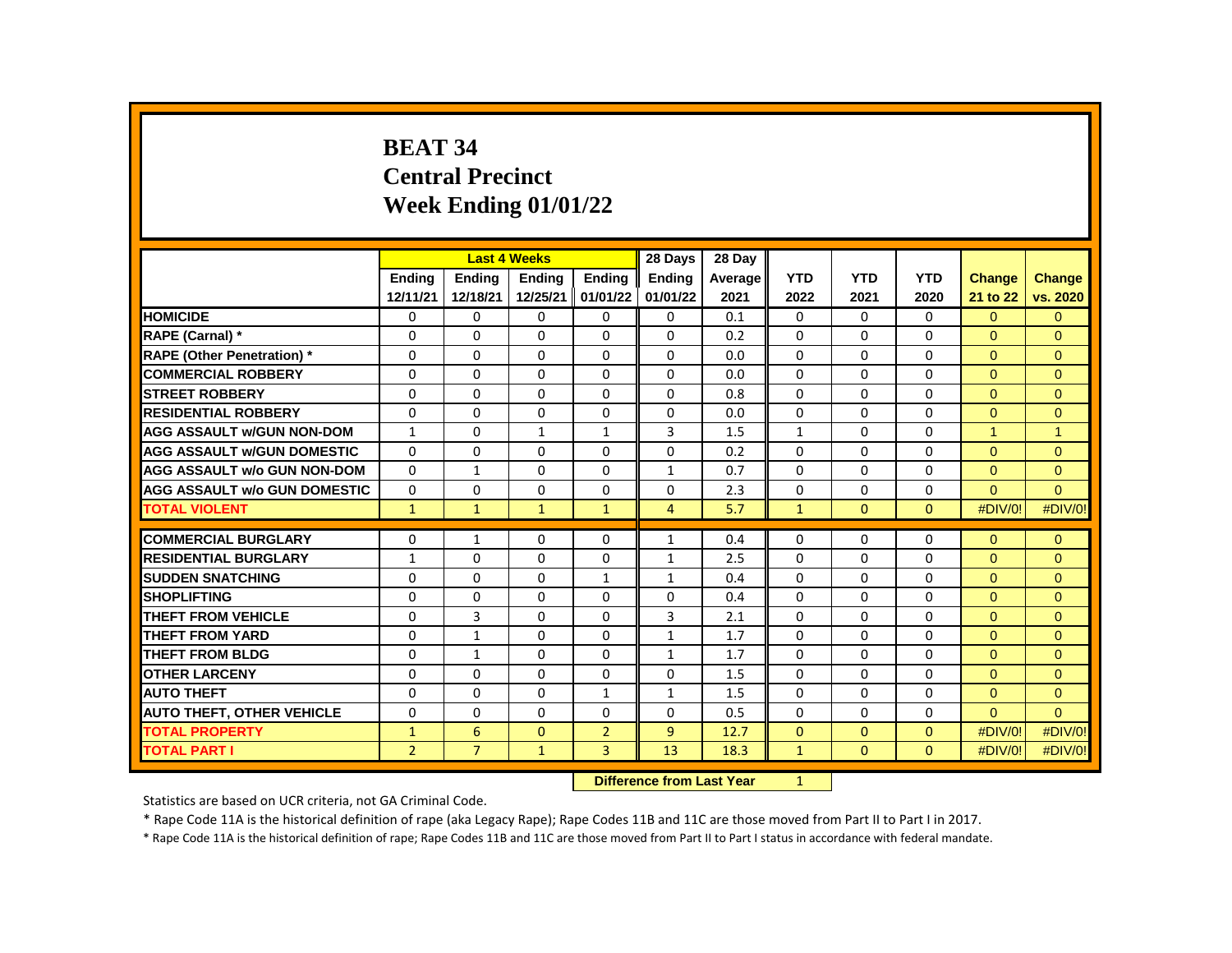# **BEAT 35 Central Precinct Week Ending 01/01/22**

|                                     |                |                | <b>Last 4 Weeks</b> |                | 28 Days        | 28 Day  |              |              |                |                |               |
|-------------------------------------|----------------|----------------|---------------------|----------------|----------------|---------|--------------|--------------|----------------|----------------|---------------|
|                                     | <b>Endina</b>  | <b>Endina</b>  | <b>Endina</b>       | <b>Endina</b>  | <b>Endina</b>  | Average | <b>YTD</b>   | <b>YTD</b>   | <b>YTD</b>     | <b>Change</b>  | <b>Change</b> |
|                                     | 12/11/21       | 12/18/21       | 12/25/21            | 01/01/22       | 01/01/22       | 2021    | 2022         | 2021         | 2020           | 21 to 22       | vs. 2020      |
| <b>HOMICIDE</b>                     | 0              | 0              | 0                   | 0              | 0              | 0.2     | $\mathbf{0}$ | 0            | 0              | $\overline{0}$ | $\Omega$      |
| RAPE (Carnal) *                     | 0              | $\Omega$       | $\Omega$            | $\Omega$       | $\Omega$       | 0.2     | $\Omega$     | $\Omega$     | $\Omega$       | $\Omega$       | $\Omega$      |
| RAPE (Other Penetration) *          | $\Omega$       | $\Omega$       | $\Omega$            | $\Omega$       | $\Omega$       | 0.0     | $\Omega$     | $\Omega$     | $\Omega$       | $\Omega$       | $\Omega$      |
| <b>COMMERCIAL ROBBERY</b>           | 0              | 0              | 0                   | 0              | 0              | 0.3     | 0            | 0            | 0              | $\mathbf{0}$   | $\mathbf{0}$  |
| <b>STREET ROBBERY</b>               | 0              | $\mathbf{1}$   | 0                   | $\Omega$       | $\mathbf{1}$   | 0.6     | $\Omega$     | 0            | 0              | $\Omega$       | $\Omega$      |
| <b>RESIDENTIAL ROBBERY</b>          | $\mathbf{1}$   | $\Omega$       | $\mathbf 0$         | $\Omega$       | $\mathbf{1}$   | 0.1     | $\Omega$     | $\Omega$     | $\mathbf 0$    | $\Omega$       | $\Omega$      |
| <b>AGG ASSAULT w/GUN NON-DOM</b>    | $\Omega$       | $\Omega$       | $\Omega$            | $\Omega$       | $\Omega$       | 1.5     | $\Omega$     | $\mathbf{1}$ | $\Omega$       | $-1$           | $\Omega$      |
| <b>AGG ASSAULT w/GUN DOMESTIC</b>   | $\Omega$       | 0              | $\Omega$            | $\Omega$       | $\Omega$       | 0.2     | $\Omega$     | $\Omega$     | 0              | $\Omega$       | $\Omega$      |
| <b>AGG ASSAULT w/o GUN NON-DOM</b>  | $\Omega$       | 0              | 1                   | $\mathbf{1}$   | $\overline{2}$ | 0.6     | $\mathbf{1}$ | $\Omega$     | $\Omega$       | $\mathbf{1}$   | $\mathbf{1}$  |
| <b>AGG ASSAULT w/o GUN DOMESTIC</b> | $\Omega$       | $\Omega$       | $\Omega$            | $\Omega$       | $\Omega$       | 1.1     | $\Omega$     | 0            | $\mathbf{1}$   | $\Omega$       | $-1$          |
| <b>TOTAL VIOLENT</b>                | $\mathbf{1}$   | $\mathbf{1}$   | $\mathbf{1}$        | $\mathbf{1}$   | 4              | 4.7     | $\mathbf{1}$ | $\mathbf{1}$ | $\mathbf{1}$   | 0%             | 0%            |
|                                     |                |                |                     |                |                |         |              |              |                |                |               |
| <b>COMMERCIAL BURGLARY</b>          | $\mathbf{1}$   | $\Omega$       | 0                   | 0              | $\mathbf{1}$   | 0.5     | $\Omega$     | 0            | 0              | $\Omega$       | $\mathbf{0}$  |
| <b>RESIDENTIAL BURGLARY</b>         | $\Omega$       | $\mathbf{1}$   | $\overline{2}$      | $\mathbf{1}$   | 4              | 1.7     | $\Omega$     | 0            | 0              | $\Omega$       | $\Omega$      |
| <b>SUDDEN SNATCHING</b>             | $\Omega$       | $\Omega$       | $\Omega$            | $\Omega$       | $\Omega$       | 0.1     | $\Omega$     | $\Omega$     | $\Omega$       | $\Omega$       | $\Omega$      |
| <b>SHOPLIFTING</b>                  | $\overline{2}$ | $\Omega$       | 0                   | $\Omega$       | $\overline{2}$ | 2.7     | $\Omega$     | $\Omega$     | $\Omega$       | $\Omega$       | $\Omega$      |
| THEFT FROM VEHICLE                  | $\mathbf{1}$   | 3              | $\Omega$            | $\Omega$       | 4              | 4.7     | $\Omega$     | $\Omega$     | $\mathbf{1}$   | $\Omega$       | $-1$          |
| <b>THEFT FROM YARD</b>              | $\overline{2}$ | $\Omega$       | $\Omega$            | $\Omega$       | $\overline{2}$ | 1.8     | $\Omega$     | $\Omega$     | $\Omega$       | $\Omega$       | $\Omega$      |
| <b>THEFT FROM BLDG</b>              | $\Omega$       | 1              | $\mathbf{1}$        | $\Omega$       | $\overline{2}$ | 1.1     | $\Omega$     | $\Omega$     | $\Omega$       | $\Omega$       | $\Omega$      |
| <b>OTHER LARCENY</b>                | $\mathbf{1}$   | $\Omega$       | $\Omega$            | $\Omega$       | $\mathbf{1}$   | 0.4     | $\Omega$     | $\Omega$     | $\Omega$       | $\Omega$       | $\Omega$      |
| <b>AUTO THEFT</b>                   | $\Omega$       | $\mathbf{1}$   | $\mathbf{1}$        | $\Omega$       | $\overline{2}$ | 2.0     | $\Omega$     | $\Omega$     | $\Omega$       | $\Omega$       | $\Omega$      |
| <b>AUTO THEFT, OTHER VEHICLE</b>    | $\Omega$       | $\Omega$       | 0                   | $\Omega$       | 0              | 0.1     | $\Omega$     | $\Omega$     | 0              | $\Omega$       | $\Omega$      |
| <b>TOTAL PROPERTY</b>               | $\overline{7}$ | 6              | 4                   | $\mathbf{1}$   | 18             | 14.9    | $\Omega$     | $\Omega$     | $\mathbf{1}$   | #DIV/0!        | $-100%$       |
| <b>TOTAL PART I</b>                 | 8              | $\overline{7}$ | 5                   | $\overline{2}$ | 22             | 19.6    | $\mathbf{1}$ | $\mathbf{1}$ | $\overline{2}$ | 0%             | $-50%$        |
|                                     |                |                |                     |                |                |         |              |              |                |                |               |

**Difference from Last Year** 0

Statistics are based on UCR criteria, not GA Criminal Code.

\* Rape Code 11A is the historical definition of rape (aka Legacy Rape); Rape Codes 11B and 11C are those moved from Part II to Part I in 2017.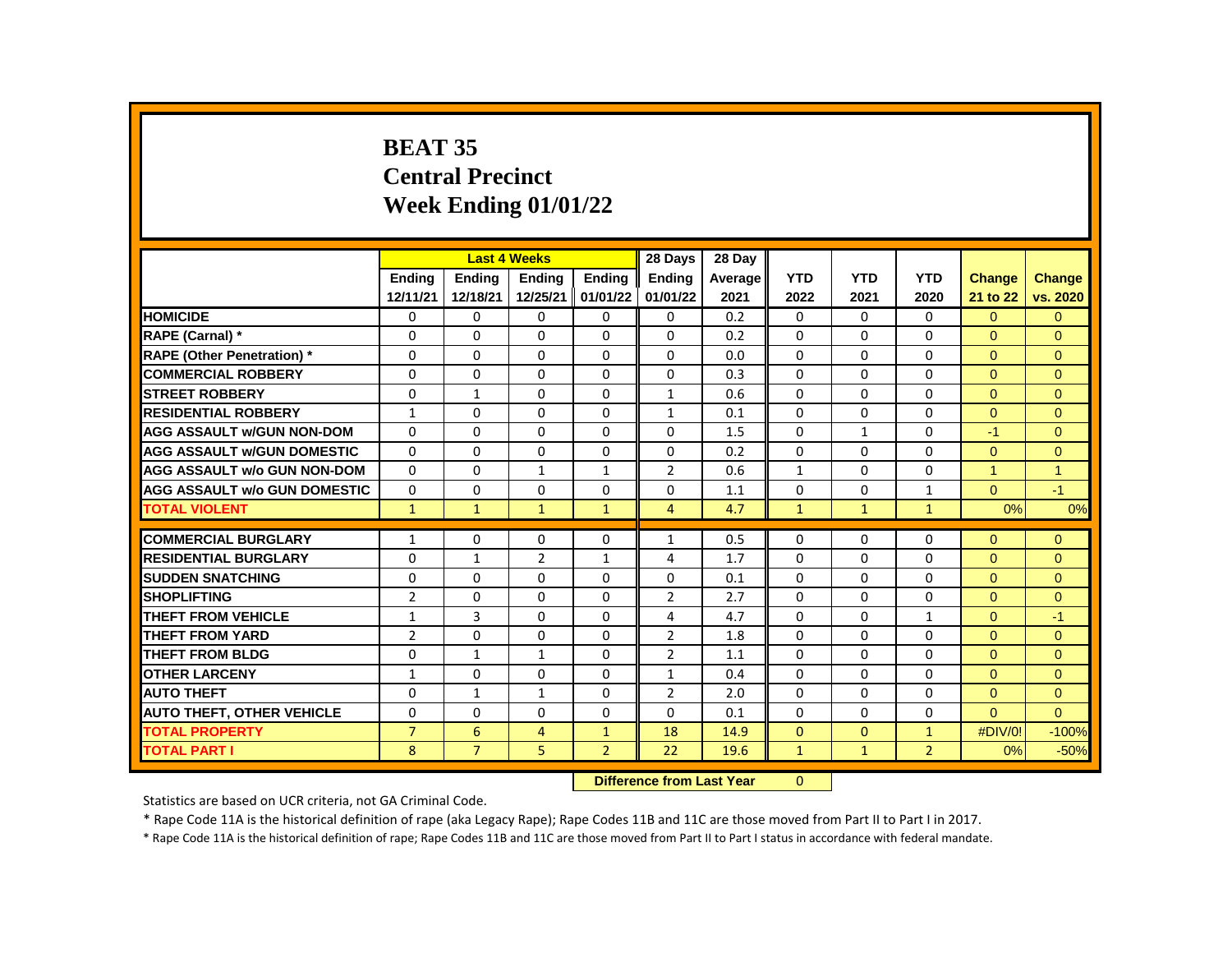#### **BEAT 36 Central Precinct Week Ending 01/01/22**

|                                     |               | <b>Last 4 Weeks</b> |                |                                                  | 28 Days        | 28 Day  |                |              |                |               |                |
|-------------------------------------|---------------|---------------------|----------------|--------------------------------------------------|----------------|---------|----------------|--------------|----------------|---------------|----------------|
|                                     | <b>Ending</b> | <b>Ending</b>       | <b>Ending</b>  | <b>Endina</b>                                    | <b>Endina</b>  | Average | <b>YTD</b>     | <b>YTD</b>   | <b>YTD</b>     | <b>Change</b> | Change         |
|                                     | 12/11/21      | 12/18/21            | 12/25/21       | 01/01/22                                         | 01/01/22       | 2021    | 2022           | 2021         | 2020           | 21 to 22      | vs. 2020       |
| <b>HOMICIDE</b>                     | 0             | $\Omega$            | 0              | 0                                                | 0              | 0.2     | 0              | 0            | 0              | $\Omega$      | $\mathbf{0}$   |
| RAPE (Carnal) *                     | 0             | 0                   | $\mathbf 0$    | $\mathbf 0$                                      | $\Omega$       | 0.1     | $\Omega$       | $\Omega$     | $\Omega$       | $\Omega$      | $\overline{0}$ |
| <b>RAPE (Other Penetration) *</b>   | $\Omega$      | $\Omega$            | $\Omega$       | $\Omega$                                         | $\Omega$       | 0.1     | $\Omega$       | $\Omega$     | $\Omega$       | $\Omega$      | $\Omega$       |
| <b>COMMERCIAL ROBBERY</b>           | $\Omega$      | $\mathbf 0$         | $\Omega$       | $\Omega$                                         | 0              | 0.2     | $\Omega$       | 0            | $\Omega$       | $\Omega$      | $\Omega$       |
| <b>STREET ROBBERY</b>               | $\Omega$      | 0                   | $\Omega$       | $\mathbf{1}$                                     | $\mathbf{1}$   | 0.4     | $\mathbf{1}$   | $\Omega$     | $\Omega$       | $\mathbf{1}$  | $\overline{1}$ |
| <b>RESIDENTIAL ROBBERY</b>          | $\Omega$      | $\Omega$            | $\Omega$       | $\Omega$                                         | $\Omega$       | 0.2     | $\Omega$       | $\Omega$     | $\Omega$       | $\Omega$      | $\Omega$       |
| <b>AGG ASSAULT w/GUN NON-DOM</b>    | 0             | $\Omega$            | $\Omega$       | 0                                                | 0              | 0.9     | 0              | 0            | 0              | $\Omega$      | $\Omega$       |
| <b>AGG ASSAULT w/GUN DOMESTIC</b>   | $\Omega$      | 0                   | $\mathbf 0$    | $\mathbf 0$                                      | 0              | 0.1     | $\Omega$       | 0            | $\Omega$       | $\Omega$      | $\overline{0}$ |
| <b>AGG ASSAULT w/o GUN NON-DOM</b>  | $\Omega$      | $\Omega$            | $\Omega$       | $\Omega$                                         | $\Omega$       | 1.1     | $\Omega$       | $\Omega$     | $\Omega$       | $\Omega$      | $\Omega$       |
| <b>AGG ASSAULT w/o GUN DOMESTIC</b> | $\mathbf{1}$  | 0                   | 0              | 0                                                | 1              | 0.9     | 0              | 0            | 0              | $\Omega$      | $\mathbf{0}$   |
| <b>TOTAL VIOLENT</b>                | $\mathbf{1}$  | $\mathbf{0}$        | $\mathbf{0}$   | $\mathbf{1}$                                     | $\overline{2}$ | 4.0     | $\mathbf{1}$   | $\Omega$     | $\Omega$       | #DIV/0!       | #DIV/0!        |
|                                     |               |                     |                |                                                  |                |         |                |              |                |               |                |
| <b>COMMERCIAL BURGLARY</b>          | $\mathbf{1}$  | 0                   | 0              | 0                                                | 1              | 1.2     | 0              | 0            | 0              | $\Omega$      | $\Omega$       |
| <b>RESIDENTIAL BURGLARY</b>         | 0             | 0                   | 0              | $\mathbf 0$                                      | 0              | 0.7     | 0              | $\Omega$     | $\Omega$       | $\mathbf{0}$  | $\overline{0}$ |
| <b>SUDDEN SNATCHING</b>             | $\Omega$      | $\Omega$            | $\Omega$       | $\Omega$                                         | $\Omega$       | 0.2     | $\Omega$       | $\Omega$     | $\Omega$       | $\Omega$      | $\Omega$       |
| <b>SHOPLIFTING</b>                  | $\Omega$      | $\Omega$            | $\mathbf{1}$   | 1                                                | $\overline{2}$ | 2.9     | 1              | 0            | 1              | $\mathbf{1}$  | $\Omega$       |
| <b>THEFT FROM VEHICLE</b>           | $\mathbf{1}$  | 0                   | $\Omega$       | $\mathbf{1}$                                     | $\overline{2}$ | 3.5     | $\Omega$       | $\Omega$     | $\overline{2}$ | $\Omega$      | $-2$           |
| <b>THEFT FROM YARD</b>              | $\mathbf{1}$  | $\Omega$            | $\Omega$       | $\Omega$                                         | $\mathbf{1}$   | 1.1     | $\Omega$       | $\Omega$     | $\Omega$       | $\Omega$      | $\Omega$       |
| <b>THEFT FROM BLDG</b>              | $\mathbf{1}$  | $\Omega$            | $\overline{2}$ | $\Omega$                                         | 3              | 1.3     | $\Omega$       | $\Omega$     | $\Omega$       | $\Omega$      | $\Omega$       |
| <b>OTHER LARCENY</b>                | $\Omega$      | $\Omega$            | $\Omega$       | $\Omega$                                         | $\Omega$       | 0.5     | $\Omega$       | $\Omega$     | $\Omega$       | $\Omega$      | $\Omega$       |
| <b>AUTO THEFT</b>                   | $\mathbf{1}$  | $\mathbf{1}$        | $\mathbf{1}$   | $\mathbf{1}$                                     | 4              | 2.3     | $\Omega$       | $\Omega$     | $\Omega$       | $\Omega$      | $\Omega$       |
| <b>AUTO THEFT, OTHER VEHICLE</b>    | $\Omega$      | 0                   | 0              | 0                                                | 0              | 0.1     | $\Omega$       | 0            | 0              | $\Omega$      | $\Omega$       |
| <b>TOTAL PROPERTY</b>               | 5             | $\mathbf{1}$        | 4              | 3                                                | 13             | 13.8    | $\mathbf{1}$   | $\mathbf{0}$ | 3              | #DIV/0!       | $-67%$         |
| <b>TOTAL PART I</b>                 | 6             | $\mathbf{1}$        | $\overline{4}$ | 4                                                | 15             | 17.8    | $\overline{2}$ | $\Omega$     | 3              | #DIV/0!       | $-33%$         |
|                                     |               |                     |                | <b>INSTEAD</b><br>an dan an India Mana<br>$\sim$ |                |         |                |              |                |               |                |

**Difference from Last Year** 2

Statistics are based on UCR criteria, not GA Criminal Code.

\* Rape Code 11A is the historical definition of rape (aka Legacy Rape); Rape Codes 11B and 11C are those moved from Part II to Part I in 2017.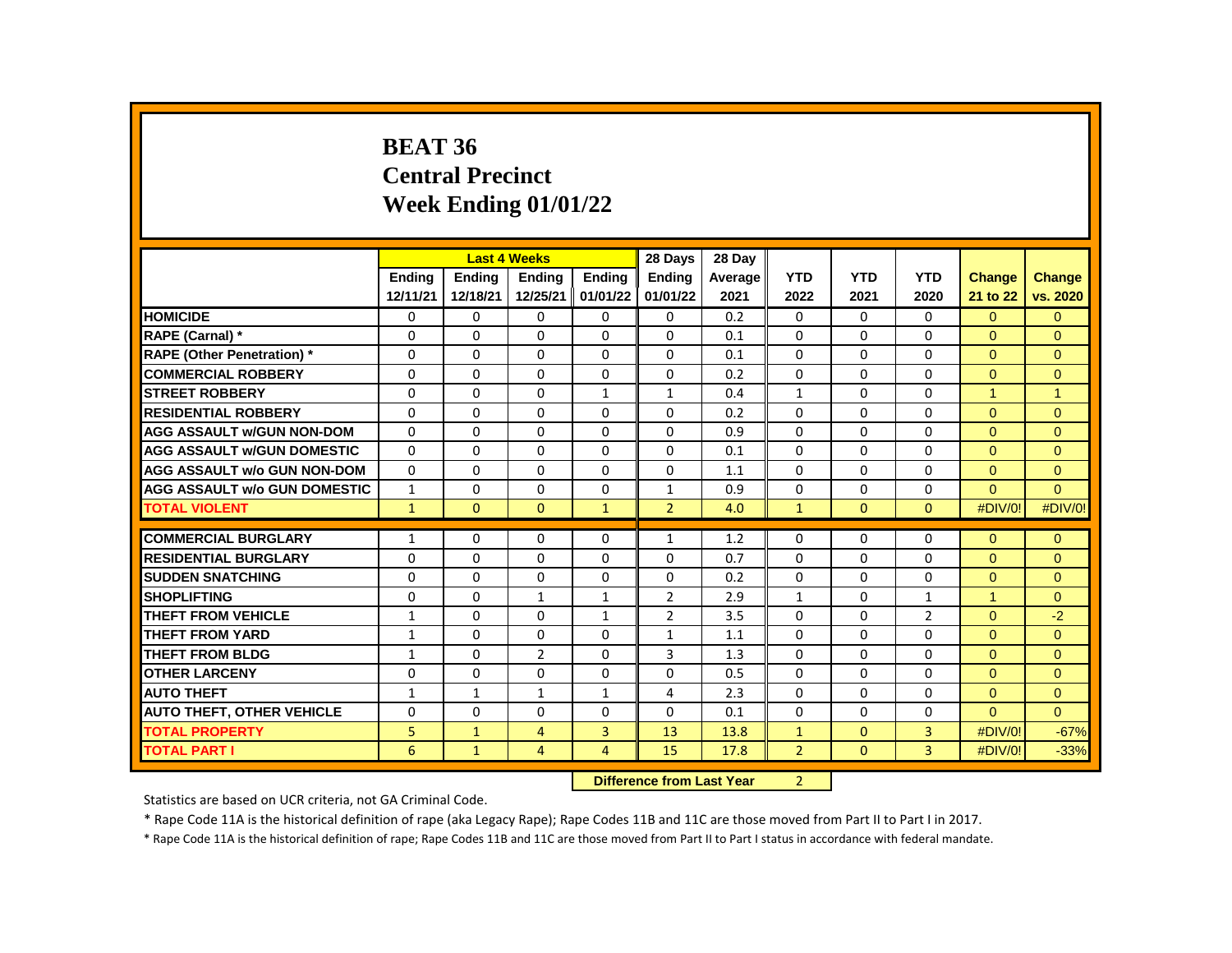# **BEAT 41 South Precinct Week Ending 01/01/22**

|                                     |                |                | <b>Last 4 Weeks</b> |                | 28 Days        | 28 Day  |                |              |              |                      |                      |
|-------------------------------------|----------------|----------------|---------------------|----------------|----------------|---------|----------------|--------------|--------------|----------------------|----------------------|
|                                     | <b>Endina</b>  | <b>Endina</b>  | <b>Endina</b>       | <b>Endina</b>  | <b>Endina</b>  | Average | <b>YTD</b>     | <b>YTD</b>   | <b>YTD</b>   | <b>Change</b>        | <b>Change</b>        |
|                                     | 12/11/21       | 12/18/21       | 12/25/21            | 01/01/22       | 01/01/22       | 2021    | 2022           | 2021         | 2020         | 21 to 22             | vs. 2020             |
| <b>HOMICIDE</b>                     | 0              | $\Omega$       | $\Omega$            | $\Omega$       | 0              | 0.1     | 0              | $\Omega$     | 0            | $\overline{0}$       | $\overline{0}$       |
| RAPE (Carnal) *                     | $\Omega$       | $\Omega$       | $\Omega$            | $\Omega$       | $\Omega$       | 0.1     | $\Omega$       | $\Omega$     | $\Omega$     | $\Omega$             | $\Omega$             |
| <b>RAPE (Other Penetration) *</b>   | 0              | $\Omega$       | $\Omega$            | $\Omega$       | $\Omega$       | 0.2     | $\Omega$       | $\Omega$     | $\Omega$     | $\Omega$             | $\Omega$             |
| <b>COMMERCIAL ROBBERY</b>           | $\Omega$       | $\Omega$       | $\Omega$            | $\mathbf{1}$   | $\mathbf{1}$   | 0.2     | $\Omega$       | $\Omega$     | $\Omega$     | $\Omega$             | $\Omega$             |
| <b>STREET ROBBERY</b>               | $\Omega$       | $\Omega$       | $\Omega$            | $\mathbf{1}$   | $\mathbf{1}$   | 0.4     | $\mathbf{1}$   | $\Omega$     | $\Omega$     | $\overline{1}$       | $\blacktriangleleft$ |
| <b>RESIDENTIAL ROBBERY</b>          | $\Omega$       | $\Omega$       | $\Omega$            | $\Omega$       | $\Omega$       | 0.0     | $\Omega$       | $\Omega$     | $\Omega$     | $\Omega$             | $\Omega$             |
| <b>AGG ASSAULT W/GUN NON-DOM</b>    | $\Omega$       | $\Omega$       | $\Omega$            | $\Omega$       | $\Omega$       | 0.5     | $\Omega$       | $\mathbf{1}$ | $\Omega$     | $-1$                 | $\Omega$             |
| <b>AGG ASSAULT W/GUN DOMESTIC</b>   | 0              | $\Omega$       | $\Omega$            | $\Omega$       | 0              | 0.1     | $\Omega$       | 0            | 0            | $\Omega$             | $\Omega$             |
| <b>AGG ASSAULT w/o GUN NON-DOM</b>  | $\Omega$       | $\Omega$       | $\Omega$            | $\mathbf{1}$   | $\mathbf{1}$   | 0.5     | $\mathbf{1}$   | $\Omega$     | $\Omega$     | $\blacktriangleleft$ | $\overline{1}$       |
| <b>AGG ASSAULT w/o GUN DOMESTIC</b> | $\Omega$       | $\Omega$       | $\Omega$            | $\Omega$       | $\Omega$       | 0.4     | $\Omega$       | $\Omega$     | $\Omega$     | $\Omega$             | $\Omega$             |
| <b>TOTAL VIOLENT</b>                | $\mathbf{0}$   | $\mathbf{0}$   | $\Omega$            | $\overline{3}$ | $\overline{3}$ | 2.4     | $\overline{2}$ | $\mathbf{1}$ | $\mathbf{0}$ | 100%                 | #DIV/0!              |
|                                     |                |                |                     |                |                |         |                |              |              |                      |                      |
| <b>COMMERCIAL BURGLARY</b>          | 0              | $\Omega$       | $\Omega$            | $\mathbf{1}$   | $\mathbf{1}$   | 0.7     | $\mathbf{1}$   | $\Omega$     | $\Omega$     | $\overline{1}$       | $\overline{1}$       |
| <b>RESIDENTIAL BURGLARY</b>         | $\Omega$       | $\Omega$       | $\Omega$            | $\Omega$       | $\Omega$       | 0.5     | $\Omega$       | $\Omega$     | $\Omega$     | $\Omega$             | $\Omega$             |
| <b>SUDDEN SNATCHING</b>             | $\Omega$       | $\Omega$       | $\Omega$            | $\Omega$       | $\Omega$       | 0.2     | $\Omega$       | $\Omega$     | $\Omega$     | $\Omega$             | $\Omega$             |
| <b>SHOPLIFTING</b>                  | $\Omega$       | $\mathbf{1}$   | $\Omega$            | $\Omega$       | $\mathbf{1}$   | 1.8     | $\Omega$       | $\Omega$     | $\Omega$     | $\Omega$             | $\Omega$             |
| <b>THEFT FROM VEHICLE</b>           | $\mathbf{1}$   | $\overline{2}$ | $\Omega$            | $\Omega$       | 3              | 2.6     | $\Omega$       | $\Omega$     | $\Omega$     | $\Omega$             | $\mathbf{0}$         |
| <b>THEFT FROM YARD</b>              | $\Omega$       | $\Omega$       | $\mathbf{1}$        | $\Omega$       | $\mathbf{1}$   | 1.1     | $\Omega$       | $\Omega$     | $\Omega$     | $\Omega$             | $\Omega$             |
| <b>THEFT FROM BLDG</b>              | $\Omega$       | $\Omega$       | $\Omega$            | $\mathbf{1}$   | $\mathbf{1}$   | 1.4     | $\Omega$       | $\Omega$     | $\Omega$     | $\Omega$             | $\Omega$             |
| <b>OTHER LARCENY</b>                | $\mathbf{1}$   | $\Omega$       | $\Omega$            | $\Omega$       | $\mathbf{1}$   | 0.7     | $\Omega$       | $\Omega$     | $\Omega$     | $\Omega$             | $\Omega$             |
| <b>AUTO THEFT</b>                   | $\Omega$       | $\mathbf{1}$   | $\Omega$            | $\Omega$       | $\mathbf{1}$   | 1.0     | $\Omega$       | $\Omega$     | $\Omega$     | $\Omega$             | $\Omega$             |
| <b>AUTO THEFT, OTHER VEHICLE</b>    | $\Omega$       | $\Omega$       | $\Omega$            | $\Omega$       | $\Omega$       | 0.2     | $\Omega$       | $\Omega$     | $\Omega$     | $\Omega$             | $\Omega$             |
| <b>TOTAL PROPERTY</b>               | $\overline{2}$ | $\overline{4}$ | $\mathbf 1$         | $\overline{2}$ | 9              | 10.2    | $\mathbf{1}$   | $\Omega$     | $\Omega$     | #DIV/0!              | #DIV/0!              |
| <b>TOTAL PART I</b>                 | $\overline{2}$ | $\overline{4}$ | $\mathbf{1}$        | 5              | 12             | 12.6    | 3              | $\mathbf{1}$ | $\mathbf{0}$ | 200%                 | #DIV/0!              |
|                                     |                |                |                     |                |                |         |                |              |              |                      |                      |

**Difference from Last Year** 2

Statistics are based on UCR criteria, not GA Criminal Code.

\* Rape Code 11A is the historical definition of rape (aka Legacy Rape); Rape Codes 11B and 11C are those moved from Part II to Part I in 2017.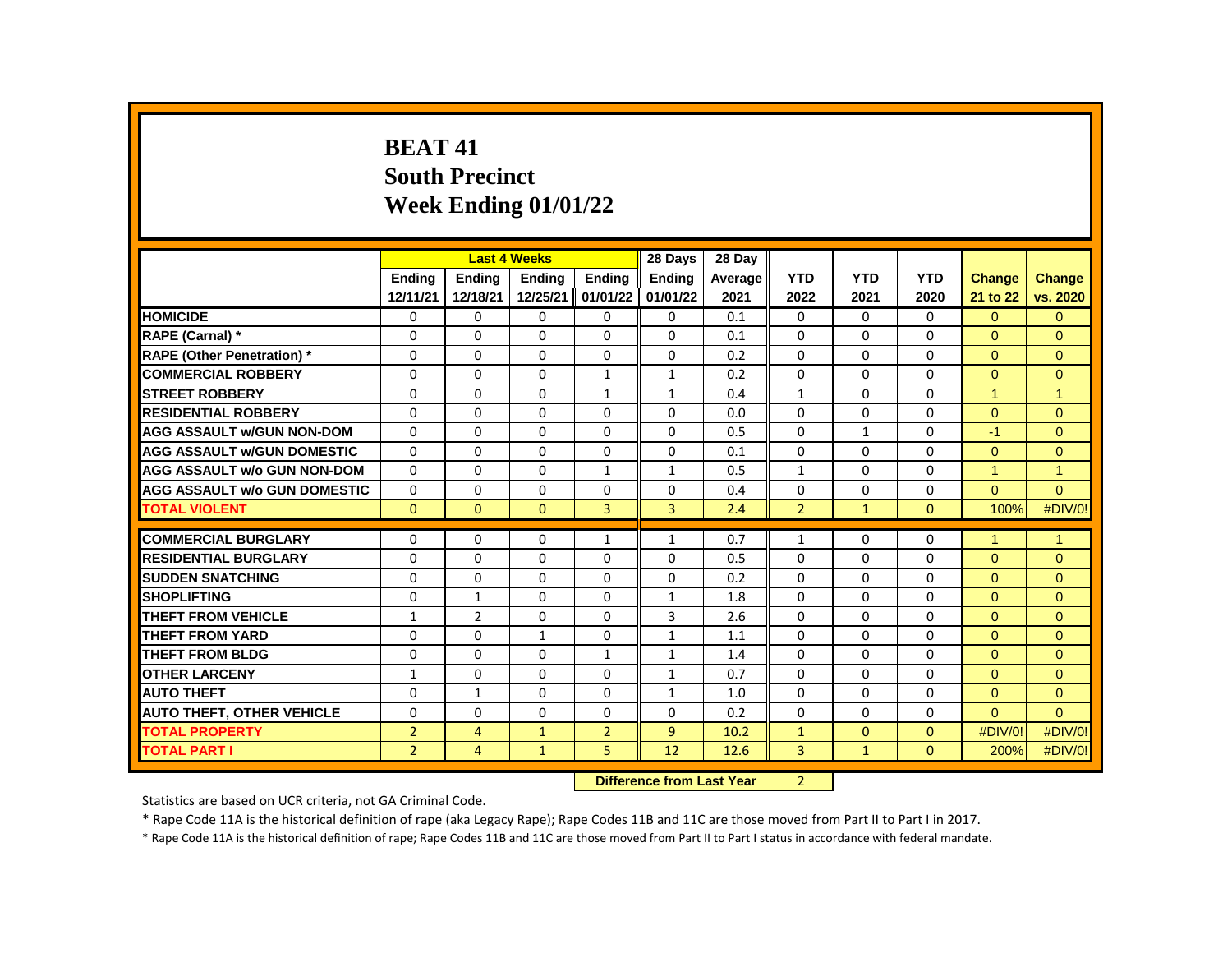# **BEAT 42 South Precinct Week Ending 01/01/22**

|                                     |                | <b>Last 4 Weeks</b> |                |               | 28 Days        | 28 Day  |              |              |              |               |               |
|-------------------------------------|----------------|---------------------|----------------|---------------|----------------|---------|--------------|--------------|--------------|---------------|---------------|
|                                     | <b>Endina</b>  | <b>Endina</b>       | <b>Endina</b>  | <b>Endina</b> | <b>Endina</b>  | Average | <b>YTD</b>   | <b>YTD</b>   | <b>YTD</b>   | <b>Change</b> | <b>Change</b> |
|                                     | 12/11/21       | 12/18/21            | 12/25/21       | 01/01/22      | 01/01/22       | 2021    | 2022         | 2021         | 2020         | 21 to 22      | vs. 2020      |
| <b>HOMICIDE</b>                     | 0              | 0                   | 0              | 0             | 0              | 0.1     | 0            | $\mathbf{0}$ | $\mathbf{0}$ | $\mathbf{0}$  | $\mathbf{0}$  |
| RAPE (Carnal) *                     | $\mathbf{1}$   | $\Omega$            | $\Omega$       | $\Omega$      | $\mathbf{1}$   | 0.2     | $\Omega$     | 0            | $\Omega$     | $\Omega$      | $\Omega$      |
| <b>RAPE (Other Penetration) *</b>   | $\Omega$       | $\Omega$            | $\Omega$       | $\Omega$      | $\Omega$       | 0.0     | $\Omega$     | $\Omega$     | $\Omega$     | $\Omega$      | $\Omega$      |
| <b>COMMERCIAL ROBBERY</b>           | 0              | $\mathbf{1}$        | $\Omega$       | 0             | $\mathbf{1}$   | 0.2     | $\Omega$     | 0            | 0            | $\Omega$      | $\Omega$      |
| <b>STREET ROBBERY</b>               | $\Omega$       | $\Omega$            | $\Omega$       | 0             | 0              | 0.4     | $\Omega$     | 0            | $\Omega$     | $\Omega$      | $\Omega$      |
| <b>RESIDENTIAL ROBBERY</b>          | $\Omega$       | $\Omega$            | $\Omega$       | $\Omega$      | $\Omega$       | 0.2     | $\Omega$     | $\Omega$     | $\Omega$     | $\Omega$      | $\mathbf{0}$  |
| <b>AGG ASSAULT W/GUN NON-DOM</b>    | $\Omega$       | $\Omega$            | $\Omega$       | 0             | $\Omega$       | 0.6     | $\Omega$     | $\Omega$     | $\Omega$     | $\Omega$      | $\Omega$      |
| <b>AGG ASSAULT W/GUN DOMESTIC</b>   | $\Omega$       | $\Omega$            | $\Omega$       | $\Omega$      | $\Omega$       | 0.0     | $\Omega$     | $\Omega$     | $\Omega$     | $\Omega$      | $\Omega$      |
| <b>AGG ASSAULT w/o GUN NON-DOM</b>  | $\Omega$       | $\Omega$            | $\Omega$       | $\Omega$      | $\Omega$       | 0.5     | $\Omega$     | $\Omega$     | $\Omega$     | $\mathbf{0}$  | $\mathbf{0}$  |
| <b>AGG ASSAULT w/o GUN DOMESTIC</b> | $\mathbf{1}$   | 0                   | $\Omega$       | $\Omega$      | $\mathbf{1}$   | 0.2     | $\Omega$     | $\Omega$     | $\Omega$     | $\Omega$      | $\Omega$      |
| <b>TOTAL VIOLENT</b>                | $\overline{2}$ | $\mathbf{1}$        | $\Omega$       | $\Omega$      | 3              | 2.3     | $\mathbf{0}$ | $\mathbf{0}$ | $\mathbf{0}$ | #DIV/0!       | #DIV/0!       |
|                                     |                |                     |                |               |                |         |              |              |              |               |               |
| <b>COMMERCIAL BURGLARY</b>          | 0              | 0                   | $\mathbf{1}$   | 0             | $\mathbf{1}$   | 0.8     | $\Omega$     | 0            | $\Omega$     | $\Omega$      | $\Omega$      |
| <b>RESIDENTIAL BURGLARY</b>         | $\Omega$       | 0                   | 0              | 0             | 0              | 0.5     | 0            | 0            | 0            | $\Omega$      | $\Omega$      |
| <b>SUDDEN SNATCHING</b>             | 0              | $\mathbf{1}$        | 0              | $\Omega$      | $\mathbf{1}$   | 0.2     | $\Omega$     | 0            | $\Omega$     | $\Omega$      | $\mathbf{0}$  |
| <b>SHOPLIFTING</b>                  | 5              | 3                   | 3              | $\mathbf{1}$  | 12             | 12.4    | $\Omega$     | $\Omega$     | $\Omega$     | $\Omega$      | $\Omega$      |
| THEFT FROM VEHICLE                  | $\Omega$       | 0                   | $\Omega$       | 0             | 0              | 3.8     | $\Omega$     | 0            | 0            | $\Omega$      | $\Omega$      |
| <b>THEFT FROM YARD</b>              | $\Omega$       | $\Omega$            | $\Omega$       | $\Omega$      | $\Omega$       | 1.7     | $\Omega$     | $\Omega$     | $\Omega$     | $\Omega$      | $\mathbf{0}$  |
| <b>THEFT FROM BLDG</b>              | $\mathbf{1}$   | $\mathbf{1}$        | $\Omega$       | 0             | $\overline{2}$ | 1.0     | $\Omega$     | $\Omega$     | $\Omega$     | $\Omega$      | $\Omega$      |
| <b>OTHER LARCENY</b>                | $\Omega$       | 0                   | $\Omega$       | 0             | $\Omega$       | 0.7     | $\Omega$     | 0            | 0            | $\Omega$      | $\Omega$      |
| <b>AUTO THEFT</b>                   | $\mathbf{1}$   | $\Omega$            | $\Omega$       | $\Omega$      | $\mathbf{1}$   | 1.3     | $\Omega$     | $\Omega$     | $\Omega$     | $\mathbf{0}$  | $\mathbf{0}$  |
| <b>AUTO THEFT, OTHER VEHICLE</b>    | $\mathbf{1}$   | $\Omega$            | $\Omega$       | $\Omega$      | $\mathbf{1}$   | 0.5     | $\Omega$     | $\Omega$     | $\Omega$     | $\Omega$      | $\Omega$      |
| <b>TOTAL PROPERTY</b>               | 8              | 5                   | 4              | $\mathbf{1}$  | 18             | 22.8    | $\Omega$     | $\Omega$     | $\Omega$     | #DIV/0!       | #DIV/0!       |
| <b>TOTAL PART I</b>                 | 10             | 6                   | $\overline{4}$ | $\mathbf{1}$  | 21             | 25.1    | $\mathbf{0}$ | $\mathbf{0}$ | $\mathbf{0}$ | #DIV/0!       | #DIV/0!       |
|                                     |                |                     |                |               |                |         |              |              |              |               |               |

**Difference from Last Year** 0

Statistics are based on UCR criteria, not GA Criminal Code.

\* Rape Code 11A is the historical definition of rape (aka Legacy Rape); Rape Codes 11B and 11C are those moved from Part II to Part I in 2017.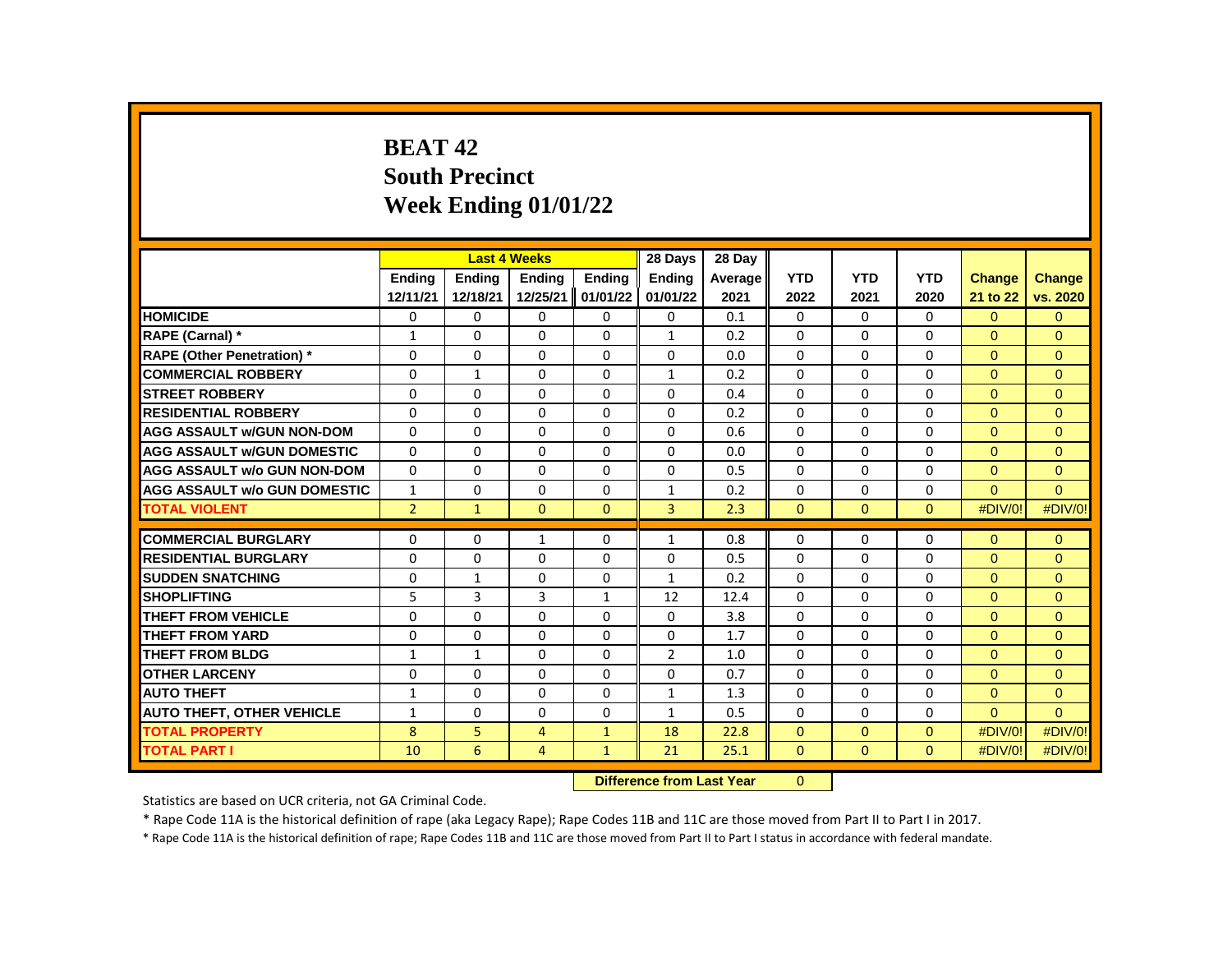# **BEAT 43 South Precinct Week Ending 01/01/22**

|                                     |                |                | <b>Last 4 Weeks</b> |               | 28 Days        | 28 Day  |              |              |              |               |                |
|-------------------------------------|----------------|----------------|---------------------|---------------|----------------|---------|--------------|--------------|--------------|---------------|----------------|
|                                     | <b>Endina</b>  | <b>Endina</b>  | <b>Endina</b>       | <b>Endina</b> | <b>Endina</b>  | Average | <b>YTD</b>   | <b>YTD</b>   | <b>YTD</b>   | <b>Change</b> | <b>Change</b>  |
|                                     | 12/11/21       | 12/18/21       | 12/25/21            | 01/01/22      | 01/01/22       | 2021    | 2022         | 2021         | 2020         | 21 to 22      | vs. 2020       |
| <b>HOMICIDE</b>                     | 0              | 0              | 0                   | 0             | $\mathbf{0}$   | 0.2     | $\mathbf{0}$ | $\mathbf{0}$ | $\mathbf{0}$ | $\Omega$      | $\mathbf{0}$   |
| RAPE (Carnal) *                     | $\Omega$       | $\Omega$       | 0                   | $\Omega$      | 0              | 0.2     | $\Omega$     | $\Omega$     | $\Omega$     | $\Omega$      | $\Omega$       |
| <b>RAPE (Other Penetration) *</b>   | $\Omega$       | $\Omega$       | $\Omega$            | $\Omega$      | $\Omega$       | 0.0     | $\Omega$     | $\Omega$     | $\Omega$     | $\Omega$      | $\Omega$       |
| <b>COMMERCIAL ROBBERY</b>           | $\Omega$       | $\Omega$       | $\Omega$            | $\Omega$      | 0              | 0.1     | $\Omega$     | $\Omega$     | $\Omega$     | $\Omega$      | $\Omega$       |
| <b>STREET ROBBERY</b>               | $\Omega$       | 0              | 0                   | 0             | 0              | 0.3     | $\Omega$     | 0            | $\Omega$     | $\Omega$      | $\Omega$       |
| <b>RESIDENTIAL ROBBERY</b>          | $\mathbf{1}$   | 0              | $\Omega$            | 0             | $\mathbf{1}$   | 0.4     | $\Omega$     | $\mathbf{0}$ | $\Omega$     | $\Omega$      | $\mathbf{0}$   |
| <b>AGG ASSAULT w/GUN ON-DOM</b>     | $\Omega$       | $\Omega$       | 0                   | $\Omega$      | 0              | 0.8     | $\Omega$     | $\Omega$     | $\mathbf{1}$ | $\Omega$      | $-1$           |
| <b>AGG ASSAULT w/GUN DOMESTIC</b>   | $\Omega$       | 0              | 0                   | $\Omega$      | 0              | 0.0     | $\Omega$     | $\mathbf{0}$ | $\Omega$     | $\Omega$      | $\Omega$       |
| <b>AGG ASSAULT w/o GUN NON-DOM</b>  | $\Omega$       | $\mathbf{1}$   | 0                   | $\mathbf{1}$  | $\overline{2}$ | 0.5     | $\mathbf{1}$ | $\Omega$     | $\Omega$     | $\mathbf{1}$  | $\overline{1}$ |
| <b>AGG ASSAULT w/o GUN DOMESTIC</b> | $\Omega$       | $\Omega$       | 0                   | 0             | 0              | 1.2     | 0            | 0            | $\Omega$     | $\Omega$      | $\Omega$       |
| <b>TOTAL VIOLENT</b>                | $\mathbf{1}$   | $\mathbf{1}$   | $\mathbf{0}$        | $\mathbf{1}$  | $\overline{3}$ | 3.7     | $\mathbf{1}$ | $\mathbf{0}$ | $\mathbf{1}$ | #DIV/0!       | 0%             |
|                                     |                |                |                     |               |                |         |              |              |              |               |                |
| <b>COMMERCIAL BURGLARY</b>          | 0              | 0              | 0                   | 0             | 0              | 0.4     | 0            | 0            | $\Omega$     | $\Omega$      | $\mathbf{0}$   |
| <b>RESIDENTIAL BURGLARY</b>         | $\Omega$       | $\Omega$       | 0                   | $\mathbf{1}$  | $\mathbf{1}$   | 0.8     | $\Omega$     | 0            | 0            | $\Omega$      | $\Omega$       |
| <b>SUDDEN SNATCHING</b>             | 0              | 0              | $\mathbf{1}$        | $\mathbf{1}$  | 2              | 0.3     | 0            | $\mathbf{0}$ | 0            | $\Omega$      | $\Omega$       |
| <b>SHOPLIFTING</b>                  | $\overline{2}$ | $\mathbf{1}$   | $\mathbf{1}$        | 0             | 4              | 3.4     | $\Omega$     | $\Omega$     | $\Omega$     | $\Omega$      | $\Omega$       |
| THEFT FROM VEHICLE                  | $\overline{2}$ | $\overline{2}$ | 0                   | $\mathbf{1}$  | 5              | 3.2     | $\Omega$     | $\mathbf{0}$ | $\Omega$     | $\Omega$      | $\Omega$       |
| <b>THEFT FROM YARD</b>              | $\mathbf{1}$   | $\Omega$       | $\Omega$            | $\mathbf{1}$  | $\overline{2}$ | 1.8     | $\Omega$     | $\Omega$     | $\Omega$     | $\Omega$      | $\Omega$       |
| <b>THEFT FROM BLDG</b>              | $\Omega$       | $\Omega$       | $\mathbf{1}$        | $\mathbf{1}$  | $\overline{2}$ | 1.5     | $\Omega$     | $\Omega$     | $\Omega$     | $\Omega$      | $\Omega$       |
| <b>OTHER LARCENY</b>                | $\Omega$       | $\Omega$       | $\Omega$            | $\Omega$      | 0              | 0.6     | $\Omega$     | $\mathbf{0}$ | $\Omega$     | $\Omega$      | $\Omega$       |
| <b>AUTO THEFT</b>                   | $\Omega$       | $\Omega$       | $\Omega$            | $\Omega$      | $\Omega$       | 1.1     | $\Omega$     | $\Omega$     | $\Omega$     | $\Omega$      | $\Omega$       |
| <b>AUTO THEFT, OTHER VEHICLE</b>    | $\Omega$       | $\Omega$       | $\Omega$            | $\Omega$      | $\Omega$       | 0.4     | $\Omega$     | $\Omega$     | $\Omega$     | $\Omega$      | $\Omega$       |
| <b>TOTAL PROPERTY</b>               | 5              | 3              | 3                   | 5             | 16             | 13.5    | $\mathbf{0}$ | $\mathbf{0}$ | $\Omega$     | #DIV/0!       | #DIV/0!        |
| <b>TOTAL PART I</b>                 | 6              | $\overline{4}$ | $\overline{3}$      | 6             | 19             | 17.2    | $\mathbf{1}$ | $\Omega$     | $\mathbf{1}$ | #DIV/0!       | 0%             |

**Difference from Last Year** 1

Statistics are based on UCR criteria, not GA Criminal Code.

\* Rape Code 11A is the historical definition of rape (aka Legacy Rape); Rape Codes 11B and 11C are those moved from Part II to Part I in 2017.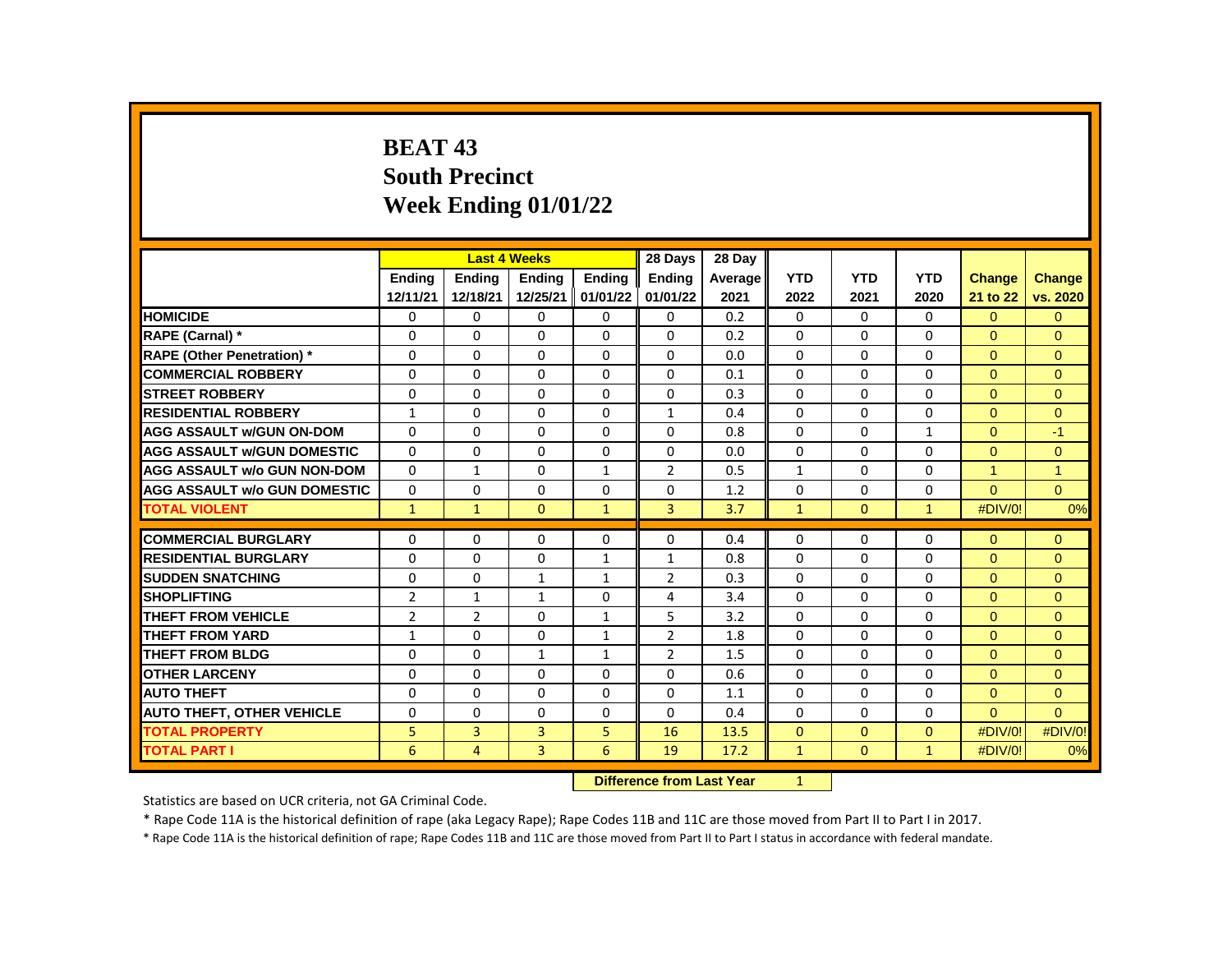# **BEAT 44 South Precinct Week Ending 01/01/22**

|                                     |                |                | <b>Last 4 Weeks</b> |                | 28 Days        | 28 Day  |              |              |              |               |               |
|-------------------------------------|----------------|----------------|---------------------|----------------|----------------|---------|--------------|--------------|--------------|---------------|---------------|
|                                     | <b>Endina</b>  | <b>Endina</b>  | <b>Endina</b>       | <b>Endina</b>  | <b>Endina</b>  | Average | <b>YTD</b>   | <b>YTD</b>   | <b>YTD</b>   | <b>Change</b> | <b>Change</b> |
|                                     | 12/11/21       | 12/18/21       | 12/25/21            | 01/01/22       | 01/01/22       | 2021    | 2022         | 2021         | 2020         | 21 to 22      | vs. 2020      |
| <b>HOMICIDE</b>                     | 0              | 0              | 0                   | 0              | 0              | 0.2     | 0            | 0            | 0            | $\Omega$      | $\mathbf{0}$  |
| RAPE (Carnal) *                     | 0              | 0              | $\Omega$            | $\Omega$       | $\Omega$       | 0.2     | $\Omega$     | $\mathbf{0}$ | $\Omega$     | $\Omega$      | $\Omega$      |
| <b>RAPE (Other Penetration) *</b>   | $\Omega$       | $\Omega$       | $\Omega$            | $\Omega$       | 0              | 0.0     | $\Omega$     | $\Omega$     | $\Omega$     | $\Omega$      | $\Omega$      |
| <b>COMMERCIAL ROBBERY</b>           | 0              | 0              | $\Omega$            | 0              | 0              | 0.1     | 0            | 0            | 0            | $\Omega$      | $\Omega$      |
| <b>STREET ROBBERY</b>               | $\Omega$       | $\Omega$       | $\Omega$            | $\Omega$       | $\Omega$       | 0.2     | $\Omega$     | $\mathbf{0}$ | $\Omega$     | $\Omega$      | $\Omega$      |
| <b>RESIDENTIAL ROBBERY</b>          | $\Omega$       | $\Omega$       | $\Omega$            | $\Omega$       | $\Omega$       | 0.4     | $\Omega$     | $\Omega$     | $\Omega$     | $\Omega$      | $\Omega$      |
| <b>AGG ASSAULT w/GUN NON-DOM</b>    | $\Omega$       | $\Omega$       | $\Omega$            | $\Omega$       | 0              | 0.7     | $\Omega$     | $\Omega$     | $\Omega$     | $\Omega$      | $\Omega$      |
| <b>AGG ASSAULT w/GUN DOMESTIC</b>   | $\Omega$       | $\Omega$       | 0                   | 0              | 0              | 0.0     | $\Omega$     | 0            | $\Omega$     | $\Omega$      | $\Omega$      |
| <b>AGG ASSAULT w/o GUN NON-DOM</b>  | $\Omega$       | $\mathbf{1}$   | $\Omega$            | $\mathbf 0$    | $\mathbf{1}$   | 0.5     | $\Omega$     | $\Omega$     | $\Omega$     | $\Omega$      | $\mathbf{0}$  |
| <b>AGG ASSAULT w/o GUN DOMESTIC</b> | $\mathbf{1}$   | $\mathbf{1}$   | 0                   | $\mathbf{1}$   | 3              | 1.4     | $\Omega$     | 0            | $\Omega$     | $\Omega$      | $\Omega$      |
| <b>TOTAL VIOLENT</b>                | $\mathbf{1}$   | $\overline{2}$ | $\mathbf{0}$        | $\mathbf{1}$   | 4              | 3.5     | $\mathbf{0}$ | $\mathbf{0}$ | $\mathbf{0}$ | #DIV/0!       | #DIV/0!       |
|                                     |                |                |                     |                |                |         |              |              |              |               |               |
| <b>COMMERCIAL BURGLARY</b>          | 0              | 0              | 0                   | 0              | 0              | 0.4     | 0            | 0            | 0            | $\Omega$      | $\mathbf{0}$  |
| <b>RESIDENTIAL BURGLARY</b>         | 1              | 0              | 0                   | 0              | $\mathbf{1}$   | 0.6     | 0            | 0            | 0            | $\Omega$      | $\mathbf{0}$  |
| <b>SUDDEN SNATCHING</b>             | $\Omega$       | 0              | $\Omega$            | 0              | 0              | 0.0     | $\Omega$     | $\Omega$     | $\Omega$     | $\Omega$      | $\mathbf{0}$  |
| <b>SHOPLIFTING</b>                  | $\Omega$       | 0              | $\mathbf{1}$        | 0              | $\mathbf{1}$   | 2.3     | $\Omega$     | 0            | $\Omega$     | $\Omega$      | $\Omega$      |
| <b>THEFT FROM VEHICLE</b>           | $\Omega$       | $\mathbf{1}$   | $\Omega$            | $\Omega$       | $\mathbf{1}$   | 3.9     | $\Omega$     | $\mathbf{0}$ | 0            | $\Omega$      | $\Omega$      |
| <b>THEFT FROM YARD</b>              | 0              | 0              | $\mathbf{1}$        | 0              | $\mathbf{1}$   | 1.6     | 0            | $\mathbf{0}$ | 0            | $\Omega$      | $\mathbf{0}$  |
| <b>THEFT FROM BLDG</b>              | $\Omega$       | $\Omega$       | $\Omega$            | 0              | $\Omega$       | 2.3     | $\Omega$     | $\Omega$     | $\Omega$     | $\Omega$      | $\Omega$      |
| <b>OTHER LARCENY</b>                | $\mathbf{1}$   | $\mathbf{1}$   | $\Omega$            | $\Omega$       | $\overline{2}$ | 1.6     | 0            | $\mathbf{0}$ | 0            | $\Omega$      | $\Omega$      |
| <b>AUTO THEFT</b>                   | $\Omega$       | $\Omega$       | $\Omega$            | $\mathbf{1}$   | $\mathbf{1}$   | 1.3     | $\Omega$     | $\Omega$     | $\Omega$     | $\Omega$      | $\Omega$      |
| <b>AUTO THEFT, OTHER VEHICLE</b>    | $\Omega$       | $\mathbf{1}$   | 0                   | 0              | $\mathbf{1}$   | 0.5     | $\Omega$     | 0            | $\Omega$     | $\Omega$      | $\Omega$      |
| <b>TOTAL PROPERTY</b>               | $\overline{2}$ | 3              | $\overline{2}$      | $\mathbf{1}$   | 8              | 14.5    | $\Omega$     | $\Omega$     | $\Omega$     | #DIV/0!       | #DIV/0!       |
| <b>TOTAL PART I</b>                 | 3              | 5              | $\overline{2}$      | $\overline{2}$ | 12             | 18.0    | $\mathbf{0}$ | $\mathbf{0}$ | $\Omega$     | #DIV/0!       | #DIV/0!       |
|                                     |                |                |                     |                |                |         |              |              |              |               |               |

**Difference from Last Year** 0

Statistics are based on UCR criteria, not GA Criminal Code.

\* Rape Code 11A is the historical definition of rape (aka Legacy Rape); Rape Codes 11B and 11C are those moved from Part II to Part I in 2017.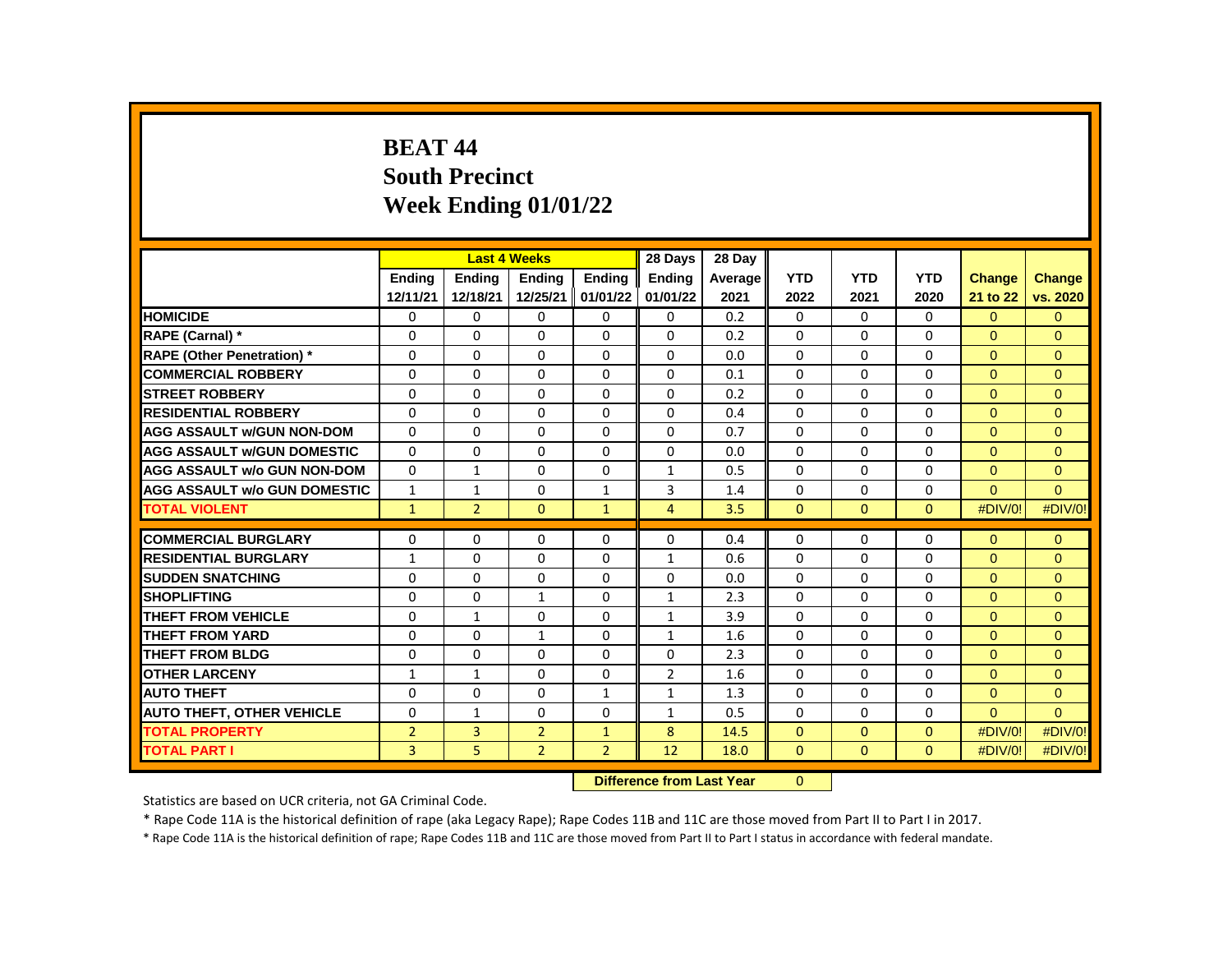# **BEAT 45 South Precinct Week Ending 01/01/22**

|                                     |                |                | <b>Last 4 Weeks</b> |                | 28 Days       | 28 Day  |              |              |              |                |               |
|-------------------------------------|----------------|----------------|---------------------|----------------|---------------|---------|--------------|--------------|--------------|----------------|---------------|
|                                     | <b>Endina</b>  | <b>Endina</b>  | Ending              | <b>Endina</b>  | <b>Ending</b> | Average | <b>YTD</b>   | <b>YTD</b>   | <b>YTD</b>   | <b>Change</b>  | <b>Change</b> |
|                                     | 12/11/21       | 12/18/21       | 12/25/21            | 01/01/22       | 01/01/22      | 2021    | 2022         | 2021         | 2020         | 21 to 22       | vs. 2020      |
| <b>HOMICIDE</b>                     | 0              | 0              | 0                   | 0              | $\mathbf{0}$  | 0.1     | 0            | $\mathbf{0}$ | $\mathbf{0}$ | $\overline{0}$ | $\mathbf{0}$  |
| RAPE (Carnal) *                     | $\Omega$       | $\Omega$       | $\Omega$            | 0              | $\Omega$      | 0.4     | $\Omega$     | 0            | $\Omega$     | $\Omega$       | $\Omega$      |
| <b>RAPE (Other Penetration) *</b>   | $\Omega$       | $\Omega$       | $\Omega$            | $\Omega$       | $\Omega$      | 0.0     | $\Omega$     | $\Omega$     | $\Omega$     | $\Omega$       | $\Omega$      |
| <b>COMMERCIAL ROBBERY</b>           | $\Omega$       | $\Omega$       | 0                   | $\Omega$       | $\Omega$      | 0.1     | $\Omega$     | $\Omega$     | $\Omega$     | $\Omega$       | $\Omega$      |
| <b>STREET ROBBERY</b>               | $\Omega$       | $\Omega$       | 0                   | $\Omega$       | 0             | 0.4     | $\Omega$     | $\Omega$     | $\Omega$     | $\Omega$       | $\Omega$      |
| <b>RESIDENTIAL ROBBERY</b>          | $\Omega$       | 0              | $\Omega$            | 0              | $\Omega$      | 0.2     | $\Omega$     | $\Omega$     | $\Omega$     | $\Omega$       | $\mathbf{0}$  |
| <b>AGG ASSAULT w/GUN NON-DOM</b>    | $\Omega$       | $\Omega$       | $\mathbf{1}$        | $\Omega$       | $\mathbf{1}$  | 0.2     | $\Omega$     | $\Omega$     | $\Omega$     | $\Omega$       | $\Omega$      |
| <b>AGG ASSAULT W/GUN DOMESTIC</b>   | $\Omega$       | 0              | 0                   | $\Omega$       | 0             | 0.2     | 0            | $\mathbf{0}$ | $\Omega$     | $\Omega$       | $\Omega$      |
| <b>AGG ASSAULT w/o GUN NON-DOM</b>  | $\Omega$       | 0              | $\Omega$            | 0              | 0             | 0.7     | $\Omega$     | $\Omega$     | $\Omega$     | $\Omega$       | $\Omega$      |
| <b>AGG ASSAULT w/o GUN DOMESTIC</b> | $\Omega$       | $\Omega$       | 0                   | $\Omega$       | 0             | 1.4     | $\Omega$     | $\Omega$     | $\Omega$     | $\Omega$       | $\Omega$      |
| <b>TOTAL VIOLENT</b>                | $\Omega$       | $\mathbf{0}$   | 1                   | $\Omega$       | $\mathbf{1}$  | 3.5     | $\Omega$     | $\mathbf{0}$ | $\Omega$     | #DIV/0!        | #DIV/0!       |
|                                     |                |                |                     |                |               |         |              |              |              |                |               |
| <b>COMMERCIAL BURGLARY</b>          | $\Omega$       | 0              | $\Omega$            | 0              | $\Omega$      | 0.1     | $\Omega$     | 0            | $\Omega$     | $\Omega$       | $\mathbf{0}$  |
| <b>RESIDENTIAL BURGLARY</b>         | $\Omega$       | $\Omega$       | 0                   | $\mathbf{1}$   | $\mathbf{1}$  | 1.2     | $\Omega$     | $\mathbf{0}$ | $\Omega$     | $\Omega$       | $\Omega$      |
| <b>SUDDEN SNATCHING</b>             | 0              | $\mathbf{1}$   | $\Omega$            | 0              | $\mathbf{1}$  | 0.2     | $\Omega$     | $\Omega$     | $\Omega$     | $\Omega$       | $\Omega$      |
| <b>SHOPLIFTING</b>                  | $\mathbf{1}$   | $\overline{2}$ | $\Omega$            | $\overline{2}$ | 5             | 5.4     | $\Omega$     | $\Omega$     | $\Omega$     | $\Omega$       | $\Omega$      |
| THEFT FROM VEHICLE                  | 0              | $\mathbf{1}$   | $\overline{2}$      | 3              | 6             | 4.1     | 0            | 0            | 0            | $\Omega$       | $\mathbf{0}$  |
| <b>THEFT FROM YARD</b>              | 0              | 0              | $\Omega$            | $\Omega$       | $\Omega$      | 0.8     | $\Omega$     | $\Omega$     | $\mathbf{1}$ | $\Omega$       | $-1$          |
| <b>THEFT FROM BLDG</b>              | $\Omega$       | $\Omega$       | $\Omega$            | $\mathbf{1}$   | $\mathbf{1}$  | 1.5     | $\Omega$     | $\Omega$     | $\Omega$     | $\Omega$       | $\Omega$      |
| <b>OTHER LARCENY</b>                | $\overline{2}$ | 4              | $\overline{2}$      | 0              | 8             | 1.8     | 0            | $\mathbf{0}$ | 0            | $\Omega$       | $\Omega$      |
| <b>AUTO THEFT</b>                   | $\mathbf{1}$   | $\Omega$       | $\mathbf{1}$        | $\overline{2}$ | 4             | 1.0     | $\Omega$     | $\Omega$     | $\Omega$     | $\Omega$       | $\Omega$      |
| <b>AUTO THEFT, OTHER VEHICLE</b>    | $\Omega$       | $\Omega$       | $\mathbf{0}$        | $\mathbf{1}$   | $\mathbf{1}$  | 0.2     | $\Omega$     | $\Omega$     | $\Omega$     | $\Omega$       | $\Omega$      |
| <b>TOTAL PROPERTY</b>               | 4              | 8              | 5                   | 10             | 27            | 16.2    | $\mathbf{0}$ | $\mathbf{0}$ | $\mathbf{1}$ | #DIV/0!        | $-100%$       |
| <b>TOTAL PART I</b>                 | 4              | 8              | 6                   | 10             | 28            | 19.6    | $\mathbf{0}$ | $\Omega$     | $\mathbf{1}$ | #DIV/0!        | $-100%$       |

**Difference from Last Year** 0

Statistics are based on UCR criteria, not GA Criminal Code.

\* Rape Code 11A is the historical definition of rape (aka Legacy Rape); Rape Codes 11B and 11C are those moved from Part II to Part I in 2017.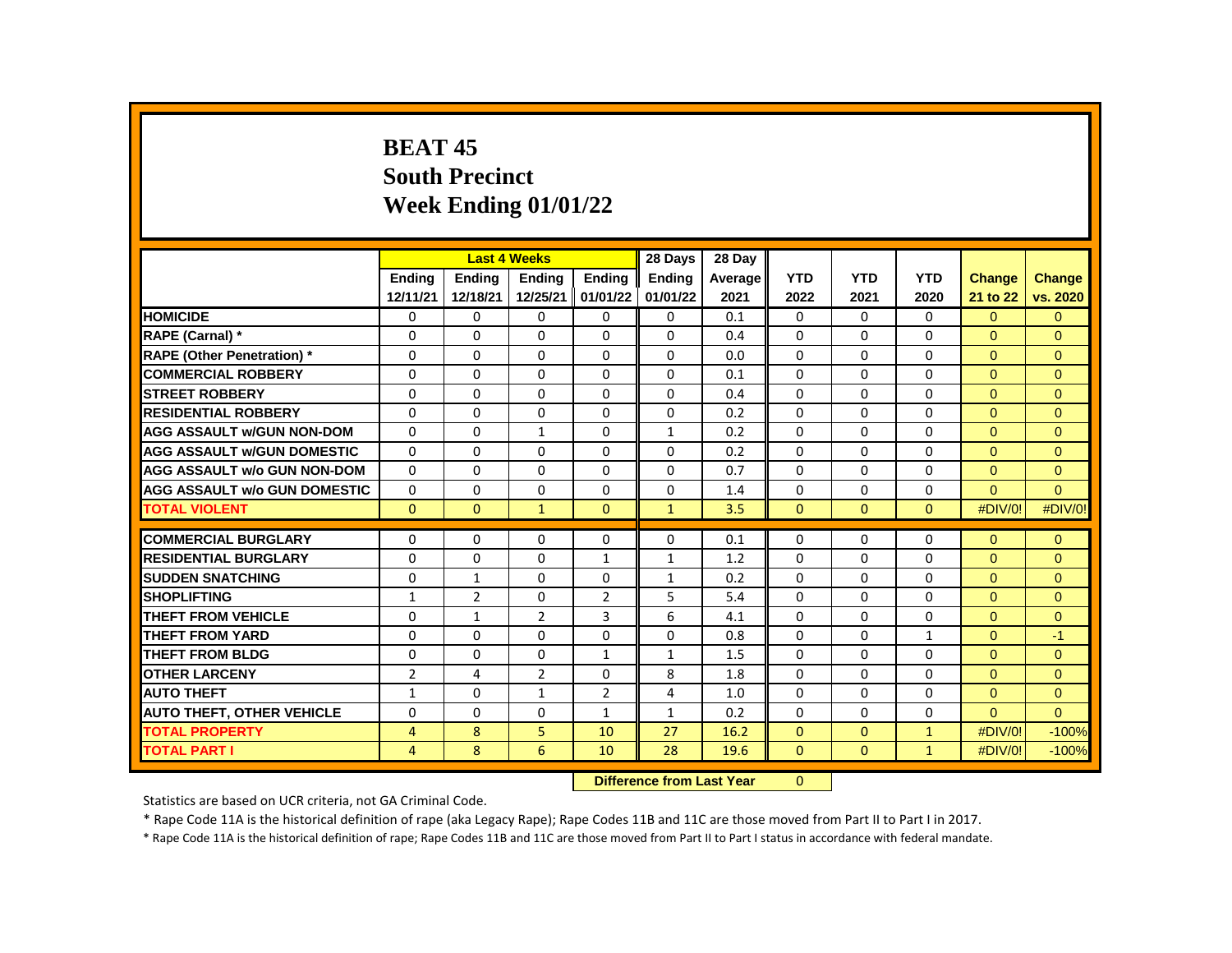# **BEAT 46 South Precinct Week Ending 01/01/22**

|                                     |                |                | <b>Last 4 Weeks</b> |                | 28 Days                           | 28 Day  |              |                |              |               |                |
|-------------------------------------|----------------|----------------|---------------------|----------------|-----------------------------------|---------|--------------|----------------|--------------|---------------|----------------|
|                                     | <b>Endina</b>  | Ending         | Ending              | Ending         | Ending                            | Average | <b>YTD</b>   | <b>YTD</b>     | <b>YTD</b>   | <b>Change</b> | <b>Change</b>  |
|                                     | 12/11/21       | 12/18/21       | 12/25/21            | 01/01/22       | 01/01/22                          | 2021    | 2022         | 2021           | 2020         | 21 to 22      | vs. 2020       |
| <b>HOMICIDE</b>                     | 0              | 0              | 0                   | 0              | $\mathbf{0}$                      | 0.2     | 0            | 0              | 0            | $\Omega$      | $\Omega$       |
| RAPE (Carnal) *                     | $\Omega$       | $\Omega$       | $\Omega$            | $\Omega$       | $\Omega$                          | 0.2     | $\Omega$     | $\Omega$       | $\Omega$     | $\Omega$      | $\Omega$       |
| <b>RAPE (Other Penetration)</b> *   | $\Omega$       | $\Omega$       | $\Omega$            | $\Omega$       | 0                                 | 0.1     | $\Omega$     | $\Omega$       | $\Omega$     | $\Omega$      | $\Omega$       |
| <b>COMMERCIAL ROBBERY</b>           | $\Omega$       | $\Omega$       | $\Omega$            | $\Omega$       | 0                                 | 0.2     | $\Omega$     | 0              | $\Omega$     | $\Omega$      | $\mathbf{0}$   |
| <b>STREET ROBBERY</b>               | $\mathbf{1}$   | 0              | $\Omega$            | 0              | $\mathbf{1}$                      | 0.3     | $\Omega$     | $\mathbf{0}$   | 0            | $\Omega$      | $\Omega$       |
| <b>RESIDENTIAL ROBBERY</b>          | $\Omega$       | $\Omega$       | $\Omega$            | $\Omega$       | $\Omega$                          | 0.2     | $\Omega$     | $\Omega$       | $\Omega$     | $\Omega$      | $\mathbf{0}$   |
| <b>AGG ASSAULT w/GUN NON-DOM</b>    | $\Omega$       | $\mathbf{1}$   | $\Omega$            | 0              | $\mathbf{1}$                      | 0.6     | $\Omega$     | $\mathbf{1}$   | 0            | $-1$          | $\mathbf{0}$   |
| <b>AGG ASSAULT w/GUN DOMESTIC</b>   | $\Omega$       | $\Omega$       | $\Omega$            | $\Omega$       | 0                                 | 0.2     | $\Omega$     | $\Omega$       | $\Omega$     | $\Omega$      | $\Omega$       |
| <b>AGG ASSAULT w/o GUN NON-DOM</b>  | $\Omega$       | $\Omega$       | $\Omega$            | $\Omega$       | $\Omega$                          | 0.5     | $\Omega$     | $\Omega$       | $\Omega$     | $\Omega$      | $\mathbf{0}$   |
| <b>AGG ASSAULT w/o GUN DOMESTIC</b> | $\mathbf{1}$   | $\mathbf{1}$   | $\Omega$            | $\overline{2}$ | 4                                 | 1.5     | $\mathbf{1}$ | $\mathbf{1}$   | $\Omega$     | $\Omega$      | $\overline{1}$ |
| <b>TOTAL VIOLENT</b>                | $\overline{2}$ | $\overline{2}$ | $\Omega$            | $\overline{2}$ | 6                                 | 3.7     | $\mathbf{1}$ | $\overline{2}$ | $\Omega$     | $-50%$        | #DIV/0!        |
|                                     |                |                |                     |                |                                   |         |              |                |              |               |                |
| <b>COMMERCIAL BURGLARY</b>          | 0              | $\mathbf{1}$   | 0                   | 0              | $\mathbf{1}$                      | 0.7     | 0            | 0              | 0            | $\Omega$      | $\Omega$       |
| <b>RESIDENTIAL BURGLARY</b>         | $\Omega$       | 0              | $\Omega$            | 0              | 0                                 | 0.5     | $\Omega$     | 0              | 0            | $\Omega$      | $\mathbf{0}$   |
| <b>SUDDEN SNATCHING</b>             | $\mathbf{1}$   | $\Omega$       | $\Omega$            | $\Omega$       | $\mathbf{1}$                      | 0.1     | $\Omega$     | $\Omega$       | $\Omega$     | $\Omega$      | $\Omega$       |
| <b>SHOPLIFTING</b>                  | 5              | 10             | 9                   | $\overline{2}$ | 26                                | 11.5    | 0            | $\mathbf{1}$   | 0            | $-1$          | $\mathbf{0}$   |
| THEFT FROM VEHICLE                  | 0              | 1              | $\mathbf{1}$        | 0              | $\overline{2}$                    | 4.2     | $\Omega$     | $\mathbf{0}$   | 0            | $\Omega$      | $\mathbf{0}$   |
| <b>THEFT FROM YARD</b>              | $\mathbf{1}$   | $\Omega$       | $\Omega$            | $\Omega$       | $\mathbf{1}$                      | 1.3     | $\Omega$     | $\Omega$       | $\Omega$     | $\Omega$      | $\Omega$       |
| <b>THEFT FROM BLDG</b>              | $\mathbf{1}$   | $\Omega$       | $\mathbf{1}$        | $\Omega$       | $\overline{2}$                    | 1.1     | $\Omega$     | 0              | $\Omega$     | $\Omega$      | $\Omega$       |
| <b>OTHER LARCENY</b>                | 0              | 0              | $\Omega$            | $\mathbf{1}$   | $\mathbf{1}$                      | 1.1     | $\Omega$     | $\mathbf{0}$   | $\Omega$     | $\Omega$      | $\Omega$       |
| <b>AUTO THEFT</b>                   | $\Omega$       | $\Omega$       | $\Omega$            | $\Omega$       | $\Omega$                          | 1.7     | $\Omega$     | $\Omega$       | $\Omega$     | $\Omega$      | $\Omega$       |
| <b>AUTO THEFT, OTHER VEHICLE</b>    | 0              | 0              | $\Omega$            | 0              | 0                                 | 0.6     | 0            | 0              | 0            | $\Omega$      | $\Omega$       |
| <b>TOTAL PROPERTY</b>               | 8              | 12             | 11                  | 3              | 34                                | 22.7    | $\Omega$     | $\mathbf{1}$   | $\Omega$     | $-100%$       | #DIV/0!        |
| <b>TOTAL PART I</b>                 | 10             | 14             | 11                  | 5              | 40                                | 26.4    | $\mathbf{1}$ | 3              | $\mathbf{0}$ | $-67%$        | #DIV/0!        |
|                                     |                |                |                     |                | The company of the control with a |         | $\sim$       |                |              |               |                |

**Difference from Last Year** -2

Statistics are based on UCR criteria, not GA Criminal Code.

\* Rape Code 11A is the historical definition of rape (aka Legacy Rape); Rape Codes 11B and 11C are those moved from Part II to Part I in 2017.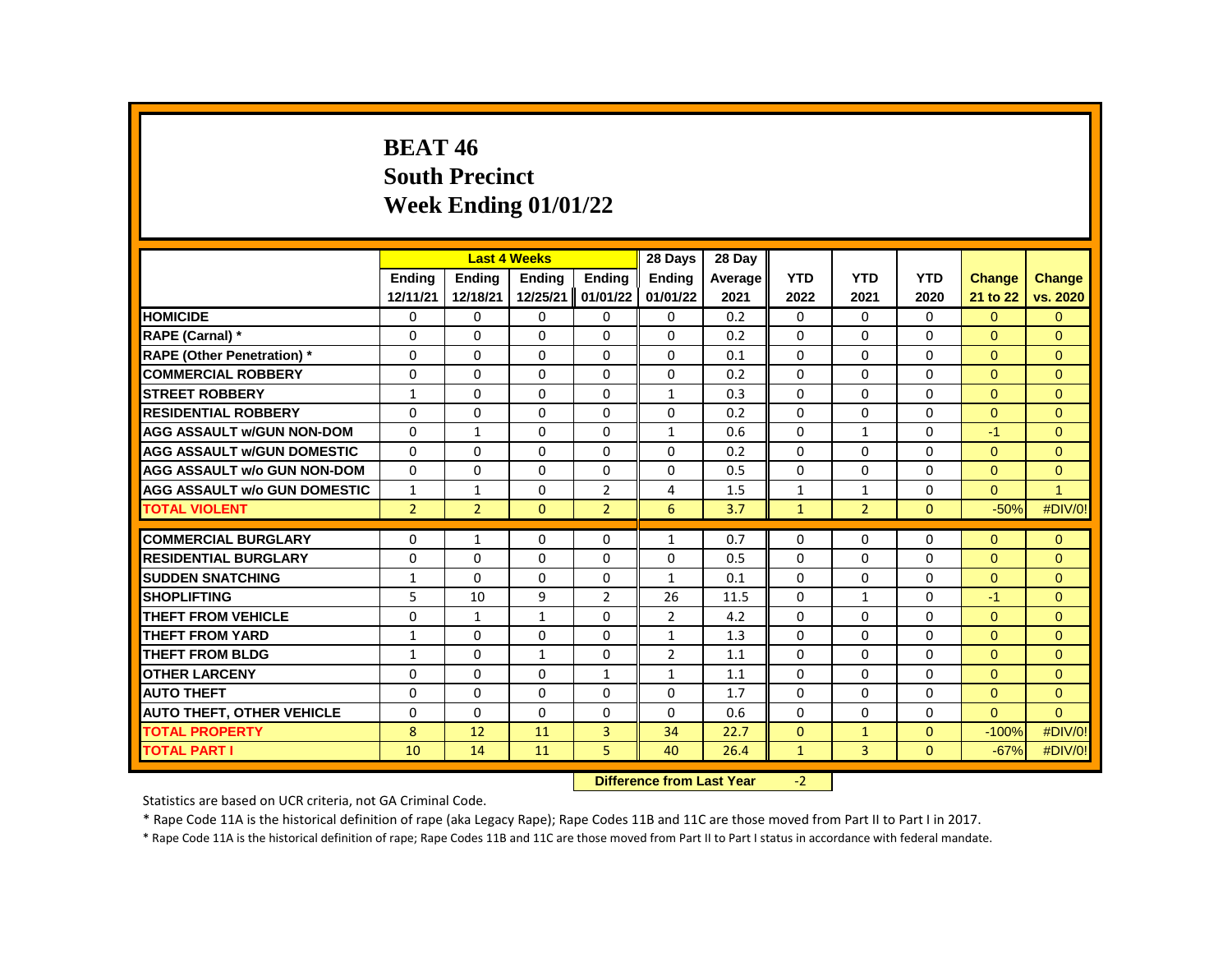# **BEAT 47 South Precinct Week Ending 01/01/22**

|                                     |               | <b>Last 4 Weeks</b> |               |               | 28 Days        | 28 Day  |              |              |              |               |                |
|-------------------------------------|---------------|---------------------|---------------|---------------|----------------|---------|--------------|--------------|--------------|---------------|----------------|
|                                     | <b>Endina</b> | <b>Endina</b>       | <b>Endina</b> | <b>Endina</b> | <b>Ending</b>  | Average | <b>YTD</b>   | <b>YTD</b>   | <b>YTD</b>   | <b>Change</b> | <b>Change</b>  |
|                                     | 12/11/21      | 12/18/21            | 12/25/21      | 01/01/22      | 01/01/22       | 2021    | 2022         | 2021         | 2020         | 21 to 22      | vs. 2020       |
| <b>HOMICIDE</b>                     | 0             | 0                   | 0             | 0             | 0              | 0.0     | 0            | $\Omega$     | $\mathbf{0}$ | $\Omega$      | $\mathbf{0}$   |
| RAPE (Carnal) *                     | $\Omega$      | $\Omega$            | $\Omega$      | $\Omega$      | $\Omega$       | 0.0     | $\Omega$     | $\Omega$     | $\Omega$     | $\Omega$      | $\Omega$       |
| <b>RAPE (Other Penetration) *</b>   | $\Omega$      | $\Omega$            | $\Omega$      | $\Omega$      | $\Omega$       | 0.0     | $\Omega$     | $\Omega$     | $\Omega$     | $\Omega$      | $\mathbf{0}$   |
| <b>COMMERCIAL ROBBERY</b>           | $\Omega$      | $\Omega$            | $\Omega$      | $\Omega$      | $\Omega$       | 0.0     | $\Omega$     | $\Omega$     | $\Omega$     | $\Omega$      | $\Omega$       |
| <b>STREET ROBBERY</b>               | $\Omega$      | $\Omega$            | $\Omega$      | $\Omega$      | $\Omega$       | 0.0     | $\Omega$     | 0            | $\Omega$     | $\Omega$      | $\Omega$       |
| <b>RESIDENTIAL ROBBERY</b>          | $\Omega$      | $\Omega$            | $\Omega$      | $\Omega$      | $\Omega$       | 0.0     | $\Omega$     | $\Omega$     | $\Omega$     | $\Omega$      | $\mathbf{0}$   |
| AGG ASSAULT W/GUN NON-GUN           | $\Omega$      | $\Omega$            | $\Omega$      | $\Omega$      | $\Omega$       | 0.0     | $\Omega$     | $\Omega$     | $\Omega$     | $\Omega$      | $\Omega$       |
| <b>AGG ASSAULT W/GUN DOMESTIC</b>   | 0             | 0                   | 0             | $\Omega$      | 0              | 0.2     | 0            | 0            | 0            | $\Omega$      | $\Omega$       |
| <b>AGG ASSAULT w/o GUN NON-DOM</b>  | $\Omega$      | $\Omega$            | $\Omega$      | $\Omega$      | $\Omega$       | 0.0     | $\Omega$     | $\Omega$     | $\Omega$     | $\Omega$      | $\mathbf{0}$   |
| <b>AGG ASSAULT w/o GUN DOMESTIC</b> | $\mathbf{1}$  | 0                   | $\Omega$      | $\Omega$      | $\mathbf{1}$   | 0.4     | $\Omega$     | $\Omega$     | $\Omega$     | $\Omega$      | $\Omega$       |
| <b>TOTAL VIOLENT</b>                | $\mathbf{1}$  | $\Omega$            | $\Omega$      | $\Omega$      | $\mathbf{1}$   | 0.5     | $\Omega$     | $\mathbf{0}$ | $\Omega$     | #DIV/0!       | #DIV/0!        |
|                                     |               |                     |               |               |                |         |              |              |              |               |                |
| <b>COMMERCIAL BURGLARY</b>          | $\Omega$      | $\Omega$            | $\Omega$      | 0             | $\Omega$       | 0.0     | $\Omega$     | $\Omega$     | $\Omega$     | $\Omega$      | $\Omega$       |
| <b>RESIDENTIAL BURGLARY</b>         | $\Omega$      | 0                   | $\Omega$      | 0             | 0              | 0.5     | $\Omega$     | 0            | $\Omega$     | $\Omega$      | $\Omega$       |
| <b>SUDDEN SNATCHING</b>             | $\Omega$      | $\Omega$            | $\Omega$      | $\Omega$      | $\Omega$       | 0.0     | $\Omega$     | 0            | $\Omega$     | $\Omega$      | $\overline{0}$ |
| <b>SHOPLIFTING</b>                  | $\Omega$      | $\Omega$            | $\Omega$      | $\Omega$      | $\Omega$       | 0.2     | $\Omega$     | $\Omega$     | $\Omega$     | $\Omega$      | $\Omega$       |
| THEFT FROM VEHICLE                  | 2             | 0                   | 0             | 0             | $\overline{2}$ | 1.1     | $\Omega$     | 0            | $\Omega$     | $\mathbf{0}$  | $\mathbf{0}$   |
| <b>THEFT FROM YARD</b>              | $\Omega$      | $\Omega$            | $\Omega$      | $\Omega$      | $\Omega$       | 0.5     | $\Omega$     | $\Omega$     | $\Omega$     | $\Omega$      | $\Omega$       |
| <b>THEFT FROM BLDG</b>              | $\Omega$      | $\Omega$            | $\Omega$      | $\mathbf{1}$  | $\mathbf{1}$   | 0.6     | $\Omega$     | $\Omega$     | $\Omega$     | $\Omega$      | $\Omega$       |
| <b>OTHER LARCENY</b>                | $\mathbf{1}$  | 0                   | 0             | 0             | 1              | 0.5     | $\Omega$     | 0            | $\Omega$     | $\Omega$      | $\Omega$       |
| <b>AUTO THEFT</b>                   | $\Omega$      | 0                   | $\Omega$      | $\Omega$      | $\Omega$       | 0.3     | $\Omega$     | $\Omega$     | $\Omega$     | $\Omega$      | $\Omega$       |
| <b>AUTO THEFT, OTHER VEHICLE</b>    | $\Omega$      | $\Omega$            | $\Omega$      | $\Omega$      | $\Omega$       | 0.0     | $\Omega$     | $\Omega$     | $\Omega$     | $\Omega$      | $\Omega$       |
| <b>TOTAL PROPERTY</b>               | 3             | $\mathbf{0}$        | $\mathbf{0}$  | $\mathbf{1}$  | 4              | 3.8     | $\mathbf{0}$ | $\mathbf{0}$ | $\mathbf{0}$ | #DIV/0!       | #DIV/0!        |
| <b>TOTAL PART I</b>                 | 4             | $\mathbf{0}$        | $\mathbf{0}$  | $\mathbf{1}$  | 5              | 4.3     | $\mathbf{0}$ | $\mathbf{0}$ | $\mathbf{0}$ | #DIV/0!       | #DIV/0!        |

**Difference from Last Year** 0

Statistics are based on UCR criteria, not GA Criminal Code.

\* Rape Code 11A is the historical definition of rape (aka Legacy Rape); Rape Codes 11B and 11C are those moved from Part II to Part I in 2017.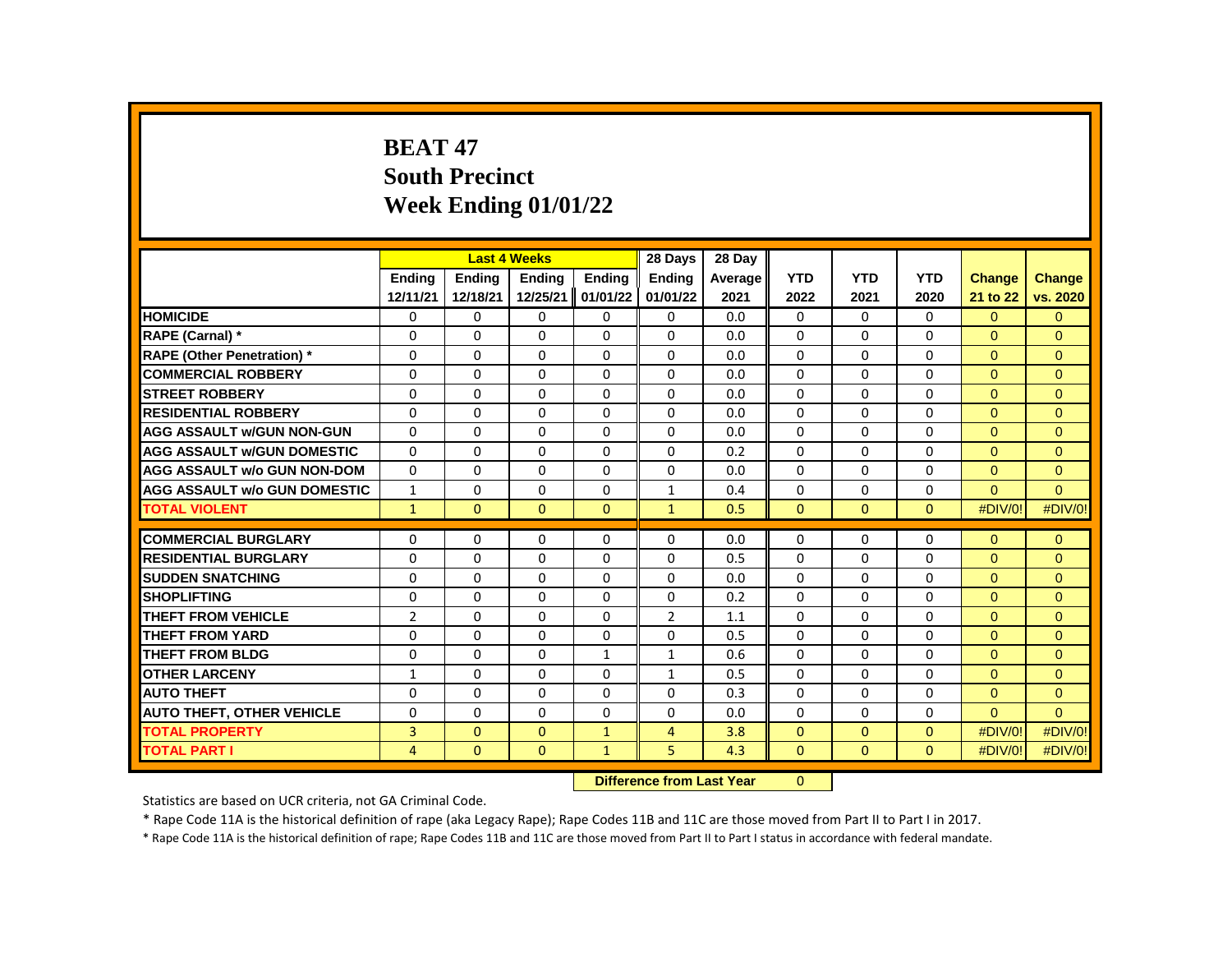#### **BEAT 51 East Precinct Week Ending 01/01/22**

|                                     |                |                | <b>Last 4 Weeks</b> |                                             | 28 Days        | 28 Day  |              |                |                |                |                |
|-------------------------------------|----------------|----------------|---------------------|---------------------------------------------|----------------|---------|--------------|----------------|----------------|----------------|----------------|
|                                     | Ending         | Ending         | Ending              | Ending                                      | <b>Ending</b>  | Average | <b>YTD</b>   | <b>YTD</b>     | <b>YTD</b>     | Change         | <b>Change</b>  |
|                                     | 12/11/21       | 12/18/21       | 12/25/21            | 01/01/22                                    | 01/01/22       | 2021    | 2022         | 2021           | 2020           | 21 to 22       | vs. 2020       |
| <b>HOMICIDE</b>                     | 0              | 0              | 0                   | $\mathbf{1}$                                | $\mathbf{1}$   | 0.4     | $\mathbf{0}$ | $\mathbf{0}$   | 0              | $\Omega$       | $\overline{0}$ |
| RAPE (Carnal) *                     | 0              | 0              | 0                   | $\Omega$                                    | $\Omega$       | 0.4     | $\Omega$     | 0              | 0              | $\Omega$       | $\Omega$       |
| <b>RAPE (Other Penetration) *</b>   | $\Omega$       | $\Omega$       | $\Omega$            | $\Omega$                                    | $\Omega$       | 0.2     | $\Omega$     | $\Omega$       | $\Omega$       | $\Omega$       | $\Omega$       |
| <b>COMMERCIAL ROBBERY</b>           | $\Omega$       | 0              | $\Omega$            | $\mathbf 0$                                 | $\Omega$       | 0.1     | $\Omega$     | $\Omega$       | $\Omega$       | $\Omega$       | $\Omega$       |
| <b>STREET ROBBERY</b>               | $\Omega$       | $\Omega$       | $\Omega$            | $\Omega$                                    | $\Omega$       | 0.7     | $\Omega$     | $\Omega$       | $\Omega$       | $\Omega$       | $\Omega$       |
| <b>RESIDENTIAL ROBBERY</b>          | $\Omega$       | $\Omega$       | $\Omega$            | $\Omega$                                    | $\Omega$       | 0.5     | $\Omega$     | $\Omega$       | $\mathbf 0$    | $\Omega$       | $\overline{0}$ |
| <b>AGG ASSAULT w/GUN NON-DOM</b>    | 0              | 0              | 0                   | $\overline{2}$                              | $\overline{2}$ | 1.1     | $\mathbf 0$  | 0              | $\mathbf{1}$   | $\mathbf{0}$   | $-1$           |
| <b>AGG ASSAULT w/GUN DOMESTIC</b>   | $\Omega$       | $\mathbf{1}$   | 0                   | $\Omega$                                    | $\mathbf{1}$   | 0.2     | $\Omega$     | $\Omega$       | 0              | $\Omega$       | $\Omega$       |
| <b>AGG ASSAULT w/o GUN NON-DOM</b>  | $\Omega$       | $\Omega$       | $\Omega$            | $\Omega$                                    | $\Omega$       | 1.2     | $\Omega$     | $\mathbf{1}$   | $\Omega$       | $-1$           | $\overline{0}$ |
| <b>AGG ASSAULT w/o GUN DOMESTIC</b> | $\Omega$       | $\Omega$       | $\Omega$            | $\mathbf{1}$                                | $\mathbf{1}$   | 0.8     | $\mathbf{1}$ | $\mathbf{0}$   | $\Omega$       | $\mathbf{1}$   | $\mathbf{1}$   |
| <b>TOTAL VIOLENT</b>                | $\Omega$       | $\mathbf{1}$   | $\Omega$            | $\overline{4}$                              | 5              | 5.5     | $\mathbf{1}$ | $\mathbf{1}$   | $\mathbf{1}$   | 0%             | 0%             |
|                                     |                |                |                     |                                             |                |         |              |                |                |                |                |
| <b>COMMERCIAL BURGLARY</b>          | 0              | 0              | 0                   | 0                                           | 0              | 0.2     | 0            | 0              | 0              | $\Omega$       | $\Omega$       |
| <b>RESIDENTIAL BURGLARY</b>         | $\mathbf{1}$   | $\mathbf{1}$   | 0                   | 0                                           | $\overline{2}$ | 2.1     | $\mathbf 0$  | 0              | 0              | $\mathbf{0}$   | $\overline{0}$ |
| <b>SUDDEN SNATCHING</b>             | $\Omega$       | $\Omega$       | $\Omega$            | $\Omega$                                    | $\Omega$       | 0.1     | $\Omega$     | $\Omega$       | $\Omega$       | $\Omega$       | $\overline{0}$ |
| <b>SHOPLIFTING</b>                  | $\Omega$       | $\mathbf{1}$   | $\overline{2}$      | $\mathbf{1}$                                | 4              | 1.4     | $\Omega$     | $\mathbf{1}$   | 1              | $-1$           | $-1$           |
| <b>THEFT FROM VEHICLE</b>           | 0              | $\mathbf{1}$   | 1                   | 0                                           | $\overline{2}$ | 3.8     | 0            | 0              | 0              | $\overline{0}$ | $\overline{0}$ |
| <b>THEFT FROM YARD</b>              | $\Omega$       | $\mathbf{1}$   | $\Omega$            | $\Omega$                                    | $\mathbf{1}$   | 1.2     | $\Omega$     | $\Omega$       | $\Omega$       | $\Omega$       | $\Omega$       |
| <b>THEFT FROM BLDG</b>              | 1              | $\mathbf{1}$   | $\Omega$            | $\Omega$                                    | $\overline{2}$ | 1.6     | $\Omega$     | $\Omega$       | 0              | $\Omega$       | $\Omega$       |
| <b>OTHER LARCENY</b>                | $\Omega$       | 0              | $\Omega$            | 0                                           | $\Omega$       | 0.8     | $\Omega$     | $\Omega$       | $\Omega$       | $\Omega$       | $\Omega$       |
| <b>AUTO THEFT</b>                   | $\overline{2}$ | $\mathbf{1}$   | $\mathbf{1}$        | $\overline{2}$                              | 6              | 1.5     | $\Omega$     | 0              | 0              | $\Omega$       | $\overline{0}$ |
| <b>AUTO THEFT, OTHER VEHICLE</b>    | $\Omega$       | 0              | $\Omega$            | $\Omega$                                    | $\Omega$       | 0.3     | $\Omega$     | 0              | 0              | $\Omega$       | $\Omega$       |
| <b>TOTAL PROPERTY</b>               | $\overline{4}$ | 6              | 4                   | 3                                           | 17             | 12.8    | $\mathbf{0}$ | $\mathbf{1}$   | $\mathbf{1}$   | $-100%$        | $-100%$        |
| <b>TOTAL PART I</b>                 | $\overline{4}$ | $\overline{7}$ | 4                   | $\overline{7}$                              | 22             | 18.3    | $\mathbf{1}$ | $\overline{2}$ | $\overline{2}$ | $-50%$         | $-50%$         |
|                                     |                |                |                     | <b>Difference from Least Vans</b><br>$\sim$ |                |         |              |                |                |                |                |

**Difference from Last Year** -1

Statistics are based on UCR criteria, not GA Criminal Code.

\* Rape Code 11A is the historical definition of rape (aka Legacy Rape); Rape Codes 11B and 11C are those moved from Part II to Part I in 2017.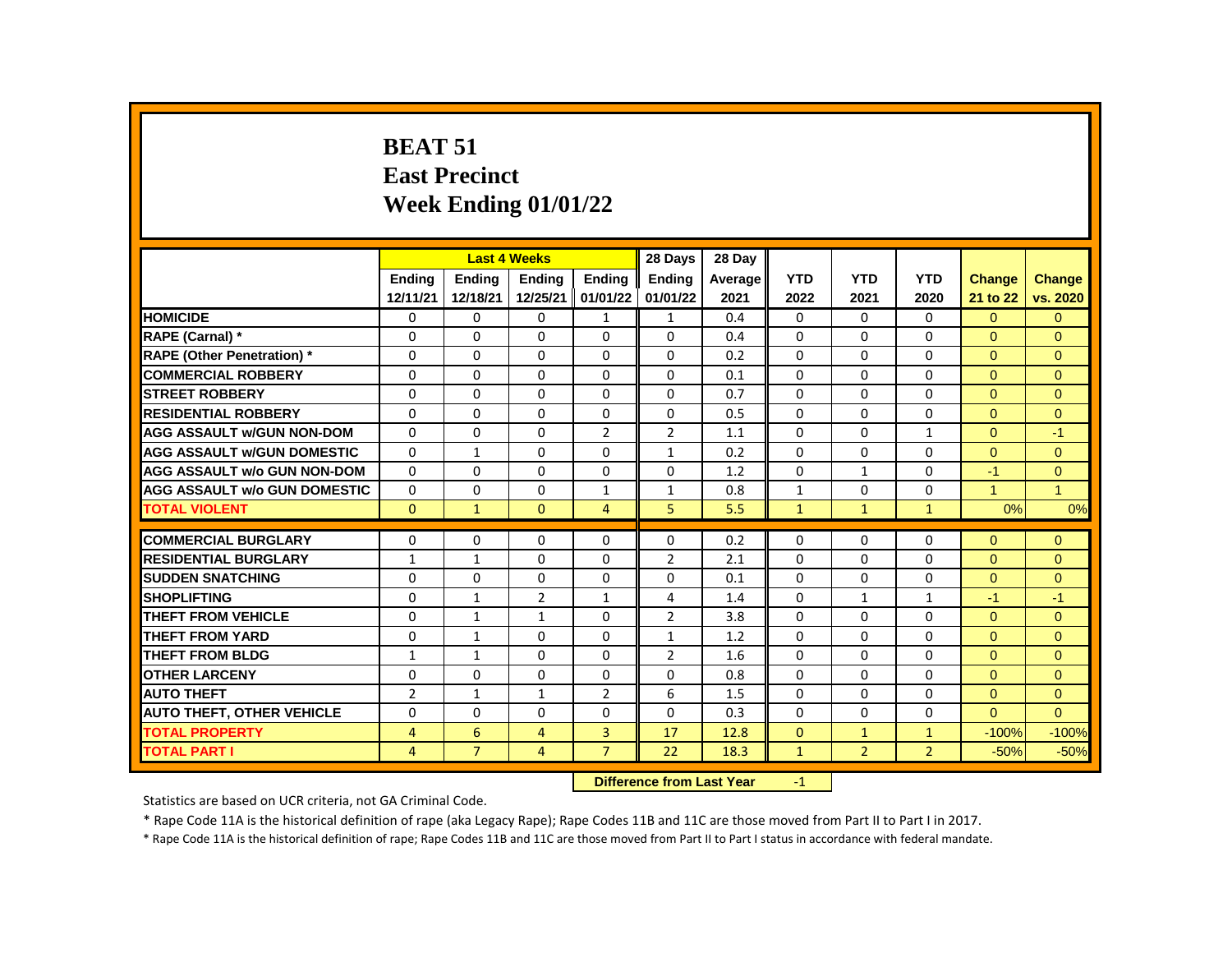# **BEAT 52 East Precinct Week Ending 01/01/22**

|                                     |                | <b>Last 4 Weeks</b> |                |                | 28 Days        | 28 Day  |              |              |              |                |                |
|-------------------------------------|----------------|---------------------|----------------|----------------|----------------|---------|--------------|--------------|--------------|----------------|----------------|
|                                     | <b>Endina</b>  | <b>Endina</b>       | <b>Endina</b>  | <b>Endina</b>  | <b>Ending</b>  | Average | <b>YTD</b>   | <b>YTD</b>   | <b>YTD</b>   | <b>Change</b>  | <b>Change</b>  |
|                                     | 12/11/21       | 12/18/21            | 12/25/21       | 01/01/22       | 01/01/22       | 2021    | 2022         | 2021         | 2020         | 21 to 22       | vs. 2020       |
| <b>HOMICIDE</b>                     | 0              | 0                   | 0              | 0              | 0              | 0.0     | 0            | $\mathbf{0}$ | 0            | $\overline{0}$ | $\overline{0}$ |
| RAPE (Carnal) *                     | 0              | 0                   | $\Omega$       | 0              | $\Omega$       | 0.1     | 0            | 0            | $\Omega$     | $\Omega$       | $\Omega$       |
| <b>RAPE (Other Penetration) *</b>   | $\Omega$       | $\Omega$            | $\mathbf{0}$   | $\Omega$       | $\Omega$       | 0.1     | $\Omega$     | $\Omega$     | $\Omega$     | $\Omega$       | $\Omega$       |
| <b>COMMERCIAL ROBBERY</b>           | $\Omega$       | $\Omega$            | $\Omega$       | $\Omega$       | $\Omega$       | 0.0     | 0            | $\mathbf{0}$ | $\Omega$     | $\Omega$       | $\Omega$       |
| <b>STREET ROBBERY</b>               | 0              | $\mathbf{1}$        | $\Omega$       | $\Omega$       | $\mathbf{1}$   | 0.5     | $\Omega$     | $\Omega$     | $\Omega$     | $\Omega$       | $\Omega$       |
| <b>RESIDENTIAL ROBBERY</b>          | $\Omega$       | $\Omega$            | $\mathbf{0}$   | $\Omega$       | $\Omega$       | 0.2     | $\Omega$     | $\Omega$     | $\Omega$     | $\Omega$       | $\Omega$       |
| <b>AGG ASSAULT w/GUN NON-DOM</b>    | $\Omega$       | 0                   | $\Omega$       | $\mathbf{1}$   | $\mathbf{1}$   | 0.8     | $\mathbf{1}$ | $\mathbf{1}$ | $\mathbf{1}$ | $\Omega$       | $\Omega$       |
| <b>AGG ASSAULT W/GUN DOMESTIC</b>   | $\Omega$       | $\Omega$            | $\Omega$       | $\Omega$       | $\Omega$       | 0.2     | $\Omega$     | $\Omega$     | 0            | $\Omega$       | $\Omega$       |
| <b>AGG ASSAULT w/o GUN NON-DOM</b>  | $\Omega$       | 0                   | $\Omega$       | $\mathbf{1}$   | $\mathbf{1}$   | 0.4     | $\Omega$     | 0            | $\Omega$     | $\overline{0}$ | $\Omega$       |
| <b>AGG ASSAULT w/o GUN DOMESTIC</b> | $\overline{2}$ | $\Omega$            | $\overline{2}$ | $\Omega$       | 4              | 0.9     | $\Omega$     | $\Omega$     | $\Omega$     | $\Omega$       | $\Omega$       |
| <b>TOTAL VIOLENT</b>                | $\overline{2}$ | $\mathbf{1}$        | $\overline{2}$ | $\overline{2}$ | $\overline{7}$ | 3.1     | $\mathbf{1}$ | $\mathbf{1}$ | $\mathbf{1}$ | 0%             | 0%             |
|                                     |                |                     |                |                |                |         |              |              |              |                |                |
| <b>COMMERCIAL BURGLARY</b>          | 0              | 0                   | 0              | 0              | 0              | 0.1     | 0            | 0            | 0            | $\Omega$       | $\Omega$       |
| <b>RESIDENTIAL BURGLARY</b>         | 0              | $\mathbf{1}$        | $\mathbf{1}$   | $\mathbf{1}$   | 3              | 2.5     | 0            | 0            | 0            | $\Omega$       | $\Omega$       |
| <b>SUDDEN SNATCHING</b>             | 0              | 0                   | $\Omega$       | $\Omega$       | $\Omega$       | 0.2     | $\Omega$     | $\Omega$     | $\Omega$     | $\Omega$       | $\Omega$       |
| <b>SHOPLIFTING</b>                  | 0              | $\Omega$            | $\mathbf{1}$   | $\Omega$       | $\mathbf{1}$   | 0.5     | $\Omega$     | $\Omega$     | 0            | $\Omega$       | $\Omega$       |
| <b>THEFT FROM VEHICLE</b>           | 0              | 0                   | $\mathbf 0$    | 0              | $\Omega$       | 2.8     | 0            | $\Omega$     | 0            | $\Omega$       | $\Omega$       |
| <b>THEFT FROM YARD</b>              | $\Omega$       | $\Omega$            | $\Omega$       | $\Omega$       | $\Omega$       | 1.6     | $\Omega$     | $\Omega$     | $\Omega$     | $\Omega$       | $\Omega$       |
| <b>THEFT FROM BLDG</b>              | $\Omega$       | $\mathbf{1}$        | $\mathbf{1}$   | 0              | $\overline{2}$ | 1.2     | $\Omega$     | $\Omega$     | $\Omega$     | $\Omega$       | $\Omega$       |
| <b>OTHER LARCENY</b>                | $\Omega$       | $\mathbf{1}$        | $\mathbf{1}$   | $\Omega$       | $\overline{2}$ | 1.6     | $\Omega$     | $\Omega$     | $\Omega$     | $\Omega$       | $\Omega$       |
| <b>AUTO THEFT</b>                   | $\mathbf 0$    | 0                   | $\mathbf 0$    | $\Omega$       | 0              | 1.0     | $\Omega$     | $\Omega$     | $\Omega$     | $\Omega$       | $\Omega$       |
| <b>AUTO THEFT, OTHER VEHICLE</b>    | $\Omega$       | $\Omega$            | $\Omega$       | $\Omega$       | $\Omega$       | 0.2     | $\Omega$     | $\Omega$     | $\Omega$     | $\Omega$       | $\Omega$       |
| <b>TOTAL PROPERTY</b>               | $\Omega$       | 3                   | 4              | $\mathbf{1}$   | 8              | 11.6    | $\Omega$     | $\mathbf{0}$ | $\Omega$     | #DIV/0!        | #DIV/0!        |
| <b>TOTAL PART I</b>                 | $\overline{2}$ | 4                   | 6              | 3              | 15             | 14.7    | $\mathbf{1}$ | $\mathbf{1}$ | $\mathbf{1}$ | 0%             | 0%             |
|                                     |                |                     |                |                |                |         |              |              |              |                |                |

**Difference from Last Year** 0

Statistics are based on UCR criteria, not GA Criminal Code.

\* Rape Code 11A is the historical definition of rape (aka Legacy Rape); Rape Codes 11B and 11C are those moved from Part II to Part I in 2017.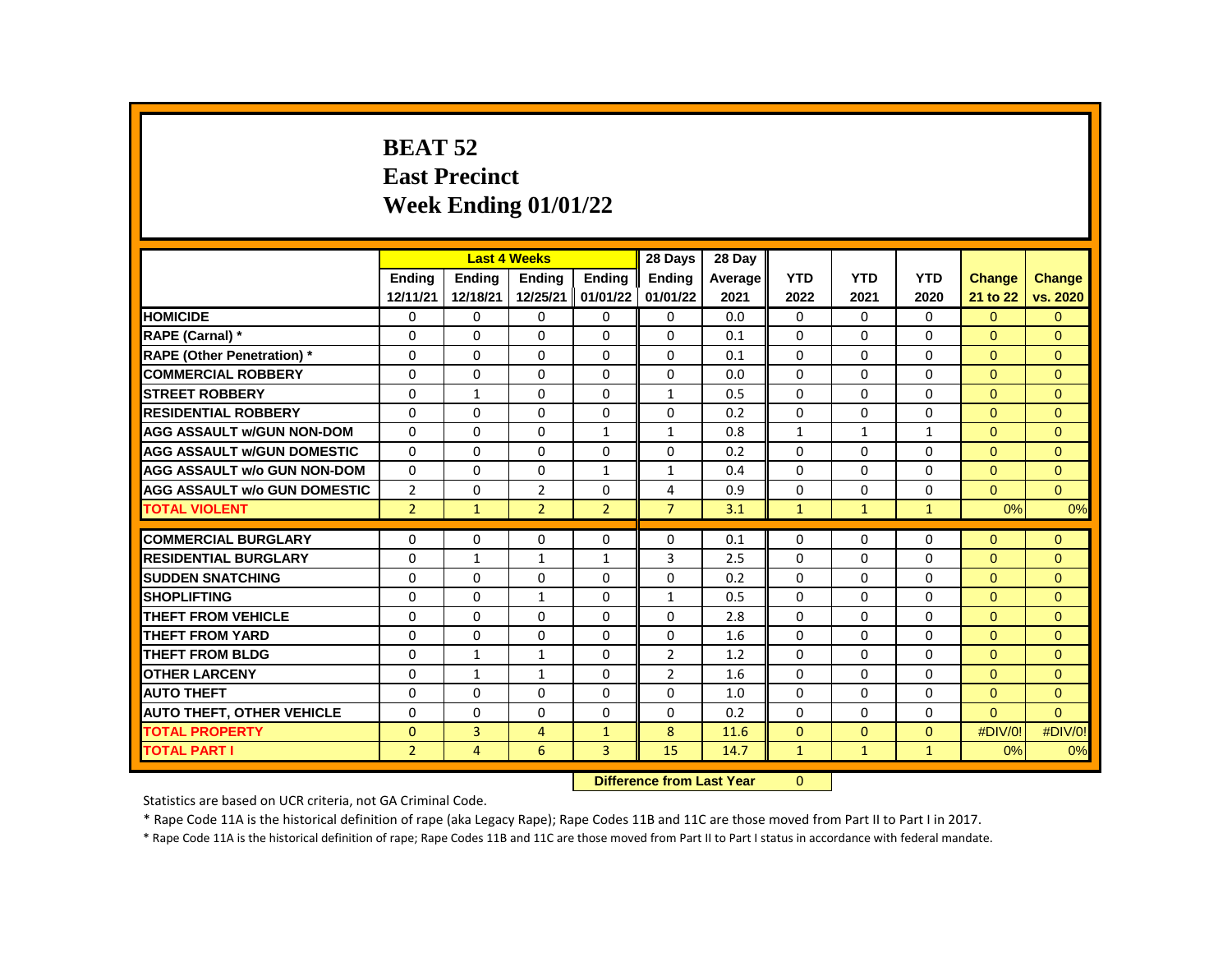# **BEAT 53 East Precinct Week Ending 01/01/22**

|                                     |                |                | <b>Last 4 Weeks</b> |                | 28 Days        | 28 Day  |              |              |              |                      |                      |
|-------------------------------------|----------------|----------------|---------------------|----------------|----------------|---------|--------------|--------------|--------------|----------------------|----------------------|
|                                     | <b>Endina</b>  | Ending         | <b>Endina</b>       | <b>Endina</b>  | <b>Endina</b>  | Average | <b>YTD</b>   | <b>YTD</b>   | <b>YTD</b>   | <b>Change</b>        | <b>Change</b>        |
|                                     | 12/11/21       | 12/18/21       | 12/25/21            | 01/01/22       | 01/01/22       | 2021    | 2022         | 2021         | 2020         | 21 to 22             | vs. 2020             |
| <b>HOMICIDE</b>                     | 0              | $\Omega$       | $\Omega$            | $\mathbf{0}$   | $\mathbf{0}$   | 0.2     | 0            | $\Omega$     | $\mathbf{0}$ | $\overline{0}$       | $\mathbf{0}$         |
| <b>RAPE (Carnal) *</b>              | $\Omega$       | $\Omega$       | $\Omega$            | $\Omega$       | $\Omega$       | 0.2     | $\Omega$     | $\Omega$     | $\Omega$     | $\Omega$             | $\Omega$             |
| <b>RAPE (Other Penetration) *</b>   | $\Omega$       | $\Omega$       | $\Omega$            | $\Omega$       | $\Omega$       | 0.0     | $\Omega$     | $\Omega$     | $\Omega$     | $\Omega$             | $\Omega$             |
| <b>COMMERCIAL ROBBERY</b>           | $\Omega$       | $\Omega$       | $\Omega$            | $\Omega$       | $\Omega$       | 0.0     | $\Omega$     | 0            | 0            | $\Omega$             | $\Omega$             |
| <b>STREET ROBBERY</b>               | $\Omega$       | $\Omega$       | $\Omega$            | $\Omega$       | $\Omega$       | 0.4     | $\Omega$     | 0            | 0            | $\Omega$             | $\Omega$             |
| <b>RESIDENTIAL ROBBERY</b>          | $\Omega$       | $\Omega$       | $\Omega$            | $\Omega$       | $\Omega$       | 0.0     | $\Omega$     | $\Omega$     | $\Omega$     | $\Omega$             | $\overline{0}$       |
| <b>AGG ASSAULT w/GUN NON-DOM</b>    | $\overline{2}$ | $\Omega$       | $\Omega$            | $\mathbf{1}$   | $\overline{3}$ | 1.0     | $\Omega$     | $\Omega$     | $\Omega$     | $\Omega$             | $\Omega$             |
| <b>AGG ASSAULT W/GUN DOMESTIC</b>   | $\mathbf{1}$   | $\Omega$       | $\Omega$            | $\Omega$       | $\mathbf{1}$   | 0.2     | $\Omega$     | $\Omega$     | 0            | $\Omega$             | $\Omega$             |
| <b>AGG ASSAULT w/o GUN NON-DOM</b>  | $\Omega$       | $\Omega$       | $\Omega$            | $\Omega$       | $\Omega$       | 0.7     | $\Omega$     | $\Omega$     | $\Omega$     | $\mathbf{0}$         | $\overline{0}$       |
| <b>AGG ASSAULT w/o GUN DOMESTIC</b> | $\Omega$       | $\Omega$       | $\Omega$            | $\Omega$       | $\Omega$       | 1.4     | $\Omega$     | $\Omega$     | $\Omega$     | $\Omega$             | $\Omega$             |
| <b>TOTAL VIOLENT</b>                | $\overline{3}$ | $\mathbf{0}$   | $\mathbf{0}$        | $\mathbf{1}$   | $\overline{4}$ | 4.0     | $\Omega$     | $\Omega$     | $\mathbf{0}$ | #DIV/0!              | #DIV/0!              |
|                                     |                |                |                     |                |                |         |              |              |              |                      |                      |
| <b>COMMERCIAL BURGLARY</b>          | 0              | $\Omega$       | 0                   | $\mathbf{0}$   | 0              | 0.1     | $\Omega$     | 0            | 0            | $\Omega$             | $\Omega$             |
| <b>RESIDENTIAL BURGLARY</b>         | 0              | $\mathbf{1}$   | $\Omega$            | $\mathbf{1}$   | 2              | 2.9     | $\Omega$     | 0            | 0            | $\Omega$             | $\Omega$             |
| <b>SUDDEN SNATCHING</b>             | 0              | $\Omega$       | $\Omega$            | $\Omega$       | $\Omega$       | 0.0     | $\Omega$     | $\Omega$     | $\Omega$     | $\Omega$             | $\Omega$             |
| <b>SHOPLIFTING</b>                  | $\Omega$       | $\Omega$       | $\Omega$            | $\Omega$       | $\Omega$       | 0.2     | $\Omega$     | $\Omega$     | $\Omega$     | $\Omega$             | $\Omega$             |
| <b>THEFT FROM VEHICLE</b>           | $\overline{2}$ | $\mathbf{0}$   | $\Omega$            | $\mathbf{1}$   | 3              | 3.8     | $\Omega$     | 0            | 0            | $\Omega$             | $\Omega$             |
| <b>THEFT FROM YARD</b>              | 0              | $\Omega$       | $\Omega$            | $\Omega$       | $\Omega$       | 1.0     | $\Omega$     | $\Omega$     | 0            | $\Omega$             | $\overline{0}$       |
| <b>THEFT FROM BLDG</b>              | $\Omega$       | $\Omega$       | $\Omega$            | $\mathbf{1}$   | $\mathbf{1}$   | 1.6     | $\mathbf{1}$ | $\Omega$     | $\Omega$     | $\blacktriangleleft$ | $\blacktriangleleft$ |
| <b>OTHER LARCENY</b>                | $\Omega$       | $\Omega$       | $\Omega$            | $\Omega$       | $\Omega$       | 0.2     | $\Omega$     | $\Omega$     | $\Omega$     | $\Omega$             | $\Omega$             |
| <b>AUTO THEFT</b>                   | $\Omega$       | $\mathbf{1}$   | $\mathbf{1}$        | $\mathbf{1}$   | 3              | 1.5     | $\Omega$     | $\Omega$     | $\Omega$     | $\Omega$             | $\Omega$             |
| <b>AUTO THEFT, OTHER VEHICLE</b>    | $\Omega$       | $\Omega$       | $\Omega$            | $\Omega$       | $\Omega$       | 0.6     | $\Omega$     | $\Omega$     | $\Omega$     | $\Omega$             | $\Omega$             |
| <b>TOTAL PROPERTY</b>               | $\overline{2}$ | $\overline{2}$ | $\mathbf{1}$        | $\overline{4}$ | $\overline{9}$ | 11.9    | $\mathbf{1}$ | $\Omega$     | $\mathbf{0}$ | #DIV/0!              | #DIV/0!              |
| <b>TOTAL PART I</b>                 | 5.             | $\overline{2}$ | $\mathbf{1}$        | 5              | 13             | 15.9    | $\mathbf{1}$ | $\mathbf{0}$ | $\mathbf{0}$ | #DIV/0!              | #DIV/0!              |
|                                     |                |                |                     |                |                |         |              |              |              |                      |                      |

**Difference from Last Year** 1

Statistics are based on UCR criteria, not GA Criminal Code.

\* Rape Code 11A is the historical definition of rape (aka Legacy Rape); Rape Codes 11B and 11C are those moved from Part II to Part I in 2017.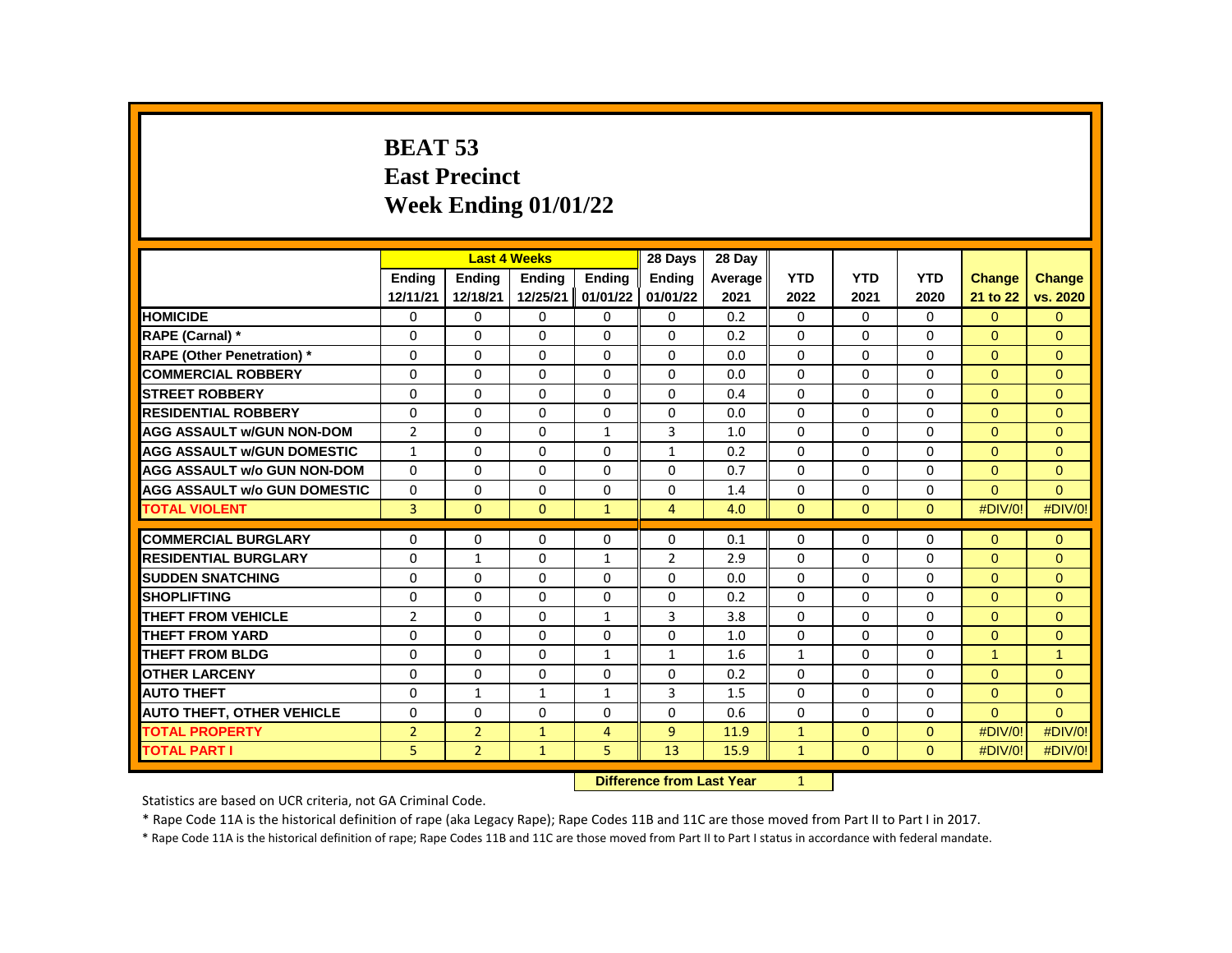# **BEAT 54 East Precinct Week Ending 01/01/22**

|                                     |                |                | <b>Last 4 Weeks</b> |                | 28 Days        | 28 Day  |                |              |                |                |                |
|-------------------------------------|----------------|----------------|---------------------|----------------|----------------|---------|----------------|--------------|----------------|----------------|----------------|
|                                     | <b>Endina</b>  | <b>Endina</b>  | <b>Endina</b>       | <b>Endina</b>  | <b>Ending</b>  | Average | <b>YTD</b>     | <b>YTD</b>   | <b>YTD</b>     | <b>Change</b>  | <b>Change</b>  |
|                                     | 12/11/21       | 12/18/21       | 12/25/21            | 01/01/22       | 01/01/22       | 2021    | 2022           | 2021         | 2020           | 21 to 22       | vs. 2020       |
| <b>HOMICIDE</b>                     | 0              | 0              | 0                   | 0              | 0              | 0.0     | $\mathbf{0}$   | $\Omega$     | 0              | $\overline{0}$ | $\overline{0}$ |
| RAPE (Carnal) *                     | $\Omega$       | 0              | $\Omega$            | 0              | $\Omega$       | 0.2     | $\Omega$       | 0            | $\Omega$       | $\Omega$       | $\Omega$       |
| <b>RAPE (Other Penetration) *</b>   | $\Omega$       | 0              | 0                   | $\Omega$       | $\Omega$       | 0.0     | $\Omega$       | $\Omega$     | $\mathbf 0$    | $\Omega$       | $\Omega$       |
| <b>COMMERCIAL ROBBERY</b>           | $\mathbf{1}$   | $\Omega$       | $\Omega$            | $\Omega$       | $\mathbf{1}$   | 0.3     | $\Omega$       | 0            | $\mathbf{1}$   | $\Omega$       | $-1$           |
| <b>STREET ROBBERY</b>               | $\mathbf{1}$   | 0              | $\Omega$            | $\Omega$       | 1              | 0.5     | $\Omega$       | 0            | $\Omega$       | $\Omega$       | $\Omega$       |
| <b>RESIDENTIAL ROBBERY</b>          | $\Omega$       | $\Omega$       | $\Omega$            | $\Omega$       | $\Omega$       | 0.2     | $\Omega$       | $\Omega$     | $\Omega$       | $\Omega$       | $\overline{0}$ |
| <b>AGG ASSAULT w/GUN NON-DOM</b>    | $\Omega$       | $\mathbf{1}$   | $\Omega$            | $\mathbf{1}$   | $\overline{2}$ | 1.1     | $\mathbf{1}$   | $\Omega$     | $\Omega$       | $\mathbf{1}$   | $\mathbf{1}$   |
| <b>AGG ASSAULT w/GUN DOMESTIC</b>   | $\Omega$       | $\Omega$       | $\Omega$            | $\Omega$       | $\Omega$       | 0.0     | $\Omega$       | $\Omega$     | $\Omega$       | $\Omega$       | $\Omega$       |
| <b>AGG ASSAULT w/o GUN NON-DOM</b>  | $\mathbf{1}$   | 0              | $\Omega$            | $\mathbf 0$    | $\mathbf{1}$   | 0.5     | $\Omega$       | 0            | $\Omega$       | $\mathbf{0}$   | $\overline{0}$ |
| <b>AGG ASSAULT w/o GUN DOMESTIC</b> | $\Omega$       | $\mathbf{1}$   | $\Omega$            | $\mathbf{1}$   | $\overline{2}$ | 1.1     | $\Omega$       | $\Omega$     | $\Omega$       | $\Omega$       | $\Omega$       |
| <b>TOTAL VIOLENT</b>                | 3              | $\overline{2}$ | $\Omega$            | $\overline{2}$ | $\overline{7}$ | 3.8     | $\mathbf{1}$   | $\Omega$     | $\mathbf{1}$   | #DIV/0!        | 0%             |
|                                     |                |                |                     |                |                |         |                |              |                |                |                |
| <b>COMMERCIAL BURGLARY</b>          | 0              | 0              | 0                   | $\Omega$       | 0              | 0.2     | $\Omega$       | 0            | 0              | $\Omega$       | $\Omega$       |
| <b>RESIDENTIAL BURGLARY</b>         | $\mathbf{1}$   | 0              | $\mathbf{1}$        | $\mathbf{1}$   | 3              | 1.3     | 0              | 0            | 0              | $\Omega$       | $\Omega$       |
| <b>SUDDEN SNATCHING</b>             | $\mathbf{1}$   | 0              | 1                   | $\Omega$       | $\overline{2}$ | 0.3     | $\Omega$       | $\Omega$     | $\Omega$       | $\Omega$       | $\Omega$       |
| <b>SHOPLIFTING</b>                  | $\overline{2}$ | 3              | 3                   | $\mathbf{1}$   | 9              | 4.2     | $\Omega$       | 0            | $\Omega$       | $\Omega$       | $\Omega$       |
| THEFT FROM VEHICLE                  | $\Omega$       | 0              | $\Omega$            | 1              | $\mathbf{1}$   | 2.2     | $\mathbf{1}$   | 0            | $\Omega$       | 1              | 1              |
| <b>THEFT FROM YARD</b>              | $\Omega$       | $\Omega$       | $\Omega$            | $\mathbf{1}$   | $\mathbf{1}$   | 1.8     | $\Omega$       | $\Omega$     | $\Omega$       | $\Omega$       | $\Omega$       |
| <b>THEFT FROM BLDG</b>              | $\Omega$       | $\Omega$       | $\Omega$            | $\mathbf{1}$   | 1              | 1.4     | $\Omega$       | $\Omega$     | $\Omega$       | $\Omega$       | $\Omega$       |
| <b>OTHER LARCENY</b>                | $\mathbf{1}$   | $\mathbf{1}$   | $\Omega$            | $\Omega$       | $\overline{2}$ | 1.0     | $\Omega$       | $\Omega$     | $\Omega$       | $\Omega$       | $\Omega$       |
| <b>AUTO THEFT</b>                   | $\Omega$       | $\mathbf{1}$   | $\overline{2}$      | $\Omega$       | 3              | 1.7     | $\Omega$       | 0            | $\Omega$       | $\Omega$       | $\overline{0}$ |
| <b>AUTO THEFT, OTHER VEHICLE</b>    | $\Omega$       | $\Omega$       | 0                   | $\Omega$       | $\Omega$       | 0.8     | $\Omega$       | $\Omega$     | $\Omega$       | $\Omega$       | $\Omega$       |
| <b>TOTAL PROPERTY</b>               | 5              | 5              | $\overline{7}$      | 5              | 22             | 14.9    | $\mathbf{1}$   | $\Omega$     | $\overline{0}$ | #DIV/0!        | #DIV/0!        |
| <b>TOTAL PART I</b>                 | 8              | $\overline{7}$ | $\overline{7}$      | $\overline{7}$ | 29             | 18.7    | $\overline{2}$ | $\mathbf{0}$ | $\mathbf{1}$   | #DIV/0!        | 100%           |
|                                     |                |                |                     |                |                |         |                |              |                |                |                |

**Difference from Last Year** 2

Statistics are based on UCR criteria, not GA Criminal Code.

\* Rape Code 11A is the historical definition of rape (aka Legacy Rape); Rape Codes 11B and 11C are those moved from Part II to Part I in 2017.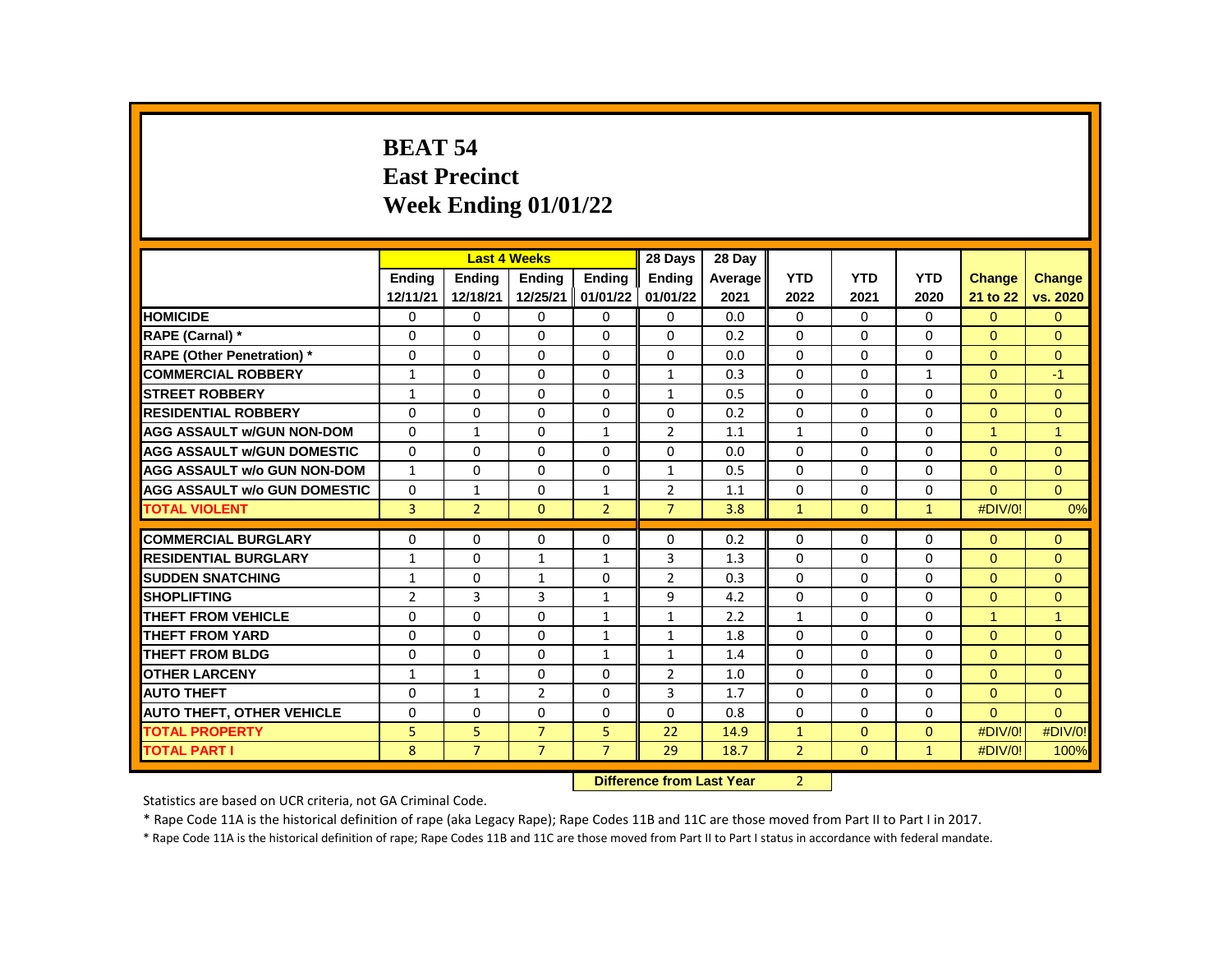# **BEAT 55 East Precinct Week Ending 01/01/22**

|                                     |                |                | <b>Last 4 Weeks</b> |                | 28 Days                         | 28 Day                       |                |              |              |               |                      |
|-------------------------------------|----------------|----------------|---------------------|----------------|---------------------------------|------------------------------|----------------|--------------|--------------|---------------|----------------------|
|                                     | <b>Endina</b>  | <b>Endina</b>  | <b>Endina</b>       | <b>Endina</b>  | <b>Endina</b>                   | Average                      | <b>YTD</b>     | <b>YTD</b>   | <b>YTD</b>   | <b>Change</b> | <b>Change</b>        |
|                                     | 12/11/21       | 12/18/21       | 12/25/21            | 01/01/22       | 01/01/22                        | 2021                         | 2022           | 2021         | 2020         | 21 to 22      | vs. 2020             |
| <b>HOMICIDE</b>                     | 0              | 0              | 0                   | 0              | 0                               | 0.1                          | 0              | $\Omega$     | 0            | $\Omega$      | $\Omega$             |
| RAPE (Carnal) *                     | $\Omega$       | $\Omega$       | $\Omega$            | $\Omega$       | $\Omega$                        | 0.0                          | $\Omega$       | $\Omega$     | $\Omega$     | $\Omega$      | $\Omega$             |
| <b>RAPE (Other Penetration) *</b>   | $\Omega$       | 0              | $\Omega$            | $\mathbf{0}$   | $\Omega$                        | 0.0                          | 0              | $\mathbf{0}$ | $\Omega$     | $\Omega$      | $\Omega$             |
| <b>COMMERCIAL ROBBERY</b>           | $\mathbf{1}$   | $\Omega$       | $\Omega$            | $\Omega$       | $\mathbf{1}$                    | 0.3                          | 0              | $\Omega$     | $\Omega$     | $\Omega$      | $\Omega$             |
| <b>STREET ROBBERY</b>               | $\Omega$       | $\Omega$       | $\Omega$            | $\Omega$       | $\Omega$                        | 0.0                          | $\Omega$       | 0            | $\Omega$     | $\Omega$      | $\Omega$             |
| <b>RESIDENTIAL ROBBERY</b>          | $\Omega$       | 0              | $\Omega$            | $\Omega$       | $\Omega$                        | 0.2                          | 0              | $\mathbf{0}$ | $\Omega$     | $\Omega$      | $\Omega$             |
| <b>AGG ASSAULT w/GUN NON- DOM</b>   | $\Omega$       | $\Omega$       | $\Omega$            | $\mathbf{1}$   | $\mathbf{1}$                    | 0.4                          | $\mathbf{1}$   | $\Omega$     | $\Omega$     | $\mathbf{1}$  | $\blacktriangleleft$ |
| <b>AGG ASSAULT w/GUN DOMESTIC</b>   | $\Omega$       | $\Omega$       | $\Omega$            | $\Omega$       | $\Omega$                        | 0.0                          | $\Omega$       | $\Omega$     | $\Omega$     | $\Omega$      | $\Omega$             |
| <b>AGG ASSAULT w/o GUN NON-DOM</b>  | $\Omega$       | $\Omega$       | $\Omega$            | $\Omega$       | $\Omega$                        | 0.3                          | $\Omega$       | $\Omega$     | $\Omega$     | $\Omega$      | $\Omega$             |
| <b>AGG ASSAULT w/o GUN DOMESTIC</b> | $\Omega$       | $\Omega$       | $\Omega$            | 0              | $\Omega$                        | 0.5                          | 0              | $\Omega$     | $\Omega$     | $\Omega$      | $\Omega$             |
| <b>TOTAL VIOLENT</b>                | $\mathbf{1}$   | $\mathbf{0}$   | $\overline{0}$      | $\mathbf{1}$   | $\overline{2}$                  | 1.8                          | $\mathbf{1}$   | $\mathbf{0}$ | $\mathbf{0}$ | #DIV/0!       | #DIV/0!              |
|                                     |                |                |                     |                |                                 |                              |                |              |              |               |                      |
| <b>COMMERCIAL BURGLARY</b>          | $\mathbf{1}$   | 1              | 0                   | 0              | $\overline{2}$                  | 0.5                          | 0              | 0            | 0            | $\Omega$      | $\overline{0}$       |
| <b>RESIDENTIAL BURGLARY</b>         | 0              | 0              | 0                   | $\Omega$       | 0                               | 1.2                          | $\Omega$       | $\Omega$     | $\Omega$     | $\Omega$      | $\Omega$             |
| <b>SUDDEN SNATCHING</b>             | $\Omega$       | $\Omega$       | $\Omega$            | $\Omega$       | $\Omega$                        | 0.1                          | $\Omega$       | $\Omega$     | $\Omega$     | $\Omega$      | $\Omega$             |
| <b>SHOPLIFTING</b>                  | 4              | 8              | 4                   | 5              | 21                              | 18.3                         | 0              | $\Omega$     | $\Omega$     | $\Omega$      | $\Omega$             |
| <b>THEFT FROM VEHICLE</b>           | $\mathbf{1}$   | $\overline{2}$ | $\mathbf{1}$        | 0              | 4                               | 5.1                          | $\mathbf{1}$   | 0            | 0            | 1             | $\overline{ }$       |
| <b>THEFT FROM YARD</b>              | $\mathbf{1}$   | $\mathbf{1}$   | $\mathbf{1}$        | $\Omega$       | $\overline{3}$                  | 1.2                          | $\Omega$       | $\Omega$     | $\Omega$     | $\Omega$      | $\Omega$             |
| <b>THEFT FROM BLDG</b>              | $\Omega$       | $\Omega$       | $\Omega$            | $\Omega$       | $\Omega$                        | 0.7                          | 0              | $\Omega$     | $\Omega$     | $\Omega$      | $\Omega$             |
| <b>OTHER LARCENY</b>                | $\Omega$       | $\Omega$       | $\Omega$            | $\mathbf{0}$   | $\Omega$                        | 0.5                          | $\Omega$       | $\Omega$     | $\Omega$     | $\Omega$      | $\Omega$             |
| <b>AUTO THEFT</b>                   | $\Omega$       | $\Omega$       | $\Omega$            | $\mathbf{1}$   | $\mathbf{1}$                    | 1.4                          | 0              | $\mathbf{0}$ | $\Omega$     | $\Omega$      | $\Omega$             |
| <b>AUTO THEFT, OTHER VEHICLE</b>    | 0              | 0              | $\mathbf{1}$        | 0              | $\mathbf{1}$                    | 0.8                          | 0              | 0            | 0            | $\Omega$      | $\Omega$             |
| <b>TOTAL PROPERTY</b>               | $\overline{7}$ | 12             | $\overline{7}$      | 6              | 32                              | 29.7                         | $\mathbf{1}$   | $\Omega$     | $\Omega$     | #DIV/0!       | #DIV/0!              |
| <b>TOTAL PART I</b>                 | 8              | 12             | $\overline{7}$      | $\overline{7}$ | 34                              | 31.5                         | $\overline{2}$ | $\mathbf{0}$ | $\mathbf{0}$ | #DIV/0!       | #DIV/0!              |
|                                     |                |                |                     | mann-          | $\mathcal{L}$ and $\mathcal{L}$ | and the search of the search |                |              |              |               |                      |

**Difference from Last Year** 2

Statistics are based on UCR criteria, not GA Criminal Code.

\* Rape Code 11A is the historical definition of rape (aka Legacy Rape); Rape Codes 11B and 11C are those moved from Part II to Part I in 2017.